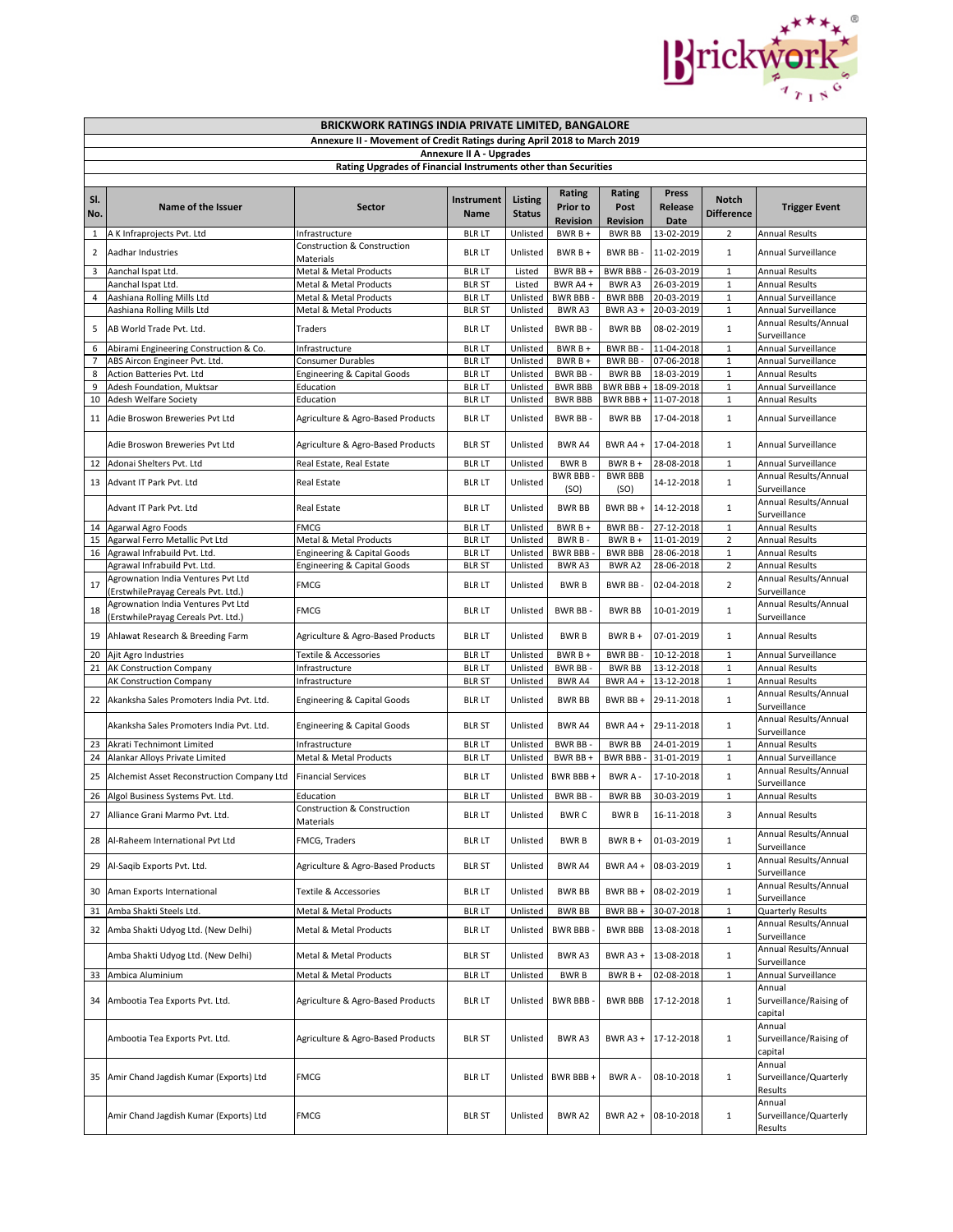| 36 | Amitara Overseas Ltd                                                                | Metal & Metal Products                            | <b>BLR LT</b>        | Unlisted | <b>BWR BBB-</b><br>(SO) | BWR BBB+<br>(SO)  | 25-06-2018           | $\overline{2}$ | <b>Annual Results</b>                                                         |
|----|-------------------------------------------------------------------------------------|---------------------------------------------------|----------------------|----------|-------------------------|-------------------|----------------------|----------------|-------------------------------------------------------------------------------|
|    | Amitara Overseas Ltd                                                                | Metal & Metal Products                            | <b>BLR ST</b>        | Unlisted | BWR A3<br>(SO)          | BWR A2<br>(SO)    | 25-06-2018           | $\overline{2}$ | <b>Annual Results</b>                                                         |
| 37 | Amritsar Rice Land                                                                  | <b>FMCG</b>                                       | <b>BLR LT</b>        | Unlisted | BWR BB-                 | <b>BWR BB</b>     | 23-11-2018           | $\mathbf 1$    | Annual Surveillance                                                           |
| 38 | Amrutha Constructions Pvt. Ltd.                                                     | Engineering & Capital Goods                       | <b>BLR LT</b>        | Unlisted | <b>BWR BBB</b>          | BWR BBB +         | 05-04-2018           | $\mathbf 1$    | Annual Surveillance                                                           |
|    | Amrutha Constructions Pvt. Ltd.                                                     | <b>Engineering &amp; Capital Goods</b>            | <b>BLR ST</b>        | Unlisted | BWR A3+                 | BWR A2            | 05-04-2018           | $\mathbf 1$    | Annual Surveillance                                                           |
| 39 | <b>Anand Duplex Limited</b>                                                         | Miscellaneous                                     | <b>BLR LT</b>        | Unlisted | BWR BB +                | <b>BWR BBB-</b>   | 13-12-2018           | $\mathbf{1}$   | <b>Annual Results</b>                                                         |
|    | <b>Anand Duplex Limited</b>                                                         | Miscellaneous                                     | <b>BLR ST</b>        | Unlisted | BWR A4 +                | BWR A3            | 13-12-2018           | $\mathbf 1$    | <b>Annual Results</b>                                                         |
| 40 | Anand Transport Pvt. Ltd.                                                           | Transportation                                    | <b>BLR LT</b>        | Unlisted | <b>BWR BBB-</b>         | <b>BWR BBB</b>    | 28-06-2018           | $\mathbf 1$    | Winning of large orders                                                       |
|    | Anand Transport Pvt. Ltd.                                                           | Transportation                                    | <b>BLR ST</b>        | Unlisted | <b>BWRA3</b>            | BWR A3+           | 28-06-2018           | $\mathbf 1$    | Winning of large orders                                                       |
| 41 | Angel Pipes & Tubes Private Limited                                                 | Metal & Metal Products                            | <b>BLR LT</b>        | Unlisted | BWR B +                 | BWR BB            | 20-03-2019           | 1              | <b>Annual Results</b>                                                         |
| 42 | Anjani Cotton Industries                                                            | Textile & Accessories                             | <b>BLR LT</b>        | Unlisted | BWR BB-                 | <b>BWR BB</b>     | 14-02-2019           | $\mathbf 1$    | Annual Surveillance                                                           |
| 43 | APC Drilling & Construction Pvt. Ltd.                                               | Engineering & Capital Goods                       | <b>BLR LT</b>        | Unlisted | <b>BWR BB</b>           | BWR BB+           | 10-08-2018           | $\mathbf 1$    | Annual Surveillance                                                           |
| 44 | Apex Structure Pvt Ltd                                                              | Infrastructure                                    | <b>BLR LT</b>        | Unlisted | $BWRB +$                | <b>BWR BB</b>     | 03-01-2019           | $\overline{2}$ | Annual Results/Annual<br>Surveillance                                         |
| 45 | Aquatech Solutions Private Limited                                                  | <b>Engineering &amp; Capital Goods</b>            | <b>BLR LT</b>        | Unlisted | BWR BB+                 | <b>BWR BBB-</b>   | 24-01-2019           | $1\,$          | Annual Results/Annual<br>Surveillance                                         |
|    | Aquatech Solutions Private Limited                                                  | <b>Engineering &amp; Capital Goods</b>            | <b>BLR ST</b>        | Unlisted | BWR A4+                 | BWR A3            | 24-01-2019           | $\mathbf{1}$   | Annual Results/Annual<br>Surveillance                                         |
|    | 46 AR Industries                                                                    | Consumer Durables                                 | <b>BLR LT</b>        | Unlisted | <b>BWR BB</b>           | BWR BB+           | 15-03-2019           | $\mathbf 1$    | <b>Annual Results</b>                                                         |
| 47 | Arihant Publications India Ltd.                                                     | Media & Entertainment                             | BLR LT               | Unlisted | BWR BB +                |                   | BWR BBB - 16-04-2018 | $\mathbf{1}$   | Quarterly Results/Half<br>Yearly Results/Mid Term<br>review client request    |
|    | 48 Aroma Agrotech Pvt. Ltd.                                                         | Agriculture & Agro-Based Products                 | <b>BLR LT</b>        | Unlisted | <b>BWR BBB</b>          |                   | BWR BBB + 14-12-2018 | $\mathbf{1}$   | Annual Surveillance                                                           |
|    | Aroma Agrotech Pvt. Ltd.                                                            | Agriculture & Agro-Based Products                 | <b>BLR ST</b>        | Unlisted | <b>BWRA3</b>            | BWR A2            | 14-12-2018           | $\overline{2}$ | Annual Surveillance                                                           |
| 49 | Arora Aromatics Pvt. Ltd.                                                           | Chemicals & Chemical Products                     | <b>BLR ST</b>        | Unlisted | BWR A3                  | BWR A3+           | 02-08-2018           | $\mathbf 1$    | <b>Annual Results</b>                                                         |
|    | 50 Asclepius Hospitals and Health Care Pvt. Ltd.                                    | Pharma & Healthcare                               | <b>BLR LT</b>        | Unlisted | <b>BWR BB</b>           | <b>BWR BB</b>     | 02-07-2018           | $\mathbf{1}$   | Commencement of<br>operations of any unit or<br>division of the listed entity |
|    | 51 Ashiana Ispat Limited                                                            | Metal & Metal Products                            | <b>BLR LT</b>        | Listed   | <b>BWR BBB</b>          | <b>BWR BBB</b>    | 06-03-2019           | $\mathbf{1}$   | <b>Annual Results</b>                                                         |
|    | 52 Ashiana Manufacturing India Ltd.                                                 | Metal & Metal Products                            | <b>BLR LT</b>        | Unlisted | BWR BB +                | BWR BBB -         | 10-10-2018           | $\mathbf 1$    | Annual Surveillance                                                           |
|    | Ashiana Manufacturing India Ltd.                                                    | Metal & Metal Products                            | <b>BLR ST</b>        | Unlisted | BWR A4 +                | BWR A3            | 10-10-2018           | $\mathbf 1$    | Annual Surveillance                                                           |
|    | Assets Care and Reconstruction Enterprises                                          |                                                   |                      |          |                         |                   |                      |                | Annual Results/Annual                                                         |
| 53 | Ltd.                                                                                | <b>Financial Services</b>                         | <b>BLR LT</b>        | Unlisted | BWR BBB +               | BWR A -           | 11-10-2018           | $\mathbf{1}$   | Surveillance                                                                  |
| 54 | Authentic Ocean Treasure                                                            | Agriculture & Agro-Based Products                 | <b>BLR ST</b>        | Unlisted | <b>BWR A4</b>           | BWR A4 +          | 21-09-2018           | $\mathbf{1}$   | <b>Annual Results</b>                                                         |
| 55 | Auto Clutches                                                                       | Automobiles & Auto Ancillary                      | <b>BLR LT</b>        | Unlisted | <b>BWR BB-</b>          | <b>BWR BB</b>     | 18-04-2018           | $\mathbf{1}$   | Annual Surveillance                                                           |
| 56 | Autobat Accumulator Pvt. Ltd.                                                       | Automobiles & Auto Ancillary                      | <b>BLR LT</b>        | Unlisted | BWR BB-                 | <b>BWR BB</b>     | 05-12-2018           | $\mathbf{1}$   | Annual Results/Annual<br>Surveillance                                         |
| 57 | Baba Bhuman Shah Ji Industries                                                      | Agriculture & Agro-Based Products                 | <b>BLR LT</b>        | Unlisted | BWR C +                 | <b>BWRB</b>       | 27-09-2018           | $\overline{2}$ | <b>Annual Results</b>                                                         |
|    | 58 Balaji Chawal Mills Pvt. Ltd.                                                    | <b>FMCG</b>                                       | <b>BLR LT</b>        | Unlisted | <b>BWRB</b>             | BWR B +           | 22-11-2018           | $\mathbf{1}$   | <b>Annual Results</b>                                                         |
| 59 | Banganga Paper Mills                                                                | <b>Forest Materials</b>                           | <b>BLR LT</b>        | Unlisted | BWR B +                 | BWR BB-           | 20-12-2018           | $\,1\,$        | <b>Annual Results</b>                                                         |
| 60 | Bawa Industries Pvt Ltd                                                             | Engineering & Capital Goods                       | <b>BLR LT</b>        | Unlisted | BWR B +                 | <b>BWR BB</b>     | 19-03-2019           | $\mathbf 1$    | <b>Annual Results</b>                                                         |
| 61 | BCL Industries Ltd.(Formerly Known as BCL<br>Industries and Infrastructure Limited) | Agriculture & Agro-Based Products,<br><b>FMCG</b> | <b>BLR LT</b>        | Listed   | <b>BWR BBB</b>          | BWR BBB+          | 03-01-2019           | $\mathbf{1}$   | Annual Results/Annual<br>Surveillance                                         |
|    | BCL Industries Ltd.(Formerly Known as BCL<br>Industries and Infrastructure Limited) | Agriculture & Agro-Based Products,<br><b>FMCG</b> | <b>BLR ST</b>        | Listed   | BWR A3+                 | BWR A2            | 03-01-2019           | $\mathbf 1$    | Annual Results/Annual<br>Surveillance                                         |
| 62 | BCL Industries Ltd.(Formerly Known as BCL<br>Industries and Infrastructure Limited) | Agriculture & Agro-Based Products,<br>FMCG        | <b>Fixed Deposit</b> | Listed   | <b>BWR FBBB</b>         | <b>BWR FBBB</b>   | 03-01-2019           | $\mathbf{1}$   | Annual Results/Annual<br>Surveillance                                         |
| 63 | Behari Colds Pvt. Ltd.                                                              | Infrastructure                                    | <b>BLR LT</b>        | Unlisted | <b>BWRB</b>             | $BWRB +$          | 08-08-2018           | $\mathbf{1}$   | Annual Results/Annual<br>Surveillance                                         |
| 64 | Bemco Sleepers Pvt. Ltd.                                                            | Infrastructure                                    | <b>BLR LT</b>        | Unlisted | BWR B +                 | <b>BWR BB</b>     | 11-04-2018           | $\overline{2}$ | <b>Annual Results</b>                                                         |
| 65 | Benlon India Ltd.                                                                   | Textile & Accessories                             | <b>BLR LT</b>        | Unlisted | BWR BBB +               | BWR A-            | 29-06-2018           | $\mathbf{1}$   |                                                                               |
|    | 66 Bentec India Ltd                                                                 | Engineering & Capital Goods                       | <b>BLR LT</b>        | Unlisted | BWR BB +                | <b>BWR BBB-</b>   | 01-03-2019           | $\mathbf 1$    | Annual Surveillance                                                           |
|    | Bentec India Ltd                                                                    | <b>Engineering &amp; Capital Goods</b>            | <b>BLR ST</b>        | Unlisted | BWR A4+                 | BWR A3            | 01-03-2019           | $\mathbf 1$    | Annual Surveillance                                                           |
| 67 | <b>Best Crop Science LLP</b>                                                        | <b>Chemicals &amp; Chemical Products</b>          | <b>BLR LT</b>        | Unlisted | BWR BB +                | BWR BBB -         | 11-09-2018           | $\mathbf 1$    |                                                                               |
|    | Best Crop Science LLP                                                               | <b>Chemicals &amp; Chemical Products</b>          | <b>BLR ST</b>        | Unlisted | BWR A4 +                | BWR A3            | 11-09-2018           | $\mathbf 1$    |                                                                               |
| 68 | <b>Beta Drugs Private Limited</b>                                                   | Pharma & Healthcare                               | <b>BLR LT</b>        | Listed   | <b>BWRB</b>             | <b>BWR BB</b>     | 18-03-2019           | 3              | Annual Results/Annual<br>Surveillance                                         |
| 69 | Bhagyalakshmi Spintex Private Limited                                               | <b>Textile &amp; Accessories</b>                  | <b>BLR LT</b>        | Unlisted | BWR BBB -<br>(SO)       | BWR BBB +<br>(SO) | 10-05-2018           | $\overline{2}$ | <b>Annual Results</b>                                                         |
| 70 | <b>Bharat Steel Rolling Mills</b>                                                   | Metal & Metal Products                            | <b>BLR LT</b>        | Unlisted | <b>BWRB</b>             | $BWRB +$          | 30-03-2019           | $\mathbf{1}$   | Annual Results/Annual<br>Surveillance                                         |
| 71 | Bharathi Consumer Care Products Pvt. Ltd.                                           | <b>FMCG</b>                                       | <b>BLR LT</b>        | Unlisted | BWR BB-                 | <b>BWR BB</b>     | 25-07-2018           | $\mathbf{1}$   | Annual Surveillance                                                           |
|    | 72 Bhartiya Micro Credit                                                            | <b>Financial Services</b>                         | <b>BLR LT</b>        | Unlisted | <b>BWR BBB</b>          | <b>BWR BBB</b>    | 03-08-2018           | $\mathbf{1}$   | Annual Results/Annual<br>Surveillance                                         |
| 73 | Bhubaneshwar Power Private Limited                                                  | Power                                             | <b>BLR LT</b>        | Unlisted | <b>BWRA</b>             | <b>BWR AA-</b>    | 10-07-2018           | $\overline{2}$ | Annual Surveillance                                                           |
|    | Bhubaneshwar Power Private Limited                                                  | Power                                             | <b>BLR ST</b>        | Unlisted | BWR A1                  | BWR A1+           | 10-07-2018           | $\mathbf 1$    | Annual Surveillance                                                           |
| 74 | Bispa India                                                                         | Infrastructure                                    | <b>BLR LT</b>        | Unlisted | BWR BB-                 | <b>BWR BB</b>     | 31-01-2019           | $\mathbf 1$    | <b>Annual Results</b>                                                         |
|    | 75 Biyani & Sons                                                                    | Construction & Construction<br>Materials          | <b>BLR LT</b>        | Unlisted | $BWRB +$                | <b>BWR BB</b>     | 28-09-2018           | $\mathbf{1}$   | Annual Surveillance                                                           |
|    | 76 BKS Galaxy Realtors Pvt. Ltd                                                     | Real Estate, Real Estate                          | <b>BLR LT</b>        | Unlisted | <b>BWR BB</b>           | BWR BB +          | 04-01-2019           | $\mathbf{1}$   | Annual Surveillance                                                           |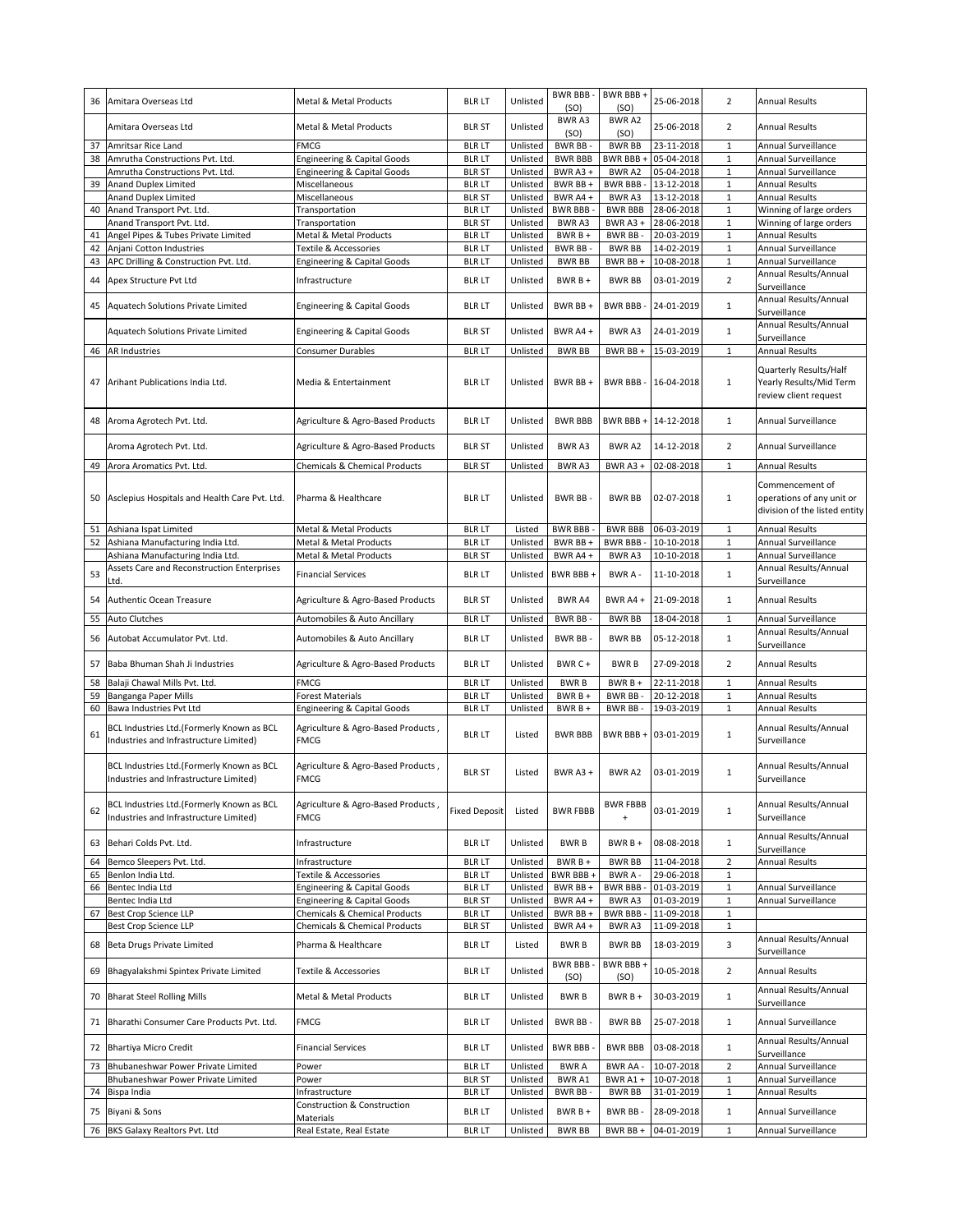|     | 77 Blue Lake Ceramic                                            | <b>Construction &amp; Construction</b>    | <b>BLR LT</b>                  | Unlisted             | $BWRB +$             | BWR BB-                         | 23-10-2018               | $\mathbf{1}$            | Annual Surveillance                            |
|-----|-----------------------------------------------------------------|-------------------------------------------|--------------------------------|----------------------|----------------------|---------------------------------|--------------------------|-------------------------|------------------------------------------------|
|     |                                                                 | Materials                                 |                                |                      |                      |                                 |                          |                         |                                                |
| 78  | Boutique International Pvt Ltd                                  | Textile & Accessories                     | <b>BLR ST</b>                  | Unlisted             | BWR A4               | BWR A4 +                        | 26-12-2018               | $\mathbf{1}$            | <b>Annual Results</b>                          |
|     |                                                                 |                                           |                                |                      |                      |                                 |                          |                         | Annual Results/Annual                          |
| 79  | <b>BR Overseas Limited</b>                                      | FMCG, Traders                             | <b>BLR LT</b>                  | Unlisted             | $BWRB +$             | BWR BB-                         | 25-02-2019               | $\mathbf{1}$            | Surveillance                                   |
|     | 80 Braithwaite & Co Ltd                                         | Engineering & Capital Goods               | <b>BLR LT</b>                  | Unlisted             | BWR BB +             | <b>BWR BBB-</b>                 | 16-10-2018               | $\mathbf{1}$            | Annual Results                                 |
|     | Braithwaite & Co Ltd                                            |                                           | <b>BLR ST</b>                  | Unlisted             | BWR A4+              | <b>BWRA3</b>                    | 16-10-2018               | $\mathbf{1}$            | <b>Annual Results</b>                          |
|     |                                                                 | Engineering & Capital Goods               |                                |                      |                      |                                 |                          |                         |                                                |
| 81  | <b>BS Sponge Pvt Ltd</b>                                        | Metal & Metal Products                    | <b>BLR LT</b>                  | Unlisted             | <b>BWR BBB</b>       | <b>BWR BBB</b>                  | 28-08-2018               | $1\,$                   | <b>Annual Results</b>                          |
|     | <b>BS Sponge Pvt Ltd</b>                                        | Metal & Metal Products                    | <b>BLR ST</b>                  | Unlisted             | <b>BWRA3</b>         | BWR A3+                         | 28-08-2018               | $\mathbf{1}$            | <b>Annual Results</b>                          |
|     | 82 Bulktainer Shipping Ltd.                                     | Transportation                            | <b>BLR LT</b>                  | Unlisted             | BWR BB +             | <b>BWR BBB-</b>                 | 31-12-2018               | $\mathbf{1}$            | Annual Surveillance                            |
|     | Bulktainer Shipping Ltd.                                        | Transportation                            | <b>BLR ST</b>                  | Unlisted             | BWR A4+              | BWR A3                          | 31-12-2018               | $\mathbf 1$             | Annual Surveillance                            |
|     |                                                                 |                                           |                                |                      |                      |                                 |                          |                         | Annual                                         |
|     | 83 Bush Tea Company Private Limited                             | Agriculture & Agro-Based Products         | <b>BLR LT</b>                  | Unlisted             | <b>BWR BB</b>        | BWR BBB -                       | 17-12-2018               | $\overline{2}$          | Surveillance/Raising of                        |
|     |                                                                 |                                           |                                |                      |                      |                                 |                          |                         | capital                                        |
|     | Canvas Integrated Cold Chain Services                           | FMCG                                      | <b>BLR LT</b>                  | Unlisted             | <b>BWR BB</b>        | <b>BWR BB</b>                   | 07-09-2018               | $\mathbf{1}$            | Annual Results                                 |
| 84  |                                                                 |                                           |                                |                      |                      |                                 |                          |                         |                                                |
|     |                                                                 |                                           |                                |                      |                      |                                 |                          |                         | Annual Results/Winning of                      |
| 85  | Capital Electech Pvt Ltd                                        | <b>Engineering &amp; Capital Goods</b>    | <b>BLR LT</b>                  | Unlisted             | BWR BB+              | BWR BBB-                        | 26-06-2018               | $\mathbf{1}$            | large orders                                   |
|     |                                                                 |                                           |                                |                      |                      |                                 |                          |                         |                                                |
|     |                                                                 |                                           |                                |                      |                      |                                 |                          |                         | Annual Results/Winning of                      |
|     | Capital Electech Pvt Ltd                                        | Engineering & Capital Goods               | <b>BLR ST</b>                  | Unlisted             | BWR A4+              | BWR A3                          | 26-06-2018               | $\mathbf{1}$            |                                                |
|     |                                                                 |                                           |                                |                      |                      |                                 |                          |                         | large orders                                   |
| 86  | Capricorn Logistics Pvt. Ltd.                                   | Transportation                            | <b>BLR LT</b>                  | Unlisted             | <b>BWR BBB</b>       | BWR BBB +                       | 23-01-2019               | $\mathbf{1}$            | <b>Quarterly Results</b>                       |
| 87  | Century Metal Recycling Pvt. Ltd.                               | Miscellaneous                             | <b>BLR LT</b>                  | Unlisted             | <b>BWRA</b>          | BWR A +                         | 30-03-2019               | $\mathbf{1}$            | Annual Surveillance                            |
|     |                                                                 |                                           |                                |                      |                      |                                 |                          |                         |                                                |
|     | Century Metal Recycling Pvt. Ltd.                               | Miscellaneous                             | <b>BLR ST</b>                  | Unlisted             | BWR A2+              | BWR A1                          | 30-03-2019               | $\mathbf{1}$            | Annual Surveillance                            |
| 88  | Ceramax Granito Pvt Ltd                                         | Construction & Construction               | <b>BLR LT</b>                  | Unlisted             | BWR BB-              | <b>BWR BB</b>                   | 05-10-2018               | $\mathbf 1$             | Annual Results/Half Yearly                     |
|     |                                                                 | Materials                                 |                                |                      |                      |                                 |                          |                         | Results                                        |
| 89  | Chadha Papers Ltd.                                              | <b>Forest Materials</b>                   | <b>BLR LT</b>                  | Unlisted             | $BWRB +$             | BWR BB +                        | 25-03-2019               | 3                       | <b>Annual Results</b>                          |
|     | Chadha Papers Ltd.                                              | <b>Forest Materials</b>                   | <b>BLR ST</b>                  | Unlisted             | BWR A4               | BWR A4 +                        | 25-03-2019               | $\,1\,$                 | <b>Annual Results</b>                          |
| 90  | Chahat Enterprises Pvt. Ltd.                                    | Traders                                   | <b>BLR LT</b>                  | Unlisted             | $BWRB +$             | BWR BB-                         | 21-11-2018               | $\mathbf 1$             | Annual Surveillance                            |
| 91  | Chamak Holdings Limited                                         | Traders                                   | <b>BLR LT</b>                  | Listed               | $BWRB+$              | BWR BB-                         | 11-07-2018               | $\mathbf{1}$            |                                                |
|     | <b>Chamak Holdings Limited</b>                                  | Traders                                   | <b>BLR ST</b>                  | Listed               | BWR A4               | BWR A4 +                        | 11-07-2018               | $\mathbf 1$             |                                                |
|     |                                                                 |                                           |                                |                      |                      |                                 |                          |                         |                                                |
| 92  | Chaudhry Steels Pvt. Ltd.                                       | Metal & Metal Products                    | <b>BLR LT</b>                  | Unlisted             | <b>BWR BB</b>        | BWR BB+                         | 22-02-2019               | $\mathbf{1}$            | <b>Annual Results</b>                          |
| 93  | Chemi Tech Constructions Pvt. Ltd                               | Engineering & Capital Goods               | <b>BLR LT</b>                  | Unlisted             | <b>BWRB</b>          | BWR BB -                        | 19-03-2019               | $\overline{2}$          | Annual Surveillance                            |
| 94  | Chesa Dental Care Services Ltd.                                 | Pharma & Healthcare                       | <b>BLR LT</b>                  | Unlisted             | <b>BWR BBB</b>       | <b>BWR BBB</b>                  | 05-10-2018               | $\mathbf{1}$            | <b>Annual Results</b>                          |
| 95  | Chinar Steel Segment Center Pvt. Ltd.                           | Metal & Metal Products                    | <b>BLR LT</b>                  | Unlisted             | BWR B +              | <b>BWR BB</b>                   | 08-06-2018               | $\overline{2}$          | Annual Surveillance                            |
| 96  | Chopra Traders                                                  | Engineering & Capital Goods               | <b>BLR LT</b>                  | Unlisted             | BWR B +              | BWR BB-                         | 07-09-2018               | $\mathbf{1}$            | Annual Surveillance                            |
|     | Chopra Traders                                                  | <b>Engineering &amp; Capital Goods</b>    | <b>BLR ST</b>                  | Unlisted             | BWR A4               | BWR A4 +                        | 07-09-2018               | $\,1\,$                 | Annual Surveillance                            |
| 97  | Concept Cars Ltd.                                               | Automobiles & Auto Ancillary              | <b>BLR LT</b>                  | Unlisted             | BWR BB-              | BWR BB +                        | 14-06-2018               | $\overline{2}$          | <b>Annual Results</b>                          |
|     | Concept Cars Ltd.                                               | Automobiles & Auto Ancillary              | <b>BLR ST</b>                  | Unlisted             | BWR A4               | BWR A4 +                        | 14-06-2018               | $\,1\,$                 | <b>Annual Results</b>                          |
| 98  | Conifer Industries Pvt. Ltd.                                    | Textile & Accessories                     | <b>BLR LT</b>                  | Unlisted             | BWR BB-              | BWR BB +                        | 14-05-2018               | $\overline{2}$          | Annual Surveillance                            |
|     | Conifer Industries Pvt. Ltd.                                    | Textile & Accessories                     | <b>BLR ST</b>                  | Unlisted             | BWR A4               | BWR A4 +                        | 14-05-2018               | $\mathbf{1}$            | Annual Surveillance                            |
| 99  | Conifer Industries Pvt. Ltd.                                    | Textile & Accessories                     | <b>BLR LT</b>                  | Unlisted             | BWR BB +             | <b>BWR BBB-</b>                 | 19-03-2019               | $\,1\,$                 | <b>Annual Results</b>                          |
|     | Conifer Industries Pvt. Ltd.                                    | Textile & Accessories                     | <b>BLR ST</b>                  | Unlisted             | BWR A4+              | BWR A3                          | 19-03-2019               | $\mathbf 1$             | <b>Annual Results</b>                          |
|     | 100 Connect Cargo Pvt Ltd                                       | Transportation, Transportation            | <b>BLR LT</b>                  | Unlisted             | <b>BWRB</b>          | $BWRB +$                        | 31-01-2019               | $\,1\,$                 | Annual Surveillance                            |
|     |                                                                 |                                           |                                |                      |                      |                                 |                          |                         |                                                |
|     |                                                                 |                                           |                                |                      |                      |                                 |                          |                         |                                                |
| 101 | Corrtech International Pvt Ltd                                  | <b>Engineering &amp; Capital Goods</b>    | <b>BLR LT</b>                  | Unlisted             | <b>BWRB</b>          | <b>BWR BB</b>                   | 10-10-2018               | $\overline{\mathbf{3}}$ | <b>Annual Results</b>                          |
|     | Corrtech International Pvt Ltd                                  | <b>Engineering &amp; Capital Goods</b>    | <b>BLR ST</b>                  | Unlisted             | BWR A4               | BWR A4 +                        | 10-10-2018               | $\mathbf 1$             | <b>Annual Results</b>                          |
| 102 | Cosmic Rugs Private Ltd                                         | Textile & Accessories                     | <b>BLR LT</b>                  | Unlisted             | $BWRB +$             | BWR BB-                         | 18-03-2019               | $\mathbf 1$             | <b>Annual Results</b>                          |
| 103 | Creative Peripherals and Distribution Ltd                       | <b>Consumer Durables</b>                  | <b>BLR LT</b>                  | Listed               | <b>BWR BBB</b>       | <b>BWR BBB</b>                  | 07-02-2019               | $\mathbf 1$             | Annual Surveillance                            |
|     | Creative Peripherals and Distribution Ltd                       | Consumer Durables                         | <b>BLR ST</b>                  | Listed               | BWR A3               | BWR A3+                         | 07-02-2019               | $\mathbf{1}$            | Annual Surveillance                            |
|     | CRP Risk Management Ltd.(erstwhile: CRP                         |                                           |                                |                      |                      |                                 |                          |                         |                                                |
| 104 | Technologies (India) Ltd.)                                      | Miscellaneous                             | <b>BLR LT</b>                  | Listed               | <b>BWR BB</b>        | BWR BB+                         | 21-06-2018               | $\mathbf{1}$            | Annual Surveillance                            |
|     |                                                                 |                                           |                                |                      |                      |                                 |                          |                         | Annual Results/Annual                          |
|     | 105 Cyberabad Expressways Ltd                                   | Infrastructure                            | <b>BLR LT</b>                  | Unlisted             | $BWRB+$              | <b>BWR BB</b>                   | 07-09-2018               | $\mathbf 1$             | Surveillance                                   |
|     |                                                                 |                                           |                                |                      |                      |                                 |                          |                         |                                                |
|     | D P Jain (Nagda - Gogapur) BOT Annuity                          |                                           |                                |                      | BWR A-               |                                 |                          |                         | Annual                                         |
|     |                                                                 | Infrastructure                            | blr lt                         | Unlisted             | (SO)                 | BWR A (SO) 29-08-2018           |                          |                         | Surveillance/Annual                            |
|     | 106 Project Pvt. Ltd.                                           |                                           |                                |                      |                      |                                 |                          |                         | Results                                        |
|     | 107 Damati Plastics                                             | <b>Chemicals &amp; Chemical Products</b>  | <b>BLR LT</b>                  | Unlisted             | $BWRB +$             | <b>BWR BB</b>                   | 09-08-2018               | $\mathbf{1}$            | Annual Surveillance                            |
|     | 108 Darshan Flexibles Pvt. Ltd.                                 | Chemicals & Chemical Products             | <b>BLR LT</b>                  | Unlisted             | <b>BWR BB</b>        | BWR BB +                        | 16-07-2018               | $\mathbf 1$             |                                                |
|     |                                                                 |                                           |                                |                      |                      |                                 |                          |                         | Annual Results/Annual                          |
|     | 109 DD Industries Ltd                                           | Automobiles & Auto Ancillary              | <b>BLR LT</b>                  | Unlisted             | <b>BWR BB-</b>       | <b>BWR BB</b>                   | 19-06-2018               | $\mathbf{1}$            | Surveillance                                   |
| 110 | Deepak International Ltd                                        | Power                                     | <b>BLR LT</b>                  | Unlisted             | BWR BB +             | <b>BWR BBB</b>                  | 22-01-2019               | $\mathbf{1}$            | Annual Surveillance                            |
|     |                                                                 |                                           |                                |                      |                      |                                 | 22-01-2019               |                         | Annual Surveillance                            |
|     | Deepak International Ltd                                        | Power<br>Miscellaneous                    | <b>BLR ST</b>                  | Unlisted             | BWR A4 +             | BWR A3                          |                          | $\mathbf{1}$            |                                                |
|     | 111 Dev Ventures India Pvt. Ltd.                                |                                           | <b>BLR LT</b>                  | Unlisted             | <b>BWRD</b>          | <b>BWRB</b>                     | 23-03-2019               | 5                       | Annual Results                                 |
|     | Dev Ventures India Pvt. Ltd.                                    | Miscellaneous                             | <b>BLR ST</b>                  | Unlisted             | <b>BWRD</b>          | BWR A4                          | 23-03-2019               | $1\,$                   | Annual Results                                 |
| 112 | Devee Nutri International                                       | Traders                                   | <b>BLR LT</b>                  | Unlisted             | <b>BWR BB</b>        | <b>BWR BB</b>                   | 11-03-2019               | $\mathbf{1}$            | Annual Results                                 |
|     | 113 Dhanunjaya Services                                         | Traders                                   | <b>BLR LT</b>                  | Unlisted             | $BWRB +$             | BWR BB-                         | 05-12-2018               | $\mathbf 1$             | Annual Results                                 |
|     | 114 Dhaval Agri Exports LLP                                     | Agriculture & Agro-Based Products         | <b>BLR LT</b>                  | Unlisted             | BWR BB +             | <b>BWR BBB</b>                  | 21-02-2019               | $\mathbf{1}$            | Annual Surveillance                            |
|     |                                                                 |                                           |                                |                      |                      |                                 |                          |                         |                                                |
|     | Dhaval Agri Exports LLP                                         | Agriculture & Agro-Based Products         | <b>BLR ST</b>                  | Unlisted             | BWR A4+              | BWR A3                          | 21-02-2019               | $\mathbf{1}$            | Annual Surveillance                            |
|     |                                                                 |                                           |                                |                      |                      |                                 |                          |                         |                                                |
|     | 115 DHS Group (erstwhile MM Enterprises)                        | Traders                                   | <b>BLR LT</b>                  | Unlisted             | BWR B-               | <b>BWRB</b>                     | 09-08-2018               | $\mathbf 1$             | Annual Surveillance                            |
|     |                                                                 |                                           |                                |                      |                      |                                 |                          |                         |                                                |
|     | 116 Diamond Chicken Products Pvt Ltd                            | Agriculture & Agro-Based Products         | <b>BLR LT</b>                  | Unlisted             | $BWRB +$             | <b>BWR BB</b>                   | 25-01-2019               | $\mathbf 1$             | <b>Annual Results</b>                          |
|     | 117 Dicitex Home Furnishings Pvt. Ltd                           | Textile & Accessories                     | <b>BLR LT</b>                  | Unlisted             | BWR BB+              | <b>BWR BBB</b>                  | 06-04-2018               | $\mathbf{1}$            |                                                |
|     | Dicitex Home Furnishings Pvt. Ltd                               | Textile & Accessories                     | <b>BLR ST</b>                  | Unlisted             | BWR A4+              | BWR A3                          | 06-04-2018               | $\,1\,$                 |                                                |
|     | 118 Digamber Capfin Limited                                     | <b>Financial Services</b>                 | <b>BLR LT</b>                  | Unlisted             | <b>BWR BBB</b>       | <b>BWR BBB</b>                  | 28-01-2019               | $1\,$                   | Annual Surveillance                            |
|     |                                                                 |                                           |                                |                      |                      |                                 |                          |                         | Annual Results/Annual                          |
|     | 119 Din Dayal Purushottam Lal                                   | Traders                                   | <b>BLR LT</b>                  | Unlisted             | <b>BWR BB-</b>       | <b>BWR BB</b>                   | 14-01-2019               | $\mathbf{1}$            | Surveillance                                   |
|     |                                                                 |                                           |                                |                      |                      |                                 |                          |                         | Annual Results/Annual                          |
|     | Din Dayal Purushottam Lal                                       | Traders                                   | <b>BLR ST</b>                  | Unlisted             | <b>BWR A4</b>        | BWR A4+                         | 14-01-2019               | $\mathbf{1}$            | Surveillance                                   |
|     |                                                                 |                                           |                                |                      |                      |                                 |                          |                         |                                                |
|     | 120 Dindayal Jalan Textile Limited<br>121 Dirgh Diamond Pvt Ltd | Textile & Accessories<br>Gems & Jewellery | <b>BLR LT</b><br><b>BLR LT</b> | Unlisted<br>Unlisted | BWR BB-<br>BWR BBB - | <b>BWR BB</b><br><b>BWR BBB</b> | 14-02-2019<br>21-01-2019 | $1\,$<br>1              | <b>Annual Results</b><br><b>Annual Results</b> |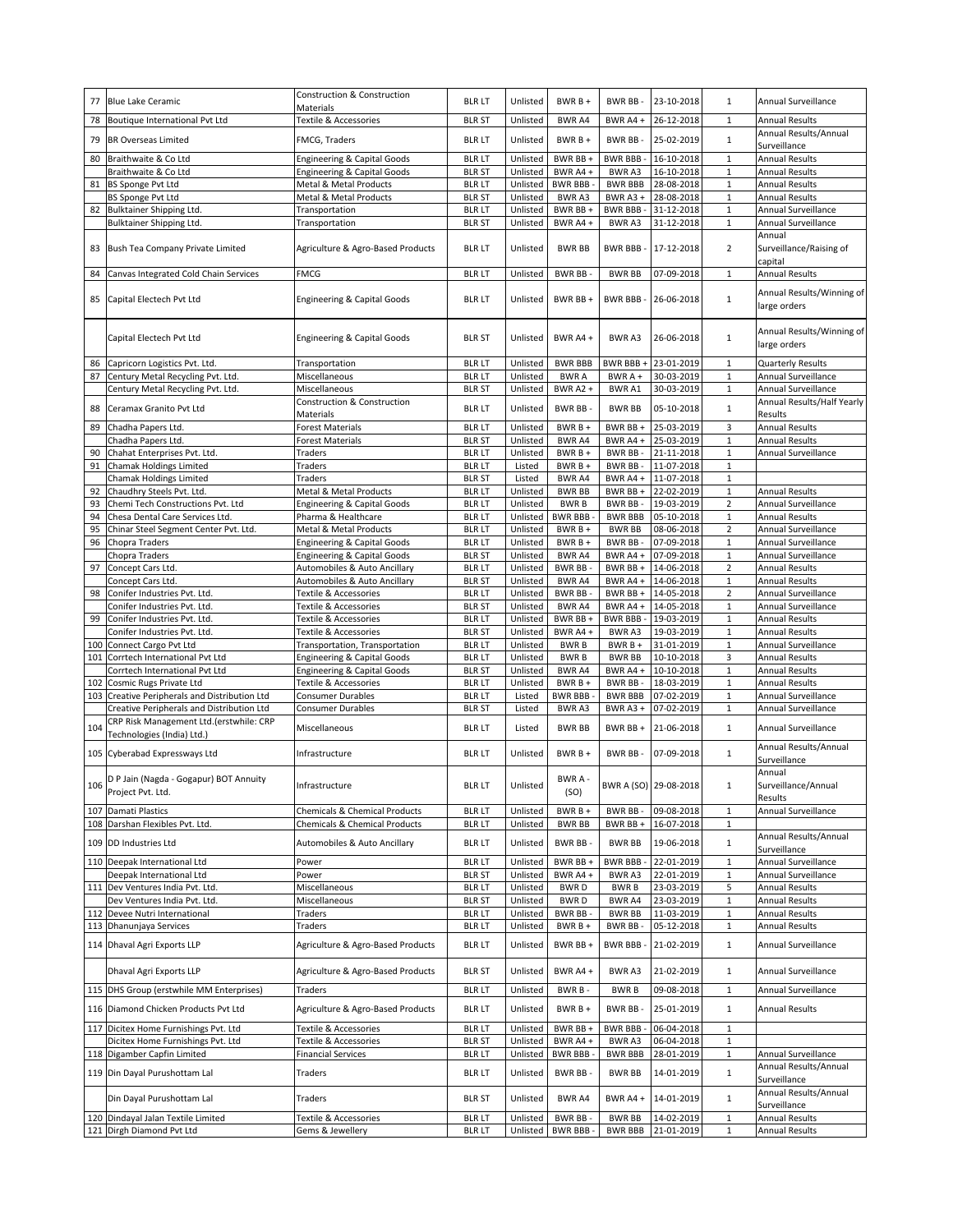|     | Dirgh Diamond Pvt Ltd                                                     | Gems & Jewellery                                 | <b>BLR ST</b>                  | Unlisted             | BWR A3                         | BWR A3 +                   | 21-01-2019               | 1                                | <b>Annual Results</b>                                                        |
|-----|---------------------------------------------------------------------------|--------------------------------------------------|--------------------------------|----------------------|--------------------------------|----------------------------|--------------------------|----------------------------------|------------------------------------------------------------------------------|
|     | 122 Disha Industries Ltd.                                                 | <b>Forest Materials</b>                          | <b>BLR LT</b>                  | Unlisted             | <b>BWRD</b>                    | <b>BWRB</b>                | 09-08-2018               | 5                                | Quarterly<br>Results/Improvement in<br>the 'credit enhancement'<br>mechanism |
|     | Disha Industries Ltd.                                                     | <b>Forest Materials</b>                          | <b>BLR ST</b>                  | Unlisted             | <b>BWRD</b>                    | <b>BWR A4</b>              | 09-08-2018               | $\mathbf{1}$                     | Improvement in the<br>'credit enhancement'<br>mechanism/Quarterly<br>Results |
|     | 123 Disposafe Health & Life Care Ltd.                                     | Pharma & Healthcare                              | <b>BLR LT</b>                  | Unlisted             | BWR BB +                       | BWR BBB -                  | 14-06-2018               | $\mathbf{1}$                     | Annual Surveillance                                                          |
|     | Disposafe Health & Life Care Ltd.<br>124 DMD Developers Pvt. Ltd.         | Pharma & Healthcare<br>Real Estate               | <b>BLR ST</b><br><b>BLR LT</b> | Unlisted<br>Unlisted | BWR A4+<br><b>BWR BB</b>       | BWR A3<br>BWR BB+          | 14-06-2018<br>08-01-2019 | $\mathbf 1$<br>$\,1\,$           | Annual Surveillance<br><b>Annual Results</b>                                 |
|     | 125 Dolphin Educational Society of India                                  | Education                                        | <b>BLR LT</b>                  | Unlisted             | <b>BWR BB</b>                  | BWR BB +                   | 26-09-2018               | $\mathbf{1}$                     | <b>Annual Results</b>                                                        |
|     | 126 Durable Conductors & Cables                                           | Power                                            | <b>BLR LT</b>                  | Unlisted             | BWR B +                        | BWR BB-                    | 08-08-2018               | $\mathbf 1$                      | <b>Annual Results</b>                                                        |
| 127 | Durga Processors Pvt Ltd                                                  | Textile & Accessories                            | <b>BLR LT</b>                  | Unlisted             | <b>BWR BBB</b>                 | <b>BWR BBB</b>             | 24-08-2018               | $\mathbf{1}$                     | Annual Surveillance                                                          |
|     |                                                                           |                                                  |                                |                      | <b>BWR BBB</b>                 | <b>BWR BBB</b>             |                          |                                  |                                                                              |
|     | 128 Dwarka Knitting Private Limited.                                      | Textile & Accessories                            | <b>BLR LT</b>                  | Unlisted             | (SO)<br>BWR A3                 | (SO)<br>BWR A3+            | 02-05-2018               | $\mathbf 1$                      | Annual Surveillance                                                          |
|     | Dwarka Knitting Private Limited.                                          | Textile & Accessories                            | <b>BLR ST</b>                  | Unlisted             | (SO)                           | (SO)                       | 02-05-2018               | $\mathbf{1}$                     | Annual Surveillance<br>Annual Results/Annual                                 |
|     | 129 Dynamic Cables Pvt Ltd                                                | Engineering & Capital Goods                      | <b>BLR LT</b>                  | Listed               | <b>BWR BBB</b>                 | <b>BWR BBB</b>             | 04-10-2018               | $\mathbf{1}$                     | Surveillance<br>Annual Results/Annual                                        |
|     | Dynamic Cables Pvt Ltd                                                    | Engineering & Capital Goods                      | <b>BLR ST</b>                  | Listed               | BWR A3                         | BWR A3 +                   | 04-10-2018               | $\mathbf{1}$                     | Surveillance                                                                 |
|     | 130 Dynamic Designs Inc.                                                  | Textile & Accessories                            | <b>BLR LT</b>                  | Unlisted             | <b>BWR BB-</b>                 | <b>BWR BB</b>              | 19-09-2018               | $\mathbf 1$                      | Annual Results                                                               |
|     | 131 Eco Organics                                                          | Chemicals & Chemical Products                    | <b>BLR LT</b>                  | Unlisted             | <b>BWR BB-</b>                 | <b>BWR BB</b>              | 06-04-2018               | $\mathbf{1}$                     | <b>Annual Results</b>                                                        |
|     | 132 Ecorex Buildtech Pvt. Ltd.                                            | Construction & Construction<br>Materials         | <b>BLR LT</b>                  | Unlisted             | <b>BWRC</b>                    | BWR B-                     | 07-12-2018               | $\overline{2}$                   | Annual Surveillance                                                          |
| 133 | <b>EMC Super Speciality Hospitals Pvt. Ltd</b>                            | Pharma & Healthcare                              | <b>BLR LT</b>                  | Unlisted             | <b>BWR BB</b>                  | BWR BB +                   | 20-07-2018               | $\mathbf{1}$                     | <b>Annual Results</b>                                                        |
|     |                                                                           | <b>Construction &amp; Construction</b>           |                                |                      |                                |                            |                          |                                  |                                                                              |
|     | 134 Encardio Rite Electronics Pvt. Ltd.                                   | Materials                                        | <b>BLR ST</b>                  | Unlisted             | BWR A3                         | BWR $A3 +$                 | 29-05-2018               | $\mathbf{1}$                     | <b>Annual Results</b>                                                        |
|     | 135 ESAF Small Finance Bank Limited                                       | <b>Financial Services</b>                        | <b>BLR LT</b>                  | Unlisted             | BWR A -                        | <b>BWRA</b>                | 13-02-2019               | $\mathbf{1}$                     | Annual Surveillance/Half<br>Yearly Results                                   |
|     | 136 Eshwarr Steel Tech Pvt Limited                                        | Metal & Metal Products                           | <b>BLR LT</b>                  | Unlisted             | BWR B +                        | BWR BB-                    | 28-06-2018               | $\mathbf{1}$                     | Annual Surveillance                                                          |
|     | 137 Essel Infraprojects Ltd.                                              | Infrastructure                                   | <b>BLR LT</b>                  | Unlisted             | BWR BBB+                       | BWR A-                     | 24-05-2018               | $\mathbf 1$                      | Annual Surveillance                                                          |
| 138 | <b>Fab Distributors</b>                                                   | Textile & Accessories                            | <b>BLR LT</b>                  | Unlisted             | BWR BB-                        | <b>BWR BB</b>              | 24-01-2019               | $\mathbf 1$                      | <b>Annual Results</b>                                                        |
|     | 139 Fable Food Products Pvt. Ltd.                                         | Agriculture & Agro-Based Products                | <b>BLR LT</b>                  | Unlisted             | <b>BWR BB-</b>                 | <b>BWR BB</b>              | 13-03-2019               | $\mathbf{1}$                     | Annual Results                                                               |
|     | Fable Food Products Pvt. Ltd.                                             | Agriculture & Agro-Based Products                | <b>BLR ST</b>                  | Unlisted             | BWR A4                         | BWR A4 +                   | 13-03-2019               | $\mathbf{1}$                     | <b>Annual Results</b>                                                        |
|     | 140 Felix Healthcare Pvt. Ltd.                                            | Pharma & Healthcare                              | <b>BLR LT</b>                  | Unlisted             | BWR BB-                        | <b>BWR BB</b>              | 13-07-2018               | $\mathbf{1}$                     | Annual Results                                                               |
|     | 141 Flowmore Limited                                                      | Engineering & Capital Goods                      | <b>BLR LT</b>                  | Unlisted             | BWR BBB +                      | BWR A -                    | 27-08-2018               | $\mathbf 1$                      | Annual Surveillance                                                          |
|     | <b>Flowmore Limited</b>                                                   | Engineering & Capital Goods                      | <b>BLR ST</b>                  | Unlisted             | BWR A2                         | BWR A2+                    | 27-08-2018               | $\mathbf 1$                      | Annual Surveillance<br>Annual Results/Annual                                 |
|     | 142 Forace Polymers Pvt. Ltd.                                             | <b>Chemicals &amp; Chemical Products</b>         | <b>BLR LT</b>                  | Unlisted             | BWR BB +                       | BWR BBB +                  | 12-09-2018               | $\overline{3}$                   | Surveillance<br>Annual Results/Annual                                        |
|     | Forace Polymers Pvt. Ltd.                                                 | <b>Chemicals &amp; Chemical Products</b>         | <b>BLR ST</b>                  | Unlisted             | BWR A4                         | BWR A2                     | 12-09-2018               | 4                                | Surveillance<br>Annual Results/Annual                                        |
|     | 143 Friends Alloys<br>144 G K Founders Pvt. Ltd.                          | Metal & Metal Products<br>Metal & Metal Products | <b>BLR LT</b><br><b>BLR LT</b> | Unlisted<br>Unlisted | <b>BWR BB</b><br>BWR BB +      | BWR BB+<br><b>BWR BBB-</b> | 09-08-2018<br>29-06-2018 | $\mathbf{1}$<br>$\mathbf{1}$     | Surveillance<br><b>Annual Results</b>                                        |
|     | G K Founders Pvt. Ltd.                                                    | Metal & Metal Products                           | <b>BLR ST</b>                  | Unlisted             | BWR A4 +                       | BWR A3                     | 29-06-2018               | $1\,$                            | <b>Annual Results</b>                                                        |
|     | 145 G Surgiwear Ltd.                                                      | Pharma & Healthcare                              | <b>BLR LT</b>                  | Unlisted             | BWR BBB-                       | <b>BWR BBB</b>             | 17-01-2019               | $\mathbf{1}$                     | Annual Results/Annual<br>Surveillance                                        |
|     | 146 Gajanan Siddhivinayak Foods Pvt Ltd                                   | FMCG                                             | <b>BLR LT</b>                  | Unlisted             | BWR B-                         | <b>BWRB</b>                | 09-10-2018               | 1                                | Annual Results                                                               |
|     | 147 Gajra Gears Pvt Ltd                                                   | Automobiles & Auto Ancillary                     | <b>BLR LT</b>                  | Unlisted             | <b>BWR BB-</b>                 | <b>BWR BB</b>              | 05-02-2019               | $\,1\,$                          | <b>Quarterly Results</b>                                                     |
|     | Gajra Gears Pvt Ltd                                                       | Automobiles & Auto Ancillary                     | <b>BLR ST</b>                  | Unlisted             | BWR A4                         | BWR A4 +                   | 05-02-2019               | $1\,$                            | <b>Quarterly Results</b>                                                     |
|     | 148 Gajraj Mining Pvt. Ltd.                                               | Mining                                           | <b>BLR LT</b>                  | Unlisted             | <b>BWRB</b>                    | BWR BB-                    | 05-10-2018               | $\overline{2}$                   | Annual Surveillance                                                          |
|     | 149 Ganga Agro Industries                                                 | FMCG                                             | <b>BLR LT</b>                  | Unlisted             | <b>BWRB</b>                    | $BWRB +$                   | 07-09-2018               | $\mathbf 1$                      | Annual Surveillance                                                          |
| 150 | Ganga Diagnostic & Medical Centre Private<br>Limited                      | Pharma & Healthcare                              | <b>BLR LT</b>                  | Unlisted             | <b>BWR BB-</b>                 | <b>BWR BB</b>              | 30-03-2019               | $\mathbf{1}$                     | Annual Surveillance/Half<br>Yearly Results                                   |
|     | 151 Gangotri Paper Mills Pvt. Ltd.                                        | <b>Forest Materials</b>                          | <b>BLR LT</b>                  | Unlisted             | BWR BB +                       | <b>BWR BBB-</b>            | 14-05-2018               | $\mathbf 1$                      | Annual Results/Annual<br>Surveillance                                        |
|     | Gangotri Paper Mills Pvt. Ltd.                                            | <b>Forest Materials</b>                          | <b>BLR ST</b>                  | Unlisted             | BWR A4+                        | BWR A3                     | 14-05-2018               | $\mathbf{1}$                     | Annual Results/Annual<br>Surveillance                                        |
|     | 152 Ganpati Natural Products                                              | Agriculture & Agro-Based Products                | <b>BLR LT</b>                  | Unlisted             | $BWRB+$                        | BWR BB-                    | 08-08-2018               | $\mathbf{1}$                     | Annual Results/Annual<br>Surveillance                                        |
|     | 153 Garuda Construction & Engineering Pvt. Ltd                            | <b>Engineering &amp; Capital Goods</b>           | <b>BLR LT</b>                  | Unlisted             | <b>BWR BB-</b>                 | BWR BB +                   | 30-03-2019               | $\overline{2}$                   | <b>Annual Results</b>                                                        |
|     | 154 Gaurav Contracts Co.                                                  | Mining                                           | <b>BLR LT</b>                  | Unlisted             | BWR BB-                        | <b>BWR BB</b>              | 13-07-2018               | $\mathbf 1$                      |                                                                              |
|     | 155 Gayatri Iron and Steels                                               | Metal & Metal Products                           | <b>BLR LT</b>                  | Unlisted             | BWR B +                        | BWR BB-                    | 12-02-2019               | $1\,$                            | Annual Surveillance                                                          |
|     | 156 Gayatri Jhansi Roadways Ltd.                                          | Infrastructure                                   | <b>BLR LT</b>                  | Unlisted             | BWR A-<br>(SO)                 | BWR A +<br>(SO)            | 23-04-2018               | $\overline{2}$                   | Annual Results/Annual<br>Surveillance                                        |
|     | 157 Gayatri Lalitpur Roadways Ltd.<br>158 Gemini Power Hydraulics Pvt Ltd | Infrastructure                                   | <b>BLR LT</b><br><b>BLR LT</b> | Unlisted<br>Unlisted | BWR A -<br>(SO)<br><b>BWRC</b> | BWR A +<br>(SO)<br>BWR B-  | 23-04-2018<br>19-11-2018 | $\overline{2}$<br>$\overline{2}$ | Annual Results/Annual<br>Surveillance<br>Annual Surveillance                 |
|     | 159 Genesis IT Innovations Ltd.                                           | Power<br>Consumer Durables                       | <b>BLR LT</b>                  | Unlisted             | $BWRB +$                       | BWR BB-                    | 31-05-2018               | $1\,$                            | Annual Surveillance                                                          |
| 160 | Geo Foundations & Structures Pvt Ltd                                      | Infrastructure                                   | <b>BLR LT</b>                  | Unlisted             | BWR BB +                       | <b>BWR BBB</b>             | 26-09-2018               | $\mathbf 1$                      | Annual Surveillance                                                          |
|     | Geo Foundations & Structures Pvt Ltd                                      | Infrastructure                                   | <b>BLR ST</b>                  | Unlisted             | BWR A4+                        | BWR A3                     | 26-09-2018               | $1\,$                            | Annual Surveillance                                                          |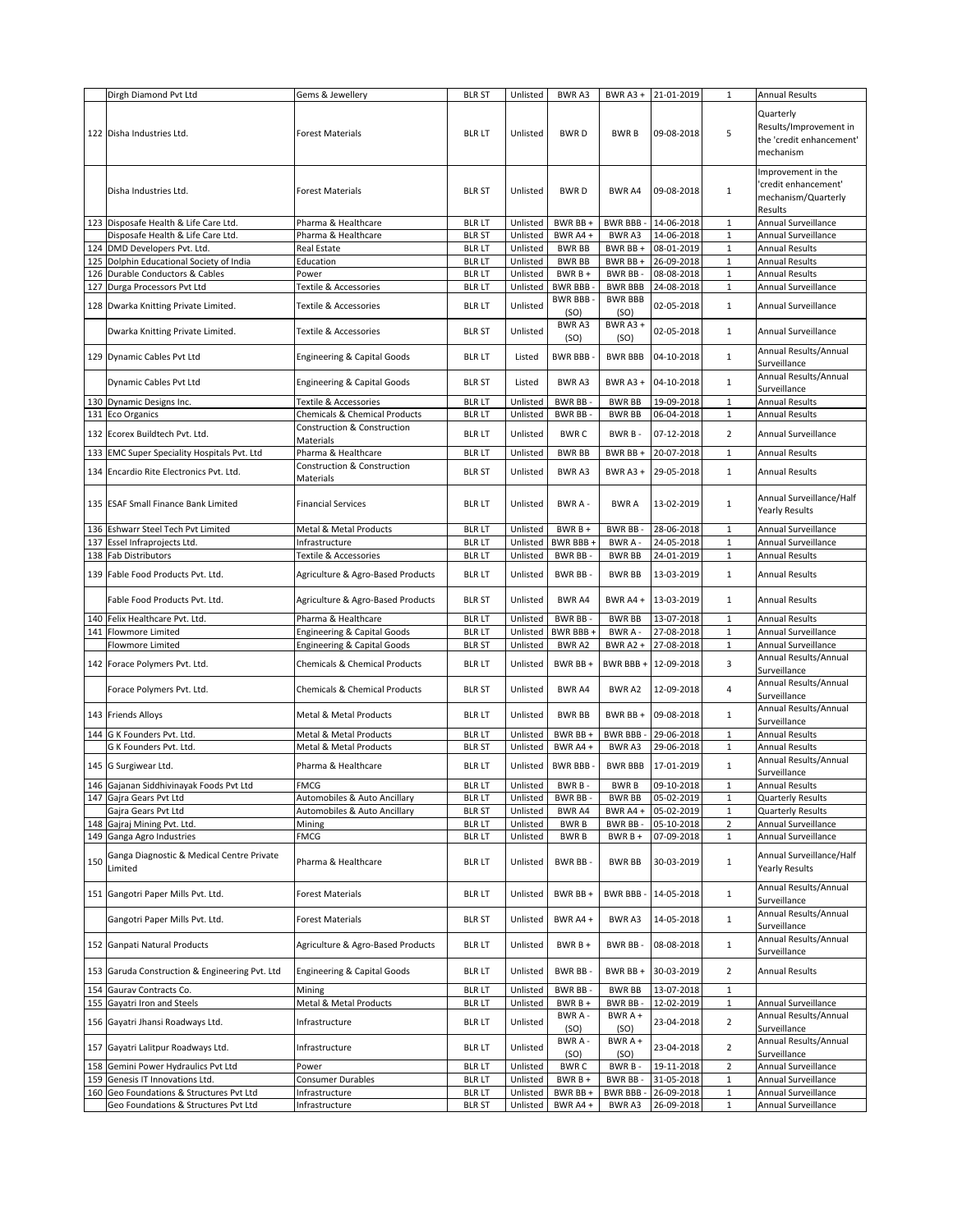|     | 161 Gepdec Infratech Ltd                                  | <b>Engineering &amp; Capital Goods</b>              | <b>BLR LT</b>                  | Unlisted             | <b>BWR BBB</b>     | <b>BWR BBB</b>            | 26-10-2018               | $\mathbf{1}$     | Annual<br>Surveillance/Annual<br>Results                                           |
|-----|-----------------------------------------------------------|-----------------------------------------------------|--------------------------------|----------------------|--------------------|---------------------------|--------------------------|------------------|------------------------------------------------------------------------------------|
|     | 162 GG Automotive Gears Ltd.                              | Automobiles & Auto Ancillary                        | <b>BLR LT</b>                  | Listed               | <b>BWR BB-</b>     | BWR BB +                  | 25-09-2018               | $\overline{2}$   | Annual Results/Annual<br>Surveillance                                              |
|     | GG Automotive Gears Ltd.                                  | Automobiles & Auto Ancillary                        | <b>BLR ST</b>                  | Listed               | BWR A4             | BWR A4+                   | 25-09-2018               | $\mathbf{1}$     | Annual Results/Annual<br>Surveillance                                              |
|     | 163 GG Oils & Fats Pvt. Ltd                               | Traders                                             | <b>BLR LT</b>                  | Unlisted             | <b>BWR BB</b>      | BWR BB+                   | 24-07-2018               | $\mathbf{1}$     | <b>Annual Results</b>                                                              |
|     | 164 Ghodawat Foods International Private Limited FMCG     |                                                     | <b>BLR LT</b>                  | Unlisted             | BWR BB +           | <b>BWR BBB-</b>           | 05-11-2018               | $\mathbf{1}$     | <b>Annual Results</b>                                                              |
|     | Ghodawat Foods International Private Limited FMCG         |                                                     | <b>BLR ST</b>                  | Unlisted             | BWR A4+            | <b>BWRA3</b>              | 05-11-2018               | $\mathbf{1}$     | <b>Annual Results</b>                                                              |
|     | 165 Girdhari Lal Constructions Pvt Ltd                    | Engineering & Capital Goods                         | <b>BLR LT</b>                  | Unlisted             | BWR BB +           | <b>BWR BBB-</b>           | 20-04-2018               | $\mathbf{1}$     | Annual Results/Winning of<br>large orders                                          |
|     | 166 GK Proteins Pvt. Ltd.                                 | Agriculture & Agro-Based Products                   | <b>BLR LT</b>                  | Unlisted             | BWR BB +           | <b>BWR BBB-</b>           | 24-07-2018               | $\mathbf{1}$     | <b>Annual Results</b>                                                              |
|     | GK Proteins Pvt. Ltd.                                     | Agriculture & Agro-Based Products                   | <b>BLR ST</b>                  | Unlisted             | BWR A4+            | BWR A3                    | 24-07-2018               | $\mathbf{1}$     | <b>Annual Results</b>                                                              |
| 167 | Global Autowheels Pvt Ltd                                 | Automobiles & Auto Ancillary                        | <b>BLR LT</b>                  | Unlisted             | <b>BWRB</b>        | BWR BB-                   | 15-11-2018               | $\overline{2}$   | <b>Half Yearly Results</b>                                                         |
|     | 168 Global Polybags Industries Pvt Ltd                    | Miscellaneous                                       | <b>BLR LT</b>                  | Unlisted             | BWR BB-            | <b>BWR BB</b>             | 21-03-2019               | $\mathbf 1$      | <b>Annual Results</b>                                                              |
|     | Global Polybags Industries Pvt Ltd                        | Miscellaneous                                       | <b>BLR ST</b>                  | Unlisted             | BWR A4             | BWR A4+                   | 21-03-2019               | $\mathbf{1}$     | <b>Annual Results</b>                                                              |
|     | 169 Global Stones Pvt. Ltd.                               | <b>Construction &amp; Construction</b><br>Materials | <b>BLR LT</b>                  | Unlisted             | <b>BWR BB</b>      | BWR BB+                   | 30-04-2018               | $\mathbf{1}$     | Annual Surveillance                                                                |
|     | Global Stones Pvt. Ltd.                                   | <b>Construction &amp; Construction</b><br>Materials | <b>BLR ST</b>                  | Unlisted             | <b>BWR A4</b>      | BWR A4+                   | 30-04-2018               | $\mathbf{1}$     | Annual Surveillance                                                                |
|     | 170 Globe Capacitors Ltd                                  | Engineering & Capital Goods                         | <b>BLR LT</b>                  | Unlisted             | <b>BWR BBB</b>     | <b>BWR BBB</b>            | 27-07-2018               | $\mathbf{1}$     | Annual Surveillance                                                                |
|     | Globe Capacitors Ltd                                      | <b>Engineering &amp; Capital Goods</b>              | <b>BLR ST</b>                  | Unlisted             | BWR A3             | BWR A3+                   | 27-07-2018               | $\mathbf{1}$     | Annual Surveillance                                                                |
| 171 | <b>GNRC Limited</b>                                       | Pharma & Healthcare                                 | <b>BLR LT</b>                  | Unlisted             | <b>BWR BB</b>      | <b>BWR BBB-</b>           | 24-08-2018               | $\overline{2}$   | Annual Surveillance                                                                |
| 172 | Godavari Edible Bran Oil Ltd.                             | Agriculture & Agro-Based Products                   | <b>BLR LT</b>                  | Unlisted             | <b>BWRBB</b>       | <b>BWR BB</b>             | 24-09-2018               | $\mathbf{1}$     | <b>Annual Results</b>                                                              |
|     | 173 Goel Lightings                                        | <b>Consumer Durables</b>                            | <b>BLR LT</b>                  | Unlisted             | <b>BWR BB</b>      | BWR BB +                  | 21-11-2018               | $\mathbf{1}$     | <b>Annual Results</b>                                                              |
|     | Goel Lightings                                            | Consumer Durables                                   | <b>BLR ST</b>                  | Unlisted             | <b>BWR A4</b>      | BWR A4 +                  | 21-11-2018               | $\mathbf{1}$     | <b>Annual Results</b>                                                              |
|     | 174 Gohilwad Ship Breaking Company                        | Miscellaneous                                       | <b>BLR LT</b>                  | Unlisted             | <b>BWR BB-</b>     | <b>BWR BB</b>             | 30-03-2019               | $\mathbf{1}$     | <b>Annual Results</b>                                                              |
| 175 | Golden Cotton Industries                                  | Textile & Accessories                               | <b>BLR LT</b>                  | Unlisted             | <b>BWRB</b>        | $BWRB +$                  | 07-11-2018               | $\mathbf{1}$     | Annual Results/Annual<br>Surveillance                                              |
|     | 176 Golden Royal Warehouse Pvt. Ltd.                      | Infrastructure                                      | <b>BLR LT</b>                  | Unlisted             | <b>BWRB</b>        | $BWRB +$                  | 06-06-2018               | $\mathbf{1}$     | Improvement in the<br>'credit enhancement'<br>mechanism/Winning of<br>large orders |
| 177 | Good Greens India Pvt Ltd                                 | Agriculture & Agro-Based Products                   | <b>BLR LT</b>                  | Unlisted             | $BWRB+$            | <b>BWR BB</b>             | 09-10-2018               | $\mathbf{1}$     | Annual Surveillance                                                                |
|     | 178 Gopimal Kaur Sain Industries Pvt. Ltd                 | Textile & Accessories                               | <b>BLR LT</b>                  | Unlisted             | <b>BWRB</b>        | <b>BWR BB</b>             | 21-01-2019               | $\overline{2}$   | Annual Results/Half Yearly<br>Results                                              |
|     | 179 Goyal Automobiles                                     | Automobiles & Auto Ancillary                        | <b>BLR LT</b>                  | Unlisted             | $BWRB +$           | <b>BWR BB</b>             | 19-09-2018               | $\mathbf{1}$     | Annual Results/Annual<br>Surveillance                                              |
|     | 180 Graffiti India Pvt Ltd                                | Construction & Construction<br>Materials            | <b>BLR LT</b>                  | Unlisted             | BWR B-             | <b>BWRB</b>               | 15-10-2018               | $\mathbf{1}$     | Annual Surveillance                                                                |
| 181 | Greenfields Derivatives Pvt Ltd                           | Agriculture & Agro-Based Products                   | <b>BLR LT</b>                  | Unlisted             | $BWRB +$           | <b>BWR BB</b>             | 20-07-2018               | $\overline{2}$   |                                                                                    |
|     | 182 GS Auto International Limited                         | Automobiles & Auto Ancillary                        | <b>BLR LT</b>                  | Listed               | <b>BWRD</b>        | BWR B-                    | 05-11-2018               | 4                | <b>Annual Results</b>                                                              |
|     | GS Auto International Limited                             | Automobiles & Auto Ancillary                        | <b>BLR ST</b>                  | Listed               | <b>BWRD</b>        | BWR A4                    | 05-11-2018               | $\mathbf 1$      | <b>Annual Results</b>                                                              |
| 183 | <b>GSBA Builders Pvt Ltd</b>                              | Engineering & Capital Goods                         | <b>BLR LT</b>                  | Unlisted             | BWR B +            | BWR BB-                   | 10-12-2018               | $\mathbf{1}$     | Annual Surveillance                                                                |
| 184 | <b>Gurukul Foundation</b>                                 | Education                                           | <b>BLR LT</b>                  | Unlisted             | BWR B +            | BWR BB-                   | 01-03-2019               | $\mathbf 1$      | Annual Surveillance                                                                |
|     | 185 Gyan Cirkitronics Pvt. Ltd<br>186 Hansa Metallics Ltd | Consumer Durables                                   | BLR LT                         | Unlisted             | BWR C+<br>BWR BB + | BWR B                     | 06-08-2018<br>02-08-2018 | 2<br>$\mathbf 1$ | Annual Results<br>Annual Surveillance                                              |
|     | Hansa Metallics Ltd                                       | Metal & Metal Products<br>Metal & Metal Products    | <b>BLR LT</b><br><b>BLR ST</b> | Unlisted<br>Unlisted | BWR A4+            | <b>BWR BBB-</b><br>BWR A3 | 02-08-2018               | $\mathbf{1}$     | Annual Surveillance                                                                |
|     | Haryana Power Generation Corporation                      |                                                     | Corporate                      |                      |                    |                           |                          |                  | Annual Results/Annual                                                              |
| 187 | Limited                                                   | Power                                               | Credit                         | Unlisted             | BWR A -            | <b>BWRA</b>               | 18-07-2018               | $\mathbf{1}$     | Surveillance                                                                       |
|     | 188 HD Wires Pvt. Ltd.                                    | Miscellaneous                                       | <b>BLR LT</b>                  | Unlisted             | <b>BWR BBB</b>     | <b>BWR BBB</b>            | 19-09-2018               | $1\,$            | Annual Surveillance                                                                |
|     | HD Wires Pvt. Ltd.                                        | Miscellaneous                                       | <b>BLR ST</b>                  | Unlisted             | BWR A3             | BWR A3+                   | 19-09-2018               | $1\,$            | Annual Surveillance                                                                |
|     | 189 Hemen Deka                                            | Infrastructure                                      | <b>BLR LT</b>                  | Unlisted             | <b>BWR BB</b>      | BWR BB +                  | 07-02-2019               | $\mathbf{1}$     | Annual<br>Surveillance/Quarterly<br>Results                                        |
|     | Hemen Deka                                                | Infrastructure                                      | <b>BLR ST</b>                  | Unlisted             | BWR A4             | BWR A4+                   | 07-02-2019               | $\mathbf{1}$     | Annual<br>Surveillance/Quarterly<br>Results                                        |
|     | 190 Hemodiaz Lifesciences Pvt Ltd                         | Traders                                             | <b>BLR LT</b>                  | Unlisted             | BWR B +            | <b>BWR BB</b>             | 01-03-2019               | $\mathbf{1}$     | Annual Surveillance                                                                |
|     |                                                           | Construction & Construction                         |                                |                      |                    |                           |                          |                  | Regular in repayment of                                                            |
|     | 191 Hills Cement Company Ltd                              | Materials                                           | <b>BLR LT</b>                  | Unlisted             | <b>BWRD</b>        | BWR B-                    | 26-07-2018               | 4                | debt obligations for last<br>three months                                          |
|     | Hills Cement Company Ltd                                  | Construction & Construction<br>Materials            | <b>BLR ST</b>                  | Unlisted             | <b>BWRD</b>        | BWR A4                    | 26-07-2018               | $\mathbf{1}$     | Regular in repayment of<br>debt obligations for last<br>three months               |
|     | 192 Him Teknoforge Ltd                                    | Metal & Metal Products                              | <b>BLR LT</b>                  | Listed               | <b>BWR BBB</b>     | BWR BBB +                 | 29-11-2018               | $\mathbf{1}$     | Annual Results/Annual<br>Surveillance                                              |
|     | Him Teknoforge Ltd                                        | Metal & Metal Products                              | <b>BLR ST</b>                  | Listed               | BWR A3             | BWR A3+                   | 29-11-2018               | $\mathbf{1}$     | Annual Results/Annual<br>Surveillance                                              |
|     | 193 Hindusthan Heavy Electricals Pvt. Ltd.                | Engineering & Capital Goods                         | <b>BLR LT</b>                  | Unlisted             | <b>BWRB</b>        | BWR B +                   | 07-06-2018               | $\mathbf 1$      | Annual Surveillance                                                                |
|     | 194 Hirise Hospitality Pvt. Ltd.                          | Hotels & Tourism                                    | <b>BLR LT</b>                  | Unlisted             | <b>BWR BB-</b>     | BWR BB +                  | 07-03-2019               | $\mathbf 2$      | Annual Results/Annual                                                              |
|     |                                                           |                                                     |                                |                      |                    |                           |                          |                  | Surveillance                                                                       |
|     | 195 Hi-Tech Metals & Tubes                                | Metal & Metal Products                              | <b>BLR LT</b>                  | Unlisted             | $BWRB +$           | BWR BB-                   | 31-08-2018               | $\mathbf{1}$     | Annual Surveillance                                                                |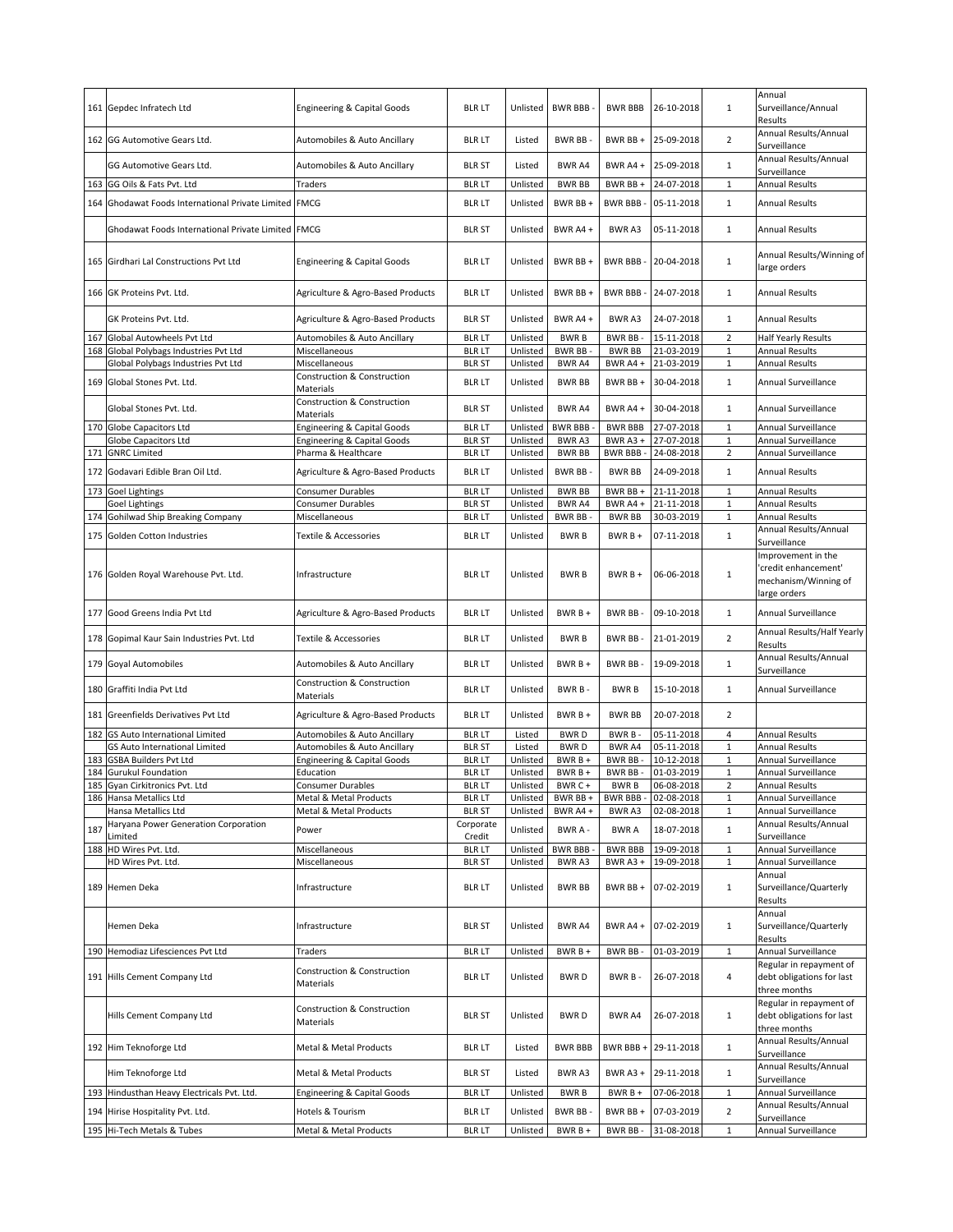|     | 196 Hi-Tech Pipes Ltd.                                           | Metal & Metal Products                 | <b>BLR LT</b> | Listed   | BWR BBB+        | BWR A-          | 03-01-2019 | $\mathbf{1}$   | <b>Annual Results</b>     |
|-----|------------------------------------------------------------------|----------------------------------------|---------------|----------|-----------------|-----------------|------------|----------------|---------------------------|
|     | Hi-Tech Pipes Ltd.                                               | Metal & Metal Products                 | <b>BLR ST</b> | Listed   | BWR A3+         | BWR A2          | 03-01-2019 | $\mathbf{1}$   | <b>Annual Results</b>     |
|     |                                                                  | Construction & Construction            |               |          |                 |                 |            |                |                           |
|     | 197 Hollis Vitrified Private Limited                             | Materials                              | <b>BLR LT</b> | Unlisted | <b>BWR BB-</b>  | <b>BWR BB</b>   | 29-10-2018 | $\mathbf{1}$   | Annual Surveillance       |
|     |                                                                  | Construction & Construction            |               |          |                 |                 |            |                |                           |
|     | Hollis Vitrified Private Limited                                 |                                        | <b>BLR ST</b> | Unlisted | BWR A4          | BWR A4+         | 29-10-2018 | $\mathbf{1}$   | Annual Surveillance       |
|     |                                                                  | Materials                              |               |          |                 |                 |            |                |                           |
|     | 198 HQ Lamps Manufacturing Co Pvt. Ltd                           | Consumer Durables                      | <b>BLR LT</b> | Unlisted | BWR BB +        | <b>BWR BBB-</b> | 21-09-2018 | $\mathbf{1}$   | <b>Annual Results</b>     |
|     | HQ Lamps Manufacturing Co Pvt. Ltd                               | Consumer Durables                      | <b>BLR ST</b> | Unlisted | BWR A4+         | BWR A3          | 21-09-2018 | $\mathbf{1}$   | Annual Results            |
|     |                                                                  |                                        |               |          |                 |                 |            |                | Annual Results/Annual     |
|     | 199 Hyderabad Expressways Ltd.                                   | Infrastructure                         | <b>BLR LT</b> | Unlisted | BWR BB-         | <b>BWR BB</b>   | 07-09-2018 | $\mathbf{1}$   |                           |
|     |                                                                  |                                        |               |          |                 |                 |            |                | Surveillance              |
|     | 200 Ideal Industrial Explosives Limited                          | Chemicals & Chemical Products          | <b>BLR LT</b> | Unlisted | <b>BWR BBB</b>  | <b>BWR BBB</b>  | 17-05-2018 | $\mathbf 1$    | Annual Results/Annual     |
|     |                                                                  |                                        |               |          |                 |                 |            |                | Surveillance              |
|     |                                                                  |                                        |               |          |                 |                 |            |                | Annual Results/Annual     |
|     | Ideal Industrial Explosives Limited                              | Chemicals & Chemical Products          | <b>BLR ST</b> | Unlisted | BWR A3          | BWR A3+         | 17-05-2018 | $\mathbf{1}$   | Surveillance              |
|     |                                                                  |                                        |               |          |                 |                 |            |                |                           |
| 201 | Indiabulls Ventures Ltd. (erstwhile Indiabulls                   | <b>Financial Services</b>              | <b>BLR LT</b> | Listed   | BWR A +         | BWR AA -        | 02-04-2018 | $\mathbf{1}$   | Annual Surveillance       |
|     | Securities Limited)                                              |                                        |               |          |                 |                 |            |                |                           |
|     |                                                                  |                                        |               |          |                 |                 |            |                | Annual Results/Annual     |
|     | 202 IS Proteins Pvt. Ltd.                                        | Traders                                | <b>BLR ST</b> | Unlisted | BWR A4          | BWR A4 +        | 06-06-2018 | $\mathbf{1}$   | Surveillance              |
|     | 203 J K Plywood Products                                         | <b>Forest Materials</b>                | <b>BLR LT</b> | Unlisted | <b>BWRB</b>     | BWR B +         | 28-09-2018 | $\mathbf{1}$   | <b>Annual Results</b>     |
|     |                                                                  |                                        |               |          |                 |                 |            |                |                           |
| 204 | Jai Mata Bala Sundri Steels Pvt. Ltd.                            | Traders                                | <b>BLR LT</b> | Unlisted | <b>BWRB</b>     | BWR B +         | 19-12-2018 | $\mathbf{1}$   | Annual Results/Annual     |
|     |                                                                  |                                        |               |          |                 |                 |            |                | Surveillance              |
|     |                                                                  |                                        |               |          |                 |                 |            |                | Annual Results/Annual     |
|     | 205 Jai Narain Fabtech Pvt. Ltd.                                 | Textile & Accessories                  | <b>BLR LT</b> | Unlisted | BWR BB-         | <b>BWR BB</b>   | 20-08-2018 | $\mathbf{1}$   | Surveillance              |
|     |                                                                  |                                        |               |          |                 |                 |            |                | Annual Results/Annual     |
|     | Jai Narain Fabtech Pvt. Ltd.                                     | Textile & Accessories                  | <b>BLR ST</b> | Unlisted | BWR A4          | BWR A4+         | 20-08-2018 | $\mathbf{1}$   |                           |
|     |                                                                  |                                        |               |          |                 |                 |            |                | Surveillance              |
|     | 206 Jain Distillery (A Unit of Jain Distillery Pvt Ltd)          | Agriculture & Agro-Based Products      | <b>BLR LT</b> | Unlisted | BWR BB-         | BWR BB +        | 04-07-2018 | $\overline{2}$ | Annual Surveillance       |
|     |                                                                  |                                        |               |          |                 |                 |            |                |                           |
|     |                                                                  |                                        |               |          |                 |                 |            |                |                           |
|     | Jain Distillery(A Unit of Jain Distillery Pvt Ltd)               | Agriculture & Agro-Based Products      | <b>BLR ST</b> | Unlisted | BWR A4          | BWR A4 +        | 04-07-2018 | $\mathbf{1}$   | Annual Surveillance       |
|     |                                                                  |                                        |               |          |                 |                 |            |                |                           |
| 207 | Jamkash Vehicleades (Kashmir) Private                            | Automobiles & Auto Ancillary           | <b>BLR LT</b> | Unlisted | <b>BWR BB</b>   | BWR BB +        | 18-03-2019 | 1              | Annual Surveillance       |
|     | Limited                                                          |                                        |               |          |                 |                 |            |                |                           |
|     | Jamkash Vehicleades (Kashmir) Private                            |                                        |               |          |                 |                 |            |                |                           |
|     | Limited                                                          | Automobiles & Auto Ancillary           | <b>BLR ST</b> | Unlisted | BWR A4          | BWR A4 +        | 18-03-2019 | 1              | Annual Surveillance       |
|     |                                                                  |                                        |               |          |                 |                 |            |                |                           |
| 208 | Jammu Motors Pvt. Ltd                                            | Automobiles & Auto Ancillary           | <b>BLR LT</b> | Unlisted | <b>BWR BB</b>   | BWR BB +        | 25-01-2019 | $\mathbf{1}$   | Annual Surveillance       |
| 209 | Jamna Dass Nikkamal Jain Saraf Pvt. Ltd.                         | Gems & Jewellery                       | <b>BLR LT</b> | Unlisted | BWR B +         | BWR BB +        | 15-10-2018 | 3              | <b>Annual Results</b>     |
|     | Jamna Dass Nikkamal Jain Saraf Pvt. Ltd.                         | Gems & Jewellery                       | <b>BLR ST</b> | Unlisted | BWR A4          | BWR A4 +        | 15-10-2018 | $\mathbf{1}$   | <b>Annual Results</b>     |
|     |                                                                  |                                        |               |          |                 |                 |            |                |                           |
|     | 210 Jamuna Poultry Farm                                          | Agriculture & Agro-Based Products      | <b>BLR LT</b> | Unlisted | BWR B-          | <b>BWRB</b>     | 11-01-2019 | $\mathbf{1}$   | Annual Surveillance       |
|     |                                                                  |                                        |               |          |                 |                 |            |                |                           |
|     | 211 Jas Orchid Resorts Pvt. Ltd                                  | Hotels & Tourism                       | <b>BLR LT</b> | Unlisted | <b>BWRD</b>     | <b>BWRB</b>     | 24-01-2019 | 5              | <b>Annual Results</b>     |
| 212 | Jatinder Finance Pvt Ltd                                         | <b>Financial Services</b>              | <b>BLR LT</b> | Unlisted | <b>BWR BB</b>   | <b>BWR BB</b>   | 18-12-2018 | $\mathbf{1}$   | <b>Annual Results</b>     |
|     |                                                                  |                                        |               |          |                 |                 |            |                |                           |
|     | 213 Jayakumari Logistics Private Limited                         | Transportation                         | <b>BLR LT</b> | Unlisted | <b>BWRB</b>     | BWR B +         | 19-04-2018 | $\mathbf{1}$   | Annual Results/Winning of |
|     |                                                                  |                                        |               |          |                 |                 |            |                |                           |
|     |                                                                  |                                        |               |          |                 |                 |            |                | large orders              |
|     |                                                                  |                                        |               |          |                 |                 |            |                |                           |
|     | Jhandewalas Foods Ltd (erstwhile                                 |                                        |               |          |                 |                 |            |                | Annual Results/Annual     |
| 214 | Jhandewalas Foods Pvt Ltd)                                       | <b>FMCG</b>                            | <b>BLR LT</b> | Listed   | <b>BWR BBB</b>  | <b>BWR BBB</b>  | 22-06-2018 | $\mathbf{1}$   | Surveillance              |
|     |                                                                  |                                        |               |          |                 |                 |            |                | Annual Results/Annual     |
|     | 215 Jindal Tubular (India) Ltd.                                  | Metal & Metal Products                 | <b>BLR LT</b> | Unlisted | <b>BWR BBB</b>  | <b>BWR BBB</b>  | 19-07-2018 | $\mathbf{1}$   |                           |
|     |                                                                  |                                        |               |          |                 |                 |            |                | Surveillance              |
|     | 216 Jindal Worldwide Ltd.                                        | Textile & Accessories                  | <b>BLR LT</b> | Listed   | BWR A +         | BWR AA -        | 27-07-2018 | $\mathbf{1}$   | Annual Surveillance       |
|     | Jindal Worldwide Ltd.                                            | Textile & Accessories                  | <b>BLR ST</b> | Listed   | BWR A1          | BWR A1+         | 27-07-2018 | $\mathbf{1}$   | Annual Surveillance       |
|     |                                                                  |                                        |               |          |                 |                 |            |                | Annual Results/Annual     |
| 217 | <b>JNS Instruments Limited</b>                                   | Miscellaneous                          | <b>BLR LT</b> | Unlisted | BWR BB +        | <b>BWR BBB</b>  | 12-02-2019 | $\overline{2}$ | Surveillance              |
|     |                                                                  |                                        |               |          |                 |                 |            |                |                           |
|     | JNS Instruments Limited                                          | Miscellaneous                          | <b>BLR ST</b> | Unlisted | <b>BWR A4</b>   | BWR A3+         | 12-02-2019 | 3              | Annual Results/Annual     |
|     |                                                                  |                                        |               |          |                 |                 |            |                | Surveillance              |
|     | 218 John Saw Mill Pvt. Ltd                                       | <b>Forest Materials</b>                | <b>BLR LT</b> | Unlisted | BWR BB-         | <b>BWR BB</b>   | 31-05-2018 | $\mathbf{1}$   | Annual Surveillance       |
|     | John Saw Mill Pvt. Ltd                                           | Forest Materials                       | BLR ST        | Unlisted | BWR A4          | BWR A4 +        | 31-05-2018 | 1              | Annual Surveillance       |
|     |                                                                  |                                        |               |          |                 |                 |            |                | Annual Results/Annual     |
|     | 219 JP Stone Crushers Pvt Ltd                                    | Mining                                 | <b>BLR LT</b> | Unlisted | <b>BWRB</b>     | $BWRB +$        | 19-06-2018 | $\mathbf{1}$   | Surveillance              |
|     |                                                                  |                                        |               |          |                 |                 |            |                |                           |
|     | 220 JS Fashions (INTL) Pvt. Ltd.                                 | Textile & Accessories                  | <b>BLR LT</b> | Unlisted | BWR BB +        | BWR BBB -       | 27-04-2018 | $1\,$          | <b>Annual Results</b>     |
|     | JS Fashions (INTL) Pvt. Ltd.                                     | Textile & Accessories                  | <b>BLR ST</b> | Unlisted | BWR A4          | BWR A4 +        | 27-04-2018 | $\mathbf{1}$   | <b>Annual Results</b>     |
|     | 221 JSS Mahavidyapeetha                                          | Education                              | <b>BLR LT</b> | Unlisted | BWR BBB+        | BWR A -         | 29-10-2018 | $1\,$          | <b>Annual Results</b>     |
|     | JSS Mahavidyapeetha                                              | Education                              | <b>BLR ST</b> | Unlisted | BWR A2          | BWR A2 +        | 29-10-2018 | $\,1\,$        | <b>Annual Results</b>     |
|     |                                                                  |                                        |               |          |                 |                 |            |                | Annual Surveillance       |
|     | 222 JVS Exports                                                  | Textile & Accessories                  | <b>BLR LT</b> | Unlisted | <b>BWR BBB</b>  | <b>BWR BBB</b>  | 29-10-2018 | $1\,$          |                           |
|     | <b>JVS Exports</b>                                               | Textile & Accessories                  | <b>BLR ST</b> | Unlisted | BWR A3          | BWR A3+         | 29-10-2018 | $1\,$          | Annual Surveillance       |
|     | 223 Jyoti CNC Automation Limited                                 | <b>Engineering &amp; Capital Goods</b> | <b>BLR LT</b> | Unlisted | <b>BWR BBB-</b> | <b>BWR BBB</b>  | 10-10-2018 | $\mathbf{1}$   | Annual Surveillance       |
|     |                                                                  | Construction & Construction            |               |          |                 |                 |            |                |                           |
|     | 224 Jyoti Rocks & Exports Pvt. Ltd.                              | Materials                              | <b>BLR LT</b> | Unlisted | <b>BWR BB</b>   | BWR BB+         | 18-07-2018 | $\mathbf{1}$   | <b>Annual Results</b>     |
|     |                                                                  | <b>Construction &amp; Construction</b> |               |          |                 |                 |            |                |                           |
|     | Jyoti Rocks & Exports Pvt. Ltd.                                  | <b>Materials</b>                       | <b>BLR ST</b> | Unlisted | BWR A4          | BWR A4 +        | 18-07-2018 | $\mathbf{1}$   | Annual Results            |
|     |                                                                  |                                        |               |          |                 |                 |            |                |                           |
|     | 225 Jyotindra International                                      | Pharma & Healthcare                    | <b>BLR LT</b> | Unlisted | <b>BWR BB</b>   | BWR BB +        | 09-05-2018 | $\,1\,$        | Annual Surveillance       |
|     | Jyotindra International                                          | Pharma & Healthcare                    | <b>BLR ST</b> | Unlisted | BWR A4          | BWR A4 +        | 09-05-2018 | $\mathbf{1}$   | Annual Surveillance       |
|     | 226 K K Vidyut                                                   | <b>Consumer Durables</b>               | <b>BLR LT</b> | Unlisted | BWR B +         | <b>BWR BB</b>   | 09-08-2018 | $\overline{2}$ | Annual Surveillance       |
|     | K K Vidyut                                                       | Consumer Durables                      | <b>BLR ST</b> | Unlisted | BWR A4          | BWR A4 +        | 09-08-2018 | $\mathbf 1$    | Annual Surveillance       |
|     |                                                                  |                                        |               |          |                 |                 |            |                |                           |
|     | 227 Kabra & Associates                                           | Real Estate                            | <b>BLR ST</b> | Unlisted | BWR A4+         | BWR A3          | 30-03-2019 | $\,1\,$        | <b>Annual Results</b>     |
|     | 228 Kafila Forge Ltd.                                            | Automobiles & Auto Ancillary           | <b>BLR LT</b> | Unlisted | BWR BB +        | BWR BBB -       | 26-07-2018 | $1\,$          | Annual Surveillance       |
|     | Kafila Forge Ltd.                                                | Automobiles & Auto Ancillary           | <b>BLR ST</b> | Unlisted | BWR A4+         | BWR A3          | 26-07-2018 | $\mathbf{1}$   | Annual Surveillance       |
|     | 229 Kalika Steel Alloys Private Limited                          | Metal & Metal Products                 | <b>BLR LT</b> | Unlisted | <b>BWR BBB</b>  | BWR BBB+        | 24-10-2018 | $\mathbf{1}$   | <b>Annual Results</b>     |
|     | Kalika Steel Alloys Private Limited                              | Metal & Metal Products                 | <b>BLR ST</b> | Unlisted | BWR A3          | BWR A2          | 24-10-2018 | $\overline{2}$ | <b>Annual Results</b>     |
|     |                                                                  |                                        |               |          |                 |                 |            |                |                           |
|     | 230 Kalinagar Tea & Agro Co. Private Limited                     | Agriculture & Agro-Based Products      | <b>BLR LT</b> | Unlisted | <b>BWRB</b>     | BWR B +         | 16-11-2018 | $\mathbf{1}$   | Annual Results            |
|     |                                                                  |                                        |               |          |                 |                 |            |                |                           |
| 231 | Kallam Textiles Limited (erstwhile Kallam<br>Spinning Mills Ltd) | Textile & Accessories                  | <b>BLR LT</b> | Listed   | <b>BWR BBB</b>  | <b>BWR BBB</b>  | 29-08-2018 | $\mathbf{1}$   | Annual Surveillance       |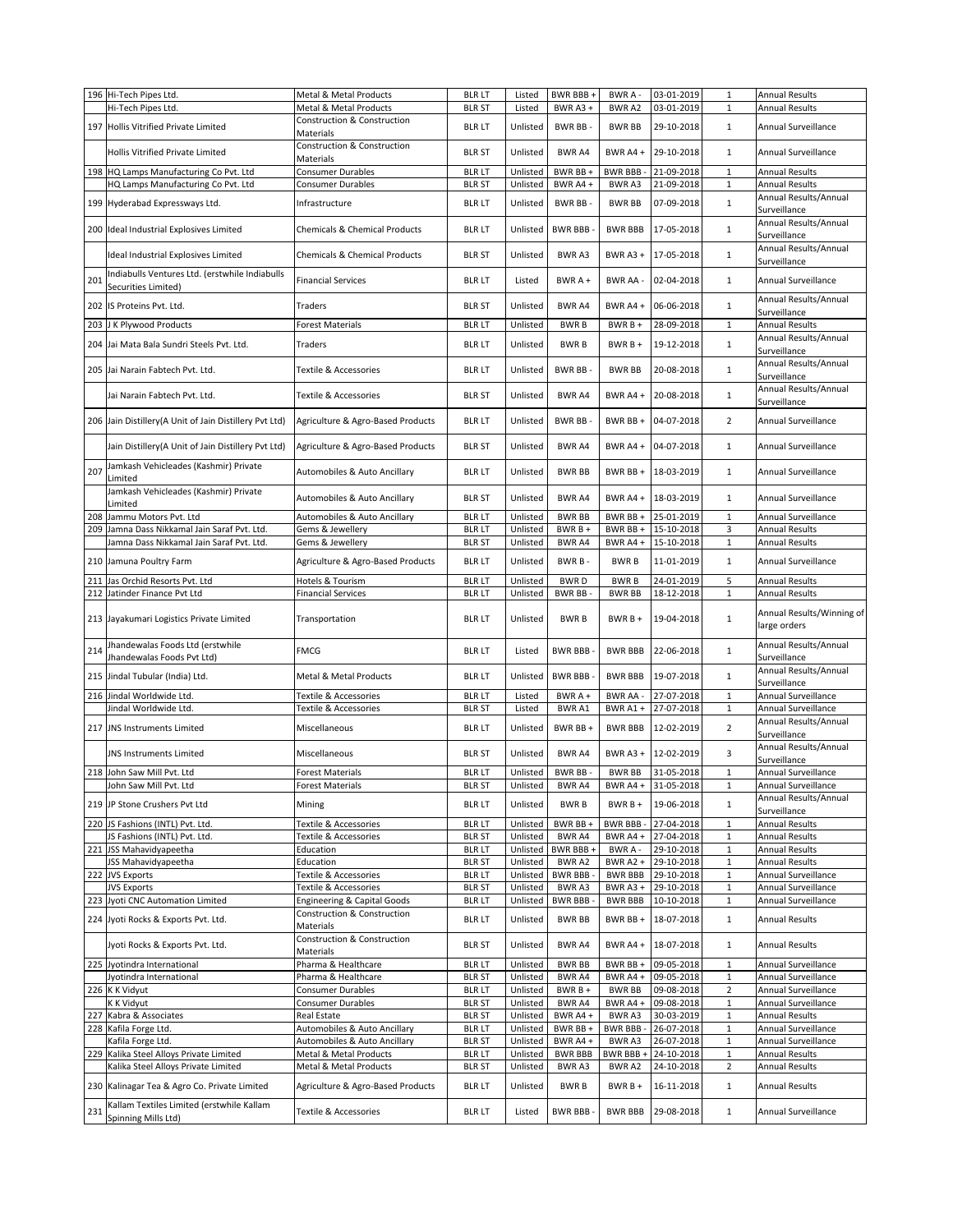|     | Kallam Textiles Limited (erstwhile Kallam   | Textile & Accessories                    | <b>BLR ST</b> | Listed   | <b>BWRA3</b>    | BWR A3+         | 29-08-2018         | $\mathbf{1}$   | Annual Surveillance   |
|-----|---------------------------------------------|------------------------------------------|---------------|----------|-----------------|-----------------|--------------------|----------------|-----------------------|
|     | Spinning Mills Ltd)                         |                                          |               |          |                 |                 |                    |                |                       |
|     | 232 Kamadhenu Food Processing Industries    |                                          | <b>BLR LT</b> | Unlisted | BWR B +         | <b>BWR BB</b>   | 09-01-2019         | $\mathbf{1}$   | <b>Annual Results</b> |
|     |                                             | Agriculture & Agro-Based Products        |               |          |                 |                 |                    |                |                       |
|     | 233 Kamal Trading Corporation.              | Traders                                  | <b>BLR LT</b> | Unlisted | <b>BWR BB</b>   | BWR BB+         | 06-03-2019         | $\mathbf 1$    | Annual Surveillance   |
|     | 234 Kamat Yatriniwas Pvt. Ltd.              | Hotels & Tourism                         | <b>BLR LT</b> | Unlisted | BWR BB -        | BWR BB +        | 08-02-2019         | $\overline{2}$ | Annual Surveillance   |
| 235 | Kantipudi Steels Pvt. Ltd.                  | Metal & Metal Products                   | <b>BLR LT</b> | Unlisted | <b>BWR BB</b>   | BWR BB +        | 21-06-2018         | $\mathbf 1$    | Annual Surveillance   |
| 236 | Kapoor Cotsyn India                         | Textile & Accessories                    | <b>BLR LT</b> | Unlisted | BWR B +         | BWR BB-         | 04-12-2018         | $\mathbf 1$    | Annual Results        |
|     | 237 Karnataka Automats Pvt Ltd              | Engineering & Capital Goods              | <b>BLR LT</b> | Unlisted | BWR B-          | BWR B +         | 29-10-2018         | $\overline{2}$ | Annual Surveillance   |
|     |                                             |                                          |               |          |                 |                 | 24-05-2018         | $\,1\,$        |                       |
|     | 238 Kartikeya Industries Pvt Ltd            | Metal & Metal Products                   | <b>BLR LT</b> | Unlisted | BWR BB +        | <b>BWR BBB-</b> |                    |                | Annual Results        |
|     | Kartikeya Industries Pvt Ltd                | Metal & Metal Products                   | <b>BLR ST</b> | Unlisted | BWR A4+         | <b>BWRA3</b>    | 24-05-2018         | $\mathbf 1$    | Annual Results        |
|     | 239 Kasatex Home Furnishing Pvt Ltd.        | Textile & Accessories                    | <b>BLR LT</b> | Unlisted | <b>BWR BB</b>   | BWR BB+         | 20-09-2018         | $\mathbf 1$    | Annual Results/Annual |
|     |                                             |                                          |               |          |                 |                 |                    |                | Surveillance          |
|     | 240 Kashmir Chemicals                       | Chemicals & Chemical Products            | <b>BLR LT</b> | Unlisted | BWR B-          | $BWRB +$        | 11-12-2018         | $\overline{2}$ | Annual Surveillance   |
| 241 | Katyayini Paper Mills Pvt Ltd               | <b>Forest Materials</b>                  | <b>BLR LT</b> | Unlisted | <b>BWR BBB</b>  | <b>BWR BBB</b>  | 02-08-2018         | $\mathbf 1$    | <b>Annual Results</b> |
|     | 242 KC (India) Limited                      |                                          | <b>BLR LT</b> | Unlisted | <b>BWR BBB</b>  | <b>BWR BBB</b>  | 05-03-2019         | $\mathbf{1}$   | <b>Annual Results</b> |
|     |                                             | Agriculture & Agro-Based Products        |               |          |                 |                 |                    |                |                       |
| 243 | Kedia Carbon Pvt. Ltd.                      | Chemicals & Chemical Products            | <b>BLR LT</b> | Unlisted | <b>BWR BBB</b>  | <b>BWR BBB</b>  | 15-10-2018         | $\mathbf 1$    | <b>Annual Results</b> |
|     | 244 Kejriwal Castings Ltd.                  | Metal & Metal Products                   | <b>BLR LT</b> | Unlisted | <b>BWR BBB</b>  | <b>BWR BBB</b>  | 13-07-2018         | $\mathbf 1$    | <b>Annual Results</b> |
|     | 245 Kerala Financial Corporation            | <b>Financial Services</b>                | <b>BLR LT</b> | Unlisted | BWR A -         | <b>BWRA</b>     | 30-01-2019         | $\mathbf{1}$   | Annual Surveillance   |
|     | 246 Kinsey Knitt International              | Textile & Accessories                    | <b>BLR LT</b> | Unlisted | <b>BWRB</b>     | BWR $B +$       | 14-03-2019         | $\mathbf 1$    | <b>Annual Results</b> |
|     | 247 Kiran Udyog Pvt. Ltd.                   | Automobiles & Auto Ancillary             | <b>BLR LT</b> | Unlisted | BWR BB +        | <b>BWR BBB-</b> | 14-03-2019         | $\mathbf 1$    | Annual Results        |
|     | Kiran Udyog Pvt. Ltd.                       | Automobiles & Auto Ancillary             | <b>BLR ST</b> | Unlisted | BWR A4+         | BWR A3          | 14-03-2019         | $\mathbf 1$    | <b>Annual Results</b> |
|     |                                             |                                          |               |          |                 |                 |                    |                |                       |
|     | 248 Kissan Poultry India Pvt Ltd            | Agriculture & Agro-Based Products        | <b>BLR LT</b> | Unlisted | BWR B-          | <b>BWRB</b>     | 27-02-2019         | $\mathbf{1}$   | Annual Surveillance   |
|     |                                             |                                          |               |          |                 |                 |                    | $\mathbf 1$    |                       |
|     | 249 KKP Fine Linen Pvt Ltd                  | Textile & Accessories                    | <b>BLR LT</b> | Unlisted | <b>BWR BBB</b>  | <b>BWR BBB</b>  | 27-06-2018         |                | Annual Surveillance   |
|     | KKP Fine Linen Pvt Ltd                      | Textile & Accessories                    | <b>BLR ST</b> | Unlisted | <b>BWRA3</b>    | BWR A3 +        | 27-06-2018         | $\mathbf{1}$   | Annual Surveillance   |
|     | 250 KM Papers                               | Forest Materials                         | <b>BLR LT</b> | Unlisted | <b>BWRB</b>     | $BWRB +$        | 11-07-2018         | $\mathbf 1$    | Annual Surveillance   |
| 251 | Kohinoor India Pvt. Ltd                     | <b>FMCG</b>                              | <b>BLR LT</b> | Unlisted | $BWRB +$        | <b>BWR BB</b>   | 04-05-2018         | $\mathbf{1}$   | Annual Results/Annual |
|     |                                             |                                          |               |          |                 |                 |                    |                | Surveillance          |
| 252 | Kohinoor India Pvt. Ltd                     | FMCG                                     | <b>BLR LT</b> | Unlisted | BWR BB-         | <b>BWR BB</b>   | 25-01-2019         | $\mathbf{1}$   | Annual Surveillance   |
|     | 253 Krishnapatnam Port Company Limited      | Infrastructure                           | Commercial    | Unlisted | BWR A1          | BWR A1+         | 07-08-2018         | $\mathbf{1}$   | Annual Results/Annual |
|     |                                             |                                          | Paper         |          |                 |                 |                    |                | Surveillance          |
|     |                                             |                                          | Commercial    |          |                 |                 |                    |                | Annual Results/Annual |
|     | 254 Krishnapatnam Port Company Limited      | Infrastructure                           | Paper         | Unlisted | BWR A1          | BWR A1+         | 07-08-2018         | $\mathbf{1}$   | Surveillance          |
|     | 255 Krushi Cotton Industries                | Textile & Accessories                    | <b>BLR LT</b> | Unlisted | BWR B +         | BWR BB-         | 27-07-2018         | $\mathbf 1$    | Annual Surveillance   |
|     | 256 KS Enterprises Pvt Ltd                  | Traders                                  | <b>BLR LT</b> | Unlisted | BWR BB-         | <b>BWR BB</b>   | 24-12-2018         | $\mathbf 1$    | Annual Results        |
|     | KS Enterprises Pvt Ltd                      | Traders                                  | <b>BLR ST</b> | Unlisted | <b>BWR A4</b>   | BWR A4+         | 24-12-2018         | $\mathbf 1$    | Annual Results        |
|     | 257 Kundan Industries Limited               | Metal & Metal Products                   | <b>BLR LT</b> | Unlisted | <b>BWR BB-</b>  | <b>BWR BBB-</b> | 09-05-2018         | 3              |                       |
|     | Kundan Industries Limited                   | Metal & Metal Products                   | <b>BLR ST</b> | Unlisted | BWR A4          | BWR A3          | 09-05-2018         | $\overline{2}$ |                       |
|     |                                             |                                          |               |          |                 |                 |                    |                | Annual Results/Annual |
|     | 258 Kundlas Loh Udyog                       | Metal & Metal Products                   | <b>BLR LT</b> | Unlisted | <b>BWR BB-</b>  | <b>BWR BB</b>   | 31-05-2018         | $\mathbf 1$    | Surveillance          |
|     |                                             |                                          |               |          |                 |                 |                    | $\mathbf 1$    | <b>Annual Results</b> |
|     | 259 KVC Infrastructures                     | Engineering & Capital Goods              | <b>BLR LT</b> | Unlisted | <b>BWRB</b>     | BWR B +         | 12-09-2018         |                |                       |
|     | 260 Laxmi Foods and Storages Pvt Ltd        | FMCG                                     | <b>BLR LT</b> | Unlisted | BWR B +         | BWR BB          | 07-01-2019         | $\mathbf 1$    | Annual Surveillance   |
|     | 261 LB Kunjir                               | Infrastructure                           | <b>BLR LT</b> | Unlisted | BWR BB +        | <b>BWR BBB-</b> | 29-09-2018         | $\mathbf 1$    | <b>Annual Results</b> |
|     | LB Kunjir                                   | Infrastructure                           | <b>BLR ST</b> | Unlisted | BWR A4+         | BWR A3          | 29-09-2018         | $\mathbf{1}$   | Annual Results        |
|     | 262 Lizer Cylinders Limited                 | <b>Engineering &amp; Capital Goods</b>   | <b>BLR LT</b> | Unlisted | <b>BWRB</b>     | BWR BB-         | 25-02-2019         | $\overline{2}$ | Annual Results/Annual |
|     |                                             |                                          |               |          |                 |                 |                    |                | Surveillance          |
|     | 263 Lords Chloro Alkali Ltd.                | <b>Chemicals &amp; Chemical Products</b> | <b>BLR LT</b> | Listed   | <b>BWR BBB-</b> | <b>BWR BBB</b>  | 27-02-2019         | $\mathbf 1$    | Annual Results/Annual |
|     |                                             |                                          |               |          |                 |                 |                    |                | Surveillance          |
|     |                                             |                                          | <b>BLR ST</b> |          | BWR A4 +        | BWR A3          |                    | $\mathbf{1}$   | Annual Results/Annual |
|     | 264 Lucky Exports                           | <b>Engineering &amp; Capital Goods</b>   |               | Unlisted |                 |                 | 03-04-2018         |                | Surveillance          |
| 265 | M. Hanumantha Rao                           | Mining                                   | <b>BLR LT</b> | Unlisted | <b>BWR BB</b>   | BWR BB +        | 24-05-2018         | $\mathbf 1$    | Annual Surveillance   |
|     | 266 Maan Aluminium Limited                  | Metal & Metal Products                   | <b>BLR LT</b> | Listed   | BWR BB +        | <b>BWR BBB-</b> | 03-05-2018         | $\mathbf 1$    | Annual Surveillance   |
|     | Maan Aluminium Limited                      | Metal & Metal Products                   | <b>BLR ST</b> | Listed   | BWR A4 +        |                 | BWR A3 03-05-2018  | 1              | Annual Surveillance   |
|     | 267 Maan Steel & Power Ltd.                 | Metal & Metal Products                   | <b>BLR LT</b> | Unlisted | <b>BWR BBB-</b> |                 | BWR BBB 10-08-2018 | $\mathbf 1$    | Annual Results        |
|     | Maan Steel & Power Ltd.                     | Metal & Metal Products                   | <b>BLR ST</b> | Unlisted | BWR A3          | BWR A3+         | 10-08-2018         | 1              | Annual Results        |
|     |                                             |                                          |               |          |                 |                 |                    |                | Annual Results/Annual |
|     | 268 Maax Super Speciality Hospital          | Hotels & Tourism                         | <b>BLR LT</b> | Unlisted | BWR BB-         | <b>BWR BB</b>   | 29-01-2019         | $\,1\,$        | Surveillance          |
|     | 269 Mabood International                    | Textile & Accessories                    | <b>BLR LT</b> | Unlisted | BWR BB-         | <b>BWR BB</b>   | 27-02-2019         | $\mathbf 1$    | Annual Surveillance   |
|     | 270 MAG Finserv Co. Ltd.                    | <b>Financial Services</b>                | <b>BLR LT</b> | Unlisted | <b>BWR BB</b>   | BWR BB +        | 10-08-2018         | $\mathbf 1$    | Annual Surveillance   |
|     | 271 Mahalasa Silver Shoppy Pvt Ltd          |                                          | <b>BLR LT</b> | Unlisted | BWR BB-         | <b>BWR BB</b>   | 16-01-2019         | $\mathbf 1$    | Annual Surveillance   |
|     |                                             | Traders                                  |               |          |                 |                 |                    |                |                       |
|     | 272 Mahalaxmi Continental Ltd               | Traders                                  | <b>BLR LT</b> | Unlisted | <b>BWR BB</b>   | BWR BB +        | 18-05-2018         | $\mathbf{1}$   | Annual Results/Annual |
|     |                                             |                                          |               |          |                 |                 |                    |                | Surveillance          |
|     |                                             |                                          |               |          |                 |                 |                    |                | Annual                |
|     | 273 Mahalaxmi Crafts & Tissues Pvt. Ltd.    | <b>Forest Materials</b>                  | <b>BLR LT</b> | Unlisted | <b>BWR BB</b>   | BWR BB +        | 10-09-2018         | $\mathbf 1$    | Surveillance/Annual   |
|     |                                             |                                          |               |          |                 |                 |                    |                | Results               |
|     | 274 Mahalaxmi Infracontract Pvt Ltd         | Mining                                   | <b>BLR LT</b> | Unlisted | BWR BBB+        | BWR A -         | 24-05-2018         | $\mathbf 1$    | Annual Surveillance   |
|     | Mahalaxmi Infracontract Pvt Ltd             | Mining                                   | <b>BLR ST</b> | Unlisted | BWR A3+         | BWR A2+         | 24-05-2018         | $\mathbf 2$    | Annual Surveillance   |
|     | 275 Mahesh Raj Chemicals Pvt. Ltd           | Chemicals & Chemical Products            | <b>BLR LT</b> | Unlisted | <b>BWR BB</b>   | BWR BB +        | 23-07-2018         | $\mathbf{1}$   | Annual Surveillance   |
|     | 276 MAK Plywood Industries Pvt Ltd          | <b>Forest Materials</b>                  | <b>BLR LT</b> | Unlisted | BWR BB +        | BWR BBB -       | 02-11-2018         | $\mathbf 1$    | Annual Surveillance   |
|     | MAK Plywood Industries Pvt Ltd              | <b>Forest Materials</b>                  | <b>BLR ST</b> | Unlisted | BWR A4 +        | BWR A3          | 02-11-2018         | $\mathbf 1$    | Annual Surveillance   |
|     | 277 Mancare Laboratories Pvt. Ltd.          | Pharma & Healthcare                      | <b>BLR LT</b> | Unlisted | BWR B-          | BWR B +         | 29-03-2019         | $\overline{2}$ | <b>Annual Results</b> |
|     | 278 Manchanda Medicos                       | Pharma & Healthcare                      | <b>BLR LT</b> | Unlisted | $BWRB+$         | BWR BB-         | 15-10-2018         | $\mathbf 1$    | Annual Results        |
|     | 279 Mandot Steel Corporation                | Metal & Metal Products                   | <b>BLR LT</b> | Unlisted | BWR BB-         | <b>BWR BB</b>   | 19-06-2018         | $\,1\,$        | Annual Surveillance   |
|     | 280 Mangalam Alloys Ltd.                    | Metal & Metal Products                   | <b>BLR LT</b> | Unlisted | <b>BWR BBB</b>  | <b>BWR BBB</b>  | 13-07-2018         | $\mathbf 1$    | <b>Annual Results</b> |
|     | Mangalam Alloys Ltd.                        | Metal & Metal Products                   | <b>BLR ST</b> | Unlisted | BWR A3          | BWR A3+         | 13-07-2018         | $\mathbf 1$    | Annual Results        |
|     | 281 Manomay Tex India Ltd                   | Textile & Accessories                    | <b>BLR LT</b> | Listed   | <b>BWR BBB</b>  | <b>BWR BBB</b>  | 05-07-2018         | $\mathbf{1}$   |                       |
|     | Manomay Tex India Ltd                       | Textile & Accessories                    | <b>BLR ST</b> | Listed   | BWR A3          | BWR A3 +        | 05-07-2018         | $\mathbf 1$    |                       |
|     | Manorama Industries Ltd. (Formerly Known as |                                          |               |          |                 |                 |                    |                |                       |
| 282 | Manorama Industries Pvt. Ltd.)              | <b>FMCG</b>                              | <b>BLR LT</b> | Unlisted | <b>BWR BBB</b>  | <b>BWR BBB</b>  | 18-07-2018         | $\mathbf{1}$   | Annual Surveillance   |
|     |                                             |                                          |               |          |                 |                 |                    |                |                       |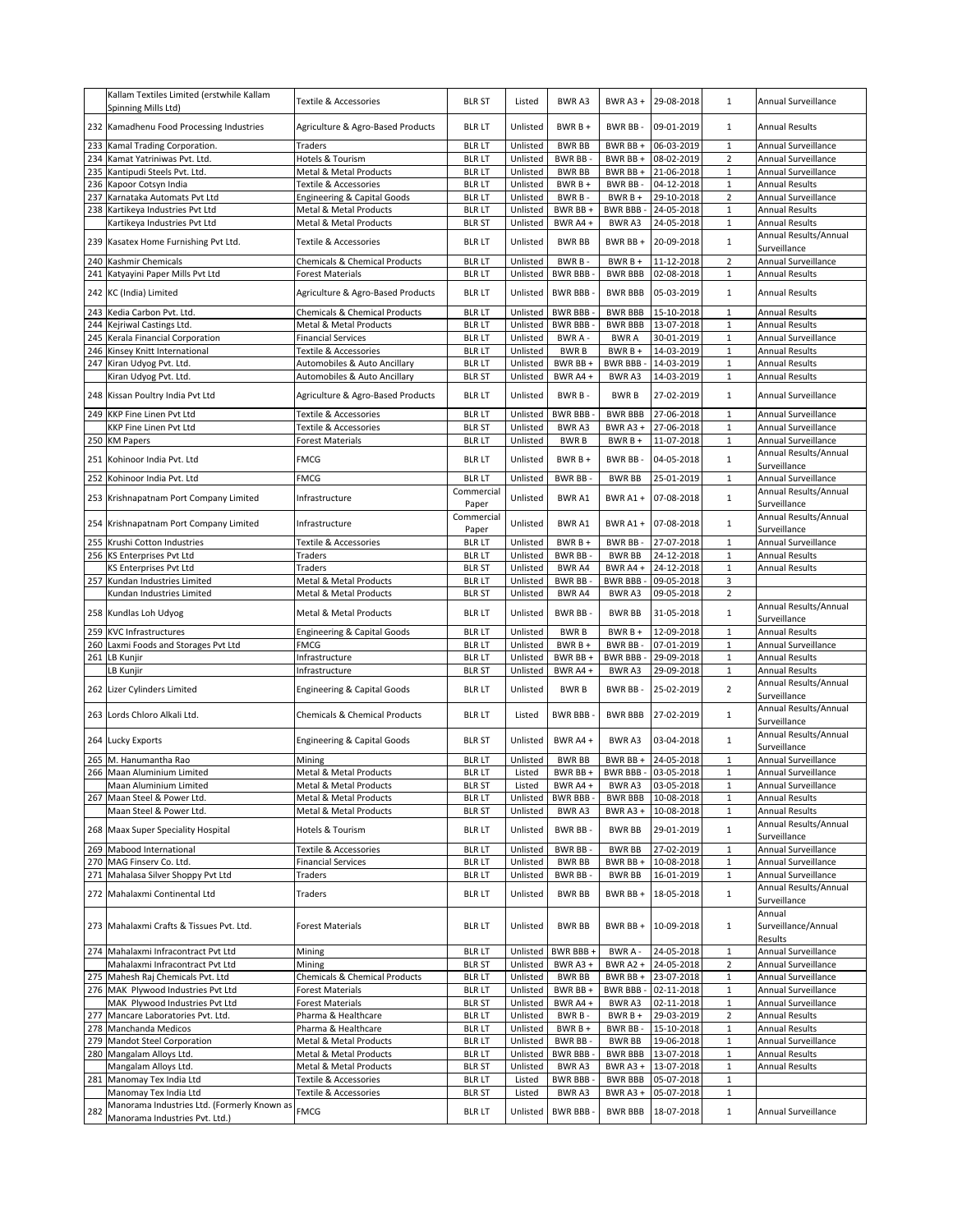|     | Manorama Industries Ltd. (Formerly Known as  | <b>FMCG</b>                            | <b>BLR ST</b> | Unlisted | BWR A3         | BWR A3 +        | 18-07-2018 | $\mathbf{1}$   | Annual Surveillance        |
|-----|----------------------------------------------|----------------------------------------|---------------|----------|----------------|-----------------|------------|----------------|----------------------------|
|     | Manorama Industries Pvt. Ltd.)               |                                        |               |          |                |                 |            |                |                            |
| 283 | Mantri Metallics Pvt Ltd                     | Automobiles & Auto Ancillary           | <b>BLR LT</b> | Unlisted | <b>BWRC</b>    | BWR B-          | 06-09-2018 | $\overline{2}$ | Annual Surveillance        |
|     | 284 Maps Granito Pvt Ltd                     | Construction & Construction            | <b>BLR LT</b> | Unlisted | BWR BB-        | <b>BWR BB</b>   | 16-01-2019 | $\mathbf{1}$   | <b>Annual Results</b>      |
|     |                                              | Materials                              |               |          |                |                 |            |                |                            |
| 285 | Marudhar Industries Limited                  | Metal & Metal Products                 | <b>BLR LT</b> | Unlisted | BWR BB +       | <b>BWR BBB</b>  | 29-08-2018 | $\overline{2}$ | Annual Surveillance        |
|     | Marudhar Industries Limited                  | Metal & Metal Products                 | <b>BLR ST</b> | Unlisted | BWR A4         | BWR A3          | 29-08-2018 | $\overline{2}$ | Annual Surveillance        |
| 286 | Maruthi Motors                               | Automobiles & Auto Ancillary           | <b>BLR LT</b> | Unlisted | <b>BWRB</b>    | BWR B +         | 07-09-2018 | $\mathbf{1}$   | Annual Surveillance        |
|     |                                              |                                        |               |          |                |                 |            |                | Annual Surveillance        |
|     | 287 Maruti Inox (India) Pvt. Ltd             | Miscellaneous                          | <b>BLR LT</b> | Unlisted | <b>BWR BB</b>  | BWR BB +        | 09-08-2018 | 1              |                            |
|     | 288 Maruti Ispat and Energy Pvt. Ltd.        | Metal & Metal Products                 | <b>BLR ST</b> | Unlisted | BWR A3         | BWR A2          | 27-08-2018 | $\overline{2}$ | Annual Surveillance        |
| 289 | Medico Remedies. Ltd. (erstwhile Medico      | Pharma & Healthcare                    | <b>BLR LT</b> | Listed   | BWR BB +       | <b>BWR BBB-</b> | 04-03-2019 | $\mathbf{1}$   | Annual Results/Annual      |
|     | Remedies Pvt. Ltd.)                          |                                        |               |          |                |                 |            |                | Surveillance               |
|     | Medico Remedies. Ltd. (erstwhile Medico      |                                        |               |          |                |                 |            |                | Annual Results/Annual      |
|     | Remedies Pvt. Ltd.)                          | Pharma & Healthcare                    | <b>BLR ST</b> | Listed   | BWR A4 +       | BWR A3          | 04-03-2019 | $\mathbf{1}$   | Surveillance               |
| 290 | Mediline Pharmaceuticals (I) Pvt Ltd         | Pharma & Healthcare                    | <b>BLR LT</b> | Unlisted | <b>BWRB</b>    | BWR B +         | 08-06-2018 | $\mathbf{1}$   | Annual Surveillance        |
|     |                                              |                                        | <b>BLR LT</b> |          |                | <b>BWR BB</b>   | 22-01-2019 | $\mathbf{1}$   |                            |
|     | 291 Megamiles Bearing Cups Pvt Ltd           | <b>Engineering &amp; Capital Goods</b> |               | Unlisted | BWR BB-        |                 |            |                | Annual Surveillance        |
|     | 292 Megha Fruit Processing Pvt. Ltd.         | FMCG                                   | <b>BLR ST</b> | Unlisted | BWR A3         | BWR A3+         | 27-08-2018 | $\mathbf{1}$   | Annual Surveillance        |
|     | 293 Micon Engineers (Hubli) Pvt. Ltd.        | <b>Engineering &amp; Capital Goods</b> | <b>BLR LT</b> | Unlisted | BWR BB-        | <b>BWR BB</b>   | 30-03-2019 | $\mathbf 1$    | Annual Surveillance        |
|     |                                              |                                        |               | Unlisted | <b>BWR BBB</b> | BWR BBB +       | 26-07-2018 | $\mathbf{1}$   | Annual Results/Annual      |
| 294 | Midland Microfin Ltd.                        | <b>Financial Services</b>              | <b>BLR LT</b> |          |                |                 |            |                | Surveillance               |
|     |                                              |                                        |               |          |                |                 |            |                | Annual Results/Half Yearly |
| 295 | <b>Milan Cottex</b>                          | Textile & Accessories                  | <b>BLR LT</b> | Unlisted | BWR BB-        | <b>BWR BB</b>   | 01-02-2019 | $\mathbf{1}$   | Results                    |
|     | Milan Road Buildtech LLP (erstwhile Milan    |                                        |               |          |                |                 |            |                |                            |
| 296 |                                              | Infrastructure                         | <b>BLR LT</b> | Unlisted | <b>BWR BB</b>  | <b>BWR BBB-</b> | 09-08-2018 | $\overline{2}$ | Winning of large orders    |
|     | Associates)                                  |                                        |               |          |                |                 |            |                |                            |
|     | Milan Road Buildtech LLP (erstwhile Milan    | Infrastructure                         | <b>BLR ST</b> | Unlisted | BWR A4 +       | BWR A3          | 09-08-2018 | $\mathbf{1}$   | Winning of large orders    |
|     | Associates)                                  |                                        |               |          |                |                 |            |                |                            |
|     | 297 MilkFood Ltd.                            | <b>FMCG</b>                            | <b>BLR LT</b> | Listed   | BWR BBB -      | <b>BWR BBB</b>  | 22-02-2019 | $\mathbf{1}$   | <b>Annual Results</b>      |
|     | MilkFood Ltd.                                | <b>FMCG</b>                            | <b>BLR ST</b> | Listed   | BWR A3         | BWR A3+         | 22-02-2019 | $\mathbf 1$    | <b>Annual Results</b>      |
|     | 298 Millenium Exim Pvt Ltd                   | FMCG                                   | <b>BLR LT</b> | Unlisted | BWR B +        | BWR BB-         | 12-02-2019 | $\mathbf{1}$   | <b>Annual Results</b>      |
|     | Mishrilal Associates Pvt Ltd.                |                                        | <b>BLR LT</b> | Unlisted | <b>BWR BB-</b> | BWR BB +        | 15-03-2019 | $\overline{2}$ | Annual Surveillance        |
| 299 |                                              | Engineering & Capital Goods            |               |          |                |                 |            |                |                            |
|     | Mishrilal Associates Pvt Ltd.                | Engineering & Capital Goods            | <b>BLR ST</b> | Unlisted | <b>BWR A4</b>  | BWR A4 +        | 15-03-2019 | $\mathbf 1$    | Annual Surveillance        |
| 300 | Mithila Plywood Pvt Ltd                      | Chemicals & Chemical Products          | <b>BLR LT</b> | Unlisted | BWR BB-        | <b>BWR BB</b>   | 12-12-2018 | $\mathbf{1}$   | <b>Annual Results</b>      |
| 301 | Mohit Minerals Ltd.(Formerly known as Mohit  | Traders                                | <b>BLR LT</b> | Unlisted | BWR BBB+       | BWR A -         | 25-09-2018 | $\mathbf 1$    | Annual Results/Annual      |
|     | Minerals Pvt. Ltd.)                          |                                        |               |          |                |                 |            |                | Surveillance               |
|     | Mohit Minerals Ltd.(Formerly known as Mohit  |                                        |               |          |                |                 |            |                | Annual Results/Annual      |
|     | Minerals Pvt. Ltd.)                          | Traders                                | <b>BLR ST</b> | Unlisted | <b>BWRA2</b>   | <b>BWR A2 +</b> | 25-09-2018 | $\mathbf{1}$   | Surveillance               |
|     |                                              |                                        |               |          |                |                 |            |                |                            |
|     | 302 Mohit Petrochemicals Pvt. Ltd.           | Agriculture & Agro-Based Products      | <b>BLR ST</b> | Unlisted | BWR A4         | BWR A4 +        | 26-03-2019 | $\mathbf{1}$   | Annual Results/Annual      |
|     |                                              |                                        |               |          |                |                 |            |                | Surveillance               |
|     | Mohota Industries Limited (erstwhile Rai     |                                        |               |          |                |                 |            |                |                            |
|     | 303 Saheb Rekhchand Mohota Spg. & Wvg. Mills | Textile & Accessories                  | <b>BLR LT</b> | Listed   | <b>BWR BBB</b> | BWR BBB +       | 07-02-2019 | $\mathbf{1}$   | <b>Annual Results</b>      |
|     | Ltd.)                                        |                                        |               |          |                |                 |            |                |                            |
|     | Mohota Industries Limited (erstwhile Rai     |                                        |               |          |                |                 |            |                |                            |
|     | Saheb Rekhchand Mohota Spg. & Wvg. Mills     | Textile & Accessories                  | <b>BLR ST</b> | Listed   | BWR A3+        | BWR A2          | 07-02-2019 | $\mathbf{1}$   | <b>Annual Results</b>      |
|     |                                              |                                        |               |          |                |                 |            |                |                            |
|     | Ltd.)                                        |                                        |               |          |                |                 |            |                |                            |
|     | 304 MS Agarwal Foundries Pvt. Ltd.           | Metal & Metal Products                 | <b>BLR ST</b> | Unlisted | BWR A3+        | BWR A2          | 18-04-2018 | $\mathbf{1}$   | Annual Surveillance        |
| 305 | Mudra Denim Private Limited (Erstwhile Tulip | Textile & Accessories                  | <b>BLR LT</b> | Unlisted | <b>BWR BBB</b> | <b>BWR BBB</b>  | 11-09-2018 | $\mathbf{1}$   | <b>Annual Results</b>      |
|     | Silk Mills Pvt Ltd)                          |                                        |               |          |                |                 |            |                |                            |
|     | Mudra Denim Private Limited (Erstwhile Tulip |                                        |               |          |                |                 |            |                |                            |
|     | Silk Mills Pvt Ltd)                          | Textile & Accessories                  | <b>BLR ST</b> | Unlisted | BWR A3         | BWR A3+         | 11-09-2018 | $\mathbf{1}$   | Annual Results             |
|     | Muthayammal Education Trust and Research     |                                        |               |          |                |                 |            |                |                            |
| 306 |                                              | Education                              | <b>BLR LT</b> | Unlisted | BWR BB-        | <b>BWR BB</b>   | 29-10-2018 | $\mathbf{1}$   | Annual Surveillance        |
|     | Foundation                                   |                                        |               |          |                |                 |            |                |                            |
|     | 307 Muthu Poultry Agencies                   | Agriculture & Agro-Based Products      | <b>BLR LT</b> | Unlisted | $BWRB+$        | BWR BB-         | 03-07-2018 | $\mathbf{1}$   | Annual Surveillance        |
|     |                                              |                                        |               |          |                |                 |            |                |                            |
|     | 308 Naetek Ferrocastings Pvt. Ltd            | Automobiles & Auto Ancillary           | <b>BLR LT</b> | Unlisted | <b>BWRB</b>    | $BWRB +$        | 05-12-2018 | $\mathbf{1}$   | Annual Surveillance        |
|     |                                              |                                        |               |          |                |                 |            |                | Annual Results/Annual      |
|     | 309 Naisa Laboratory                         | <b>FMCG</b>                            | <b>BLR LT</b> | Unlisted | BWR BB-        | <b>BWR BB</b>   | 22-05-2018 | $\mathbf{1}$   | Surveillance               |
| 310 | Naolin Infrastructure Pvt. Ltd.              | <b>Engineering &amp; Capital Goods</b> | <b>BLR ST</b> | Unlisted | BWR A3+        | BWR A2          | 03-10-2018 | $\mathbf{1}$   | Capital Infusion           |
|     |                                              |                                        |               |          |                |                 |            |                |                            |
|     | 311 Narmada Agro Cottex Pvt. Ltd             | Textile & Accessories                  | <b>BLR LT</b> | Unlisted | BWR B-         | <b>BWRB</b>     | 07-11-2018 | $\mathbf{1}$   | <b>Annual Results</b>      |
|     | 312 Neccon Power & Infra Ltd                 | <b>Engineering &amp; Capital Goods</b> | <b>BLR LT</b> | Unlisted | <b>BWR BBB</b> | BWR BBB +       | 22-11-2018 | 1              | Annual Results/Annual      |
|     |                                              |                                        |               |          |                |                 |            |                | Surveillance               |
|     |                                              |                                        |               |          |                |                 |            |                | Annual                     |
|     | Neccon Power & Infra Ltd                     | <b>Engineering &amp; Capital Goods</b> | <b>BLR ST</b> | Unlisted | BWR A3         | BWR A2          | 22-11-2018 | $\overline{2}$ | Surveillance/Annual        |
|     |                                              |                                        |               |          |                |                 |            |                | Results                    |
|     | 313 Neelam Engineering Company               | <b>Engineering &amp; Capital Goods</b> | <b>BLR LT</b> | Unlisted | BWR B +        | BWR BB-         | 11-02-2019 | $1\,$          | Annual Surveillance        |
|     |                                              |                                        |               |          |                |                 |            |                |                            |
| 314 | Neer Irrigations Pvt Ltd                     | Chemicals & Chemical Products          | <b>BLR LT</b> | Unlisted | <b>BWRB</b>    | BWR B +         | 20-12-2018 | $\mathbf{1}$   | Annual Surveillance        |
|     | 315 Neni Memi Foods Pvt. Ltd.                | FMCG                                   | <b>BLR LT</b> | Unlisted | BWR B +        | BWR BB-         | 18-02-2019 | $1\,$          | Annual Surveillance        |
| 316 | New Bonanza India Ltd.                       | <b>Forest Materials</b>                | <b>BLR LT</b> | Unlisted | BWR B +        | <b>BWR BB</b>   | 19-04-2018 | $\mathbf{1}$   | Annual Results/Annual      |
|     |                                              |                                        |               |          |                |                 |            |                | Surveillance               |
|     | 317 New Bonanza India Ltd.                   | <b>Forest Materials</b>                | <b>BLR LT</b> | Unlisted | BWR BB -       | <b>BWR BB</b>   | 30-03-2019 | $\mathbf 1$    | Annual Surveillance        |
|     | New Bonanza India Ltd.                       | <b>Forest Materials</b>                | <b>BLR ST</b> | Unlisted | BWR A4         | BWR A4 +        | 30-03-2019 | $1\,$          | Annual Surveillance        |
|     | 318 Nibber Castings Pvt Ltd                  |                                        |               |          |                | BWR BB +        | 07-09-2018 |                |                            |
|     |                                              | Automobiles & Auto Ancillary           | <b>BLR LT</b> | Unlisted | <b>BWR BB</b>  |                 |            | $1\,$          | <b>Annual Results</b>      |
|     | Nibber Castings Pvt Ltd                      | Automobiles & Auto Ancillary           | <b>BLR ST</b> | Unlisted | BWR A4         | BWR A4 +        | 07-09-2018 | $\,1\,$        | <b>Annual Results</b>      |
| 319 |                                              | Gems & Jewellery                       | <b>BLR LT</b> | Unlisted | BWR B +        | BWR BB-         | 17-08-2018 | $1\,$          | Annual Surveillance        |
|     | Nikkamal Jewels Pvt. Ltd.                    |                                        |               |          |                |                 |            |                |                            |
|     |                                              |                                        |               |          |                |                 |            |                | Annual Results/Annual      |
|     | 320 Nilkanth Ferro Limited                   | Metal & Metal Products                 | <b>BLR LT</b> | Unlisted | <b>BWR BBB</b> | <b>BWR BBB</b>  | 14-06-2018 | $\mathbf{1}$   | Surveillance               |
|     |                                              |                                        |               |          |                |                 |            |                |                            |
|     | Nilkanth Ferro Limited                       | Metal & Metal Products                 | <b>BLR ST</b> | Unlisted | BWR A3         | BWR A3 +        | 14-06-2018 | $\mathbf{1}$   | Annual Results/Annual      |
|     |                                              |                                        |               |          |                |                 |            |                | Surveillance               |
|     | 321 Niyati Construction Co                   | Infrastructure                         | <b>BLR LT</b> | Unlisted | BWR BB +       | BWR BBB -       | 07-02-2019 | $\mathbf{1}$   | <b>Annual Results</b>      |
|     | Niyati Construction Co                       | Infrastructure                         | <b>BLR ST</b> | Unlisted | BWR A4         | BWR A3          | 07-02-2019 | $\overline{2}$ | <b>Annual Results</b>      |
| 322 | Novus Green Energy Systems Pvt Ltd           | <b>Engineering &amp; Capital Goods</b> | <b>BLR LT</b> | Unlisted | <b>BWR BB</b>  | BWR BB +        | 30-08-2018 | $\mathbf{1}$   | Annual Surveillance        |
|     | Novus Green Energy Systems Pvt Ltd           | Engineering & Capital Goods            | <b>BLR ST</b> | Unlisted | BWR A4         | BWR A4 +        | 30-08-2018 | $1\,$          | Annual Surveillance        |
|     | 323 NRC Industries Ltd                       | <b>Engineering &amp; Capital Goods</b> | BLR LT        | Unlisted | <b>BWR BB</b>  | BWR BB +        | 18-03-2019 | 1              | Annual Surveillance        |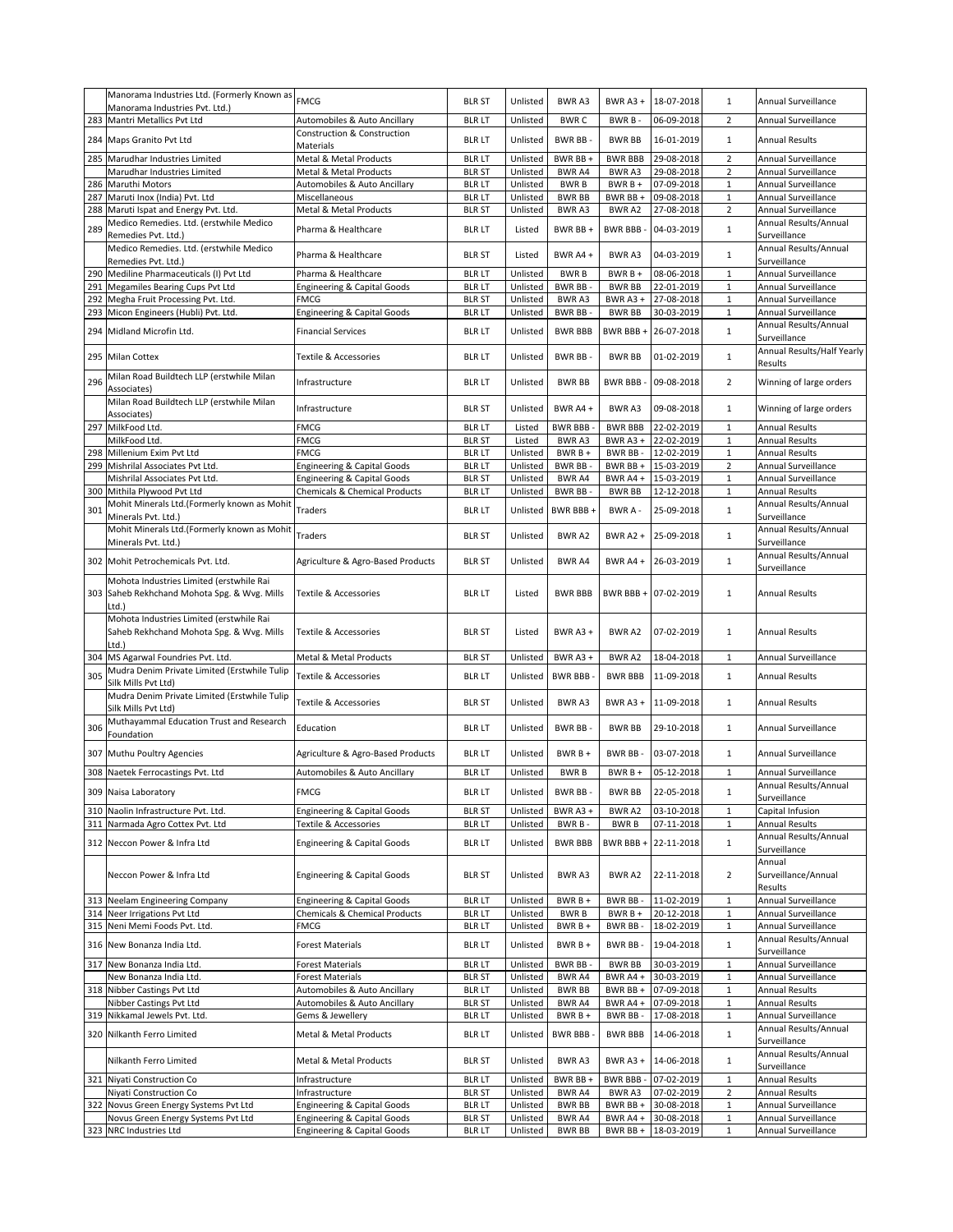|     | NRC Industries Ltd                              | Engineering & Capital Goods              | <b>BLR ST</b> | Unlisted | BWR A4         | BWR A4 +        | 18-03-2019 | $\mathbf{1}$   | Annual Surveillance       |
|-----|-------------------------------------------------|------------------------------------------|---------------|----------|----------------|-----------------|------------|----------------|---------------------------|
|     | 324 NRP Projects Pvt. Ltd.                      | <b>Engineering &amp; Capital Goods</b>   | <b>BLR LT</b> | Unlisted | BWR BB +       | <b>BWR BBB-</b> | 08-03-2019 | 1              | Annual Surveillance       |
|     | NRP Projects Pvt. Ltd.                          | <b>Engineering &amp; Capital Goods</b>   | <b>BLR ST</b> | Unlisted | BWR A4 +       | BWR A3          | 08-03-2019 | 1              | Annual Surveillance       |
|     |                                                 |                                          |               |          |                |                 |            |                |                           |
|     | 325 NTF (India) Pvt. Ltd.                       | Automobiles & Auto Ancillary             | <b>BLR LT</b> | Unlisted | <b>BWR BBB</b> | BWR BBB +       | 07-03-2019 | $\mathbf{1}$   | Annual Results/Annual     |
|     |                                                 |                                          |               |          |                |                 |            |                | Surveillance              |
|     |                                                 |                                          |               |          |                |                 |            |                | Annual Results/Annual     |
|     | NTF (India) Pvt. Ltd.                           | Automobiles & Auto Ancillary             | <b>BLR ST</b> | Unlisted | BWR A3+        | <b>BWRA2</b>    | 07-03-2019 | $\mathbf{1}$   | Surveillance              |
|     |                                                 |                                          |               |          |                |                 |            |                |                           |
|     | 326 Om Welfare Society                          | Education, Education                     | <b>BLR LT</b> | Unlisted | BWR BB +       | <b>BWR BBB-</b> | 30-10-2018 | $\mathbf{1}$   | <b>Annual Results</b>     |
|     | 327 Omprakash Roller Flour Mills Pvt Ltd        | <b>FMCG</b>                              | <b>BLR LT</b> | Unlisted | BWR B +        | BWR BB-         | 08-01-2019 | $\mathbf{1}$   | Annual Surveillance       |
|     |                                                 |                                          |               |          |                |                 |            |                | Annual Results/Annual     |
|     | 328 Oriental Pathways (Nagpur) Pvt. Ltd.        | Infrastructure                           | <b>BLR LT</b> | Unlisted | $BWRB +$       | <b>BWR BB</b>   | 25-02-2019 | $\overline{2}$ |                           |
|     |                                                 |                                          |               |          |                |                 |            |                | Surveillance              |
|     | 329 Oswal Cables Pvt. Ltd.                      | Construction & Construction              | <b>BLR LT</b> | Unlisted | <b>BWR BBB</b> | <b>BWR BBB</b>  | 06-12-2018 | $\mathbf{1}$   | <b>Annual Results</b>     |
|     |                                                 | Materials                                |               |          |                |                 |            |                |                           |
|     |                                                 | Construction & Construction              |               |          |                |                 |            |                |                           |
|     | Oswal Cables Pvt. Ltd.                          | Materials                                | <b>BLR ST</b> | Unlisted | BWR A3         | BWR A3+         | 06-12-2018 | $\mathbf{1}$   | <b>Annual Results</b>     |
|     |                                                 |                                          |               |          |                |                 |            |                |                           |
|     | 330 Oxford Golf and Resorts Pvt. Ltd.           | Hotels & Tourism                         | <b>BLR LT</b> | Unlisted | <b>BWRC</b>    | BWR B +         | 03-09-2018 | 4              | <b>Annual Results</b>     |
|     | 331 P. P. Industries Pvt. Ltd.                  | Engineering & Capital Goods              | <b>BLR LT</b> | Unlisted | <b>BWR BBB</b> | BWR BBB         | 11-12-2018 | 1              | Annual Surveillance       |
|     | P. P. Industries Pvt. Ltd.                      | Engineering & Capital Goods              | <b>BLR ST</b> | Unlisted | BWR A3         | BWR A3+         | 11-12-2018 | $\mathbf{1}$   | Annual Surveillance       |
|     |                                                 |                                          |               |          |                |                 |            |                |                           |
|     | 332 P. Praful & Company Agency (India) Pvt. Ltd | Traders                                  | <b>BLR LT</b> | Unlisted | <b>BWR BB</b>  | <b>BWR BB</b>   | 30-04-2018 | $\mathbf{1}$   | Annual Surveillance       |
|     |                                                 |                                          |               |          |                |                 |            |                |                           |
|     | 333 Padmasree Steels Pvt Ltd                    | Metal & Metal Products                   | <b>BLR LT</b> | Unlisted | <b>BWR BB</b>  | BWR BB+         | 15-05-2018 | $\mathbf{1}$   | <b>Annual Results</b>     |
|     | 334 Pancharatna Buildcon                        | Real Estate                              | <b>BLR LT</b> | Unlisted | <b>BWRB</b>    | $BWRB +$        | 19-04-2018 | $1\,$          | Annual Surveillance       |
|     |                                                 |                                          |               |          |                |                 | 15-03-2019 |                |                           |
|     | 335 Panchmukhi Infrastructure                   | Real Estate, Real Estate                 | <b>BLR LT</b> | Unlisted | <b>BWRB</b>    | $BWRB +$        |            | $\mathbf 1$    | Annual Surveillance       |
|     | 336 Panoli Intermediates (I) Pvt. Ltd.          | Chemicals & Chemical Products            | <b>BLR LT</b> | Unlisted | BWR BBB+       | BWR A -         | 04-05-2018 | $\mathbf{1}$   | Annual Surveillance       |
|     | Panoli Intermediates (I) Pvt. Ltd.              | <b>Chemicals &amp; Chemical Products</b> | <b>BLR ST</b> | Unlisted | BWR A2         | <b>BWR A2 +</b> | 04-05-2018 | 1              | Annual Surveillance       |
|     | 337 Parul Technochem                            | <b>Consumer Durables</b>                 | <b>BLR LT</b> | Unlisted | <b>BWRB</b>    | BWR BB-         | 23-04-2018 | $\overline{2}$ | Annual Surveillance       |
|     |                                                 |                                          |               |          |                |                 |            |                |                           |
|     | 338 Paswara Papers Ltd                          | <b>Forest Materials</b>                  | <b>BLR LT</b> | Unlisted | BWR BB +       | <b>BWR BBB-</b> | 28-05-2018 | $\mathbf{1}$   | <b>Annual Results</b>     |
|     |                                                 |                                          |               |          | <b>BWR BBB</b> |                 | 08-03-2019 | $\mathbf 1$    | Annual Results/Annual     |
|     | 339 Paswara Papers Ltd                          | <b>Forest Materials</b>                  | <b>BLR LT</b> | Unlisted |                | <b>BWR BBB</b>  |            |                | Surveillance              |
|     | 340 Pattabhi Agro Foods Pvt. Ltd.               | <b>FMCG</b>                              | <b>BLR LT</b> | Unlisted | <b>BWR BBB</b> | BWR BBB +       | 07-02-2019 | $\mathbf 1$    | Annual Surveillance       |
|     |                                                 |                                          |               |          |                |                 |            |                |                           |
|     | Pattabhi Agro Foods Pvt. Ltd.                   | <b>FMCG</b>                              | <b>BLR ST</b> | Unlisted | BWR A3+        | BWR A2          | 07-02-2019 | $\mathbf 1$    | Annual Surveillance       |
|     |                                                 |                                          |               |          |                |                 |            |                | Annual Results/Annual     |
|     | 341 Payal Polyplast Pvt Ltd                     | <b>Chemicals &amp; Chemical Products</b> | <b>BLR LT</b> | Unlisted | <b>BWR BBB</b> | <b>BWR BBB</b>  | 10-01-2019 | $\mathbf{1}$   | Surveillance              |
|     |                                                 |                                          |               |          |                |                 |            |                |                           |
|     | Payal Polyplast Pvt Ltd                         | <b>Chemicals &amp; Chemical Products</b> | <b>BLR ST</b> | Unlisted | BWR A3         | BWR A3+         | 10-01-2019 | $\mathbf{1}$   | Annual Results/Annual     |
|     |                                                 |                                          |               |          |                |                 |            |                | Surveillance              |
|     | 342 Pelican Grand Motels Pvt. Ltd.              | Hotels & Tourism                         | <b>BLR LT</b> | Unlisted | <b>BWR BB</b>  | BWR BB +        | 09-08-2018 | $\mathbf{1}$   | Annual Surveillance       |
|     | 343 Penam Laboratories Ltd                      | Pharma & Healthcare                      | <b>BLR LT</b> | Unlisted | <b>BWR BBB</b> | BWR BBB+        | 18-05-2018 | $\overline{2}$ | Annual Surveillance       |
|     |                                                 |                                          |               |          |                |                 |            |                |                           |
|     | Penam Laboratories Ltd                          | Pharma & Healthcare                      | <b>BLR ST</b> | Unlisted | BWR A3         | BWR A2          | 18-05-2018 | $\overline{2}$ | Annual Surveillance       |
|     |                                                 |                                          |               |          |                | <b>BWR BBB</b>  |            |                | Improvement in the        |
|     | 344 Periwinkle Constructions Pvt. Ltd           | <b>Real Estate</b>                       | <b>BLR LT</b> | Unlisted | <b>BWR BB</b>  |                 | 13-03-2019 | $\overline{2}$ | 'credit enhancement'      |
|     |                                                 |                                          |               |          |                | (SO)            |            |                |                           |
|     |                                                 |                                          |               |          |                |                 |            |                |                           |
|     |                                                 |                                          |               |          |                |                 |            |                | mechanism                 |
|     |                                                 |                                          |               |          |                |                 |            |                | Annual Results/Annual     |
|     | 345 Pioneer Fabricators Pvt. Ltd                | Metal & Metal Products                   | <b>BLR LT</b> | Unlisted | <b>BWR BB-</b> | <b>BWR BB</b>   | 13-04-2018 | $\mathbf{1}$   | Surveillance              |
|     |                                                 |                                          |               |          |                |                 |            |                |                           |
|     | Pioneer Fabricators Pvt. Ltd                    | Metal & Metal Products                   | <b>BLR ST</b> | Unlisted | BWR A4         | BWR A4 +        | 13-04-2018 | $\mathbf{1}$   | Annual Results/Annual     |
|     |                                                 |                                          |               |          |                |                 |            |                | Surveillance              |
|     |                                                 |                                          |               |          |                |                 |            |                | Annual Results/Annual     |
|     |                                                 |                                          |               |          |                |                 |            | $\overline{2}$ |                           |
|     | 346 Pioneer Fabricators Pvt. Ltd                | Metal & Metal Products                   | <b>BLR LT</b> | Unlisted | <b>BWR BB</b>  | <b>BWR BBB-</b> | 21-12-2018 |                | Surveillance/Half Yearly  |
|     |                                                 |                                          |               |          |                |                 |            |                | Results                   |
|     |                                                 |                                          |               |          |                |                 |            |                | Annual Results/Annual     |
|     | Pioneer Fabricators Pvt. Ltd                    | Metal & Metal Products                   | <b>BLR ST</b> | Unlisted | BWR A4+        | BWR A3          | 21-12-2018 | 1              | Surveillance/Half Yearly  |
|     |                                                 |                                          |               |          |                |                 |            |                |                           |
|     |                                                 |                                          |               |          |                |                 |            |                | Results                   |
|     |                                                 | <b>Financial Services</b>                | <b>BLR LT</b> | Unlisted | <b>BWR BBB</b> | <b>BWR BBB</b>  | 29-10-2018 | $\mathbf{1}$   | Annual Results/Annual     |
|     | 347 Pooja Finelease Ltd.                        |                                          |               |          |                |                 |            |                | Surveillance              |
|     |                                                 |                                          |               |          |                |                 |            |                |                           |
|     | 348 Prabhat Industries                          | Agriculture & Agro-Based Products        | <b>BLR LT</b> | Unlisted | <b>BWRD</b>    | <b>BWRB</b>     | 06-08-2018 | 5              | <b>Annual Results</b>     |
|     |                                                 |                                          |               |          |                |                 |            |                |                           |
|     | 349 Prabhat Rotopack Pvt Ltd                    | Miscellaneous                            | <b>BLR LT</b> | Unlisted | BWR BB -       | <b>BWR BB</b>   | 25-01-2019 | $\mathbf{1}$   | Annual Surveillance       |
|     | 350 Pratik Art Interiors Pvt Limited            | Miscellaneous                            | <b>BLR LT</b> | Unlisted | $BWRB+$        | BWR BB-         | 31-07-2018 | $\mathbf{1}$   | Annual Surveillance       |
|     | 351 Pritika Autocast Ltd                        | Automobiles & Auto Ancillary             | <b>BLR LT</b> | Unlisted | <b>BWR BB</b>  | BWR BB +        | 07-09-2018 | $\,1\,$        | <b>Annual Results</b>     |
|     |                                                 |                                          |               | Unlisted |                |                 |            |                |                           |
|     | 352 Pritika Industries Ltd                      | Automobiles & Auto Ancillary             | <b>BLR LT</b> |          | <b>BWR BB</b>  | BWR BB +        | 07-09-2018 | $\mathbf{1}$   | <b>Annual Results</b>     |
|     | 353 PRL Projects & Infrastructure Limited       | Engineering & Capital Goods              | <b>BLR LT</b> | Unlisted | <b>BWR BBB</b> | <b>BWR BBB</b>  | 18-07-2018 | $\mathbf{1}$   | Annual Results/Annual     |
|     |                                                 |                                          |               |          |                |                 |            |                | Surveillance              |
|     |                                                 |                                          |               |          |                |                 |            |                | Annual Results/Annual     |
|     | PRL Projects & Infrastructure Limited           | <b>Engineering &amp; Capital Goods</b>   | <b>BLR ST</b> | Unlisted | BWR A3         | BWR A3 +        | 18-07-2018 | $\mathbf{1}$   |                           |
|     |                                                 |                                          |               |          |                |                 |            |                | Surveillance              |
|     | 354 Prolific Papers Pvt. Ltd.                   | <b>Forest Materials</b>                  | <b>BLR LT</b> | Unlisted | <b>BWRB</b>    | <b>BWR BB</b>   | 30-03-2019 | 3              | Annual Results/Annual     |
|     |                                                 |                                          |               |          |                |                 |            |                | Surveillance              |
|     | 355 PRS Timbers                                 | <b>Forest Materials</b>                  | <b>BLR LT</b> | Unlisted | <b>BWRB</b>    | BWR B +         | 21-08-2018 | $\mathbf 1$    | Annual Surveillance       |
|     |                                                 |                                          |               |          |                |                 |            |                |                           |
|     | 356 PSTS Logistics Pvt. Ltd.                    | Transportation                           | <b>BLR LT</b> | Unlisted | BWR BB +       | BWR BBB -       | 28-12-2018 | $\mathbf{1}$   | Annual Surveillance       |
|     | PSTS Logistics Pvt. Ltd.                        | Transportation                           | <b>BLR ST</b> | Unlisted | BWR A4+        | BWR A3          | 28-12-2018 | $1\,$          | Annual Surveillance       |
|     | 357 PTS Limited                                 | Traders                                  | <b>BLR LT</b> | Unlisted | BWR BB-        | <b>BWR BB</b>   | 24-12-2018 | $\,1\,$        | Annual Surveillance       |
|     |                                                 | Metal & Metal Products                   | <b>BLR LT</b> |          | <b>BWR BBB</b> | <b>BWR BBB</b>  |            | $1\,$          | Annual Surveillance       |
|     | 358 Pulkit Metals Pvt. Ltd.                     |                                          |               | Unlisted |                |                 | 16-04-2018 |                |                           |
|     | Pulkit Metals Pvt. Ltd.                         | Metal & Metal Products                   | <b>BLR ST</b> | Unlisted | BWR A3         | BWR A3+         | 16-04-2018 | 1              | Annual Surveillance       |
|     | 359 Purohit Steel India Private Limited         | Metal & Metal Products                   | <b>BLR LT</b> | Unlisted | BWR BB-        | <b>BWR BB</b>   | 29-06-2018 | $\mathbf{1}$   | <b>Annual Results</b>     |
|     | 360 Pushpit Steels Private Limited              | Metal & Metal Products                   | <b>BLR LT</b> | Unlisted | <b>BWR BBB</b> | <b>BWR BBB</b>  | 16-04-2018 | $1\,$          | Annual Surveillance       |
|     |                                                 |                                          |               |          |                |                 |            |                |                           |
|     | Pushpit Steels Private Limited                  | Metal & Metal Products                   | <b>BLR ST</b> | Unlisted | BWR A3         | BWR A3 +        | 16-04-2018 | $1\,$          | Annual Surveillance       |
|     | 361 Pyramid Townships Pvt Ltd                   | Real Estate                              | <b>BLR LT</b> | Unlisted | <b>BWR BB</b>  | BWR BB+         | 08-03-2019 | $\mathbf{1}$   | <b>Annual Results</b>     |
|     |                                                 |                                          |               |          |                |                 |            |                |                           |
| 362 | R Narayana Reddy & Sons Constructions Pvt.      | Infrastructure, Infrastructure           | <b>BLR LT</b> | Unlisted | <b>BWRB</b>    | BWR B +         | 04-05-2018 | $\mathbf{1}$   | Annual Results/Winning of |
|     | Ltd.                                            |                                          |               |          |                |                 |            |                | large orders              |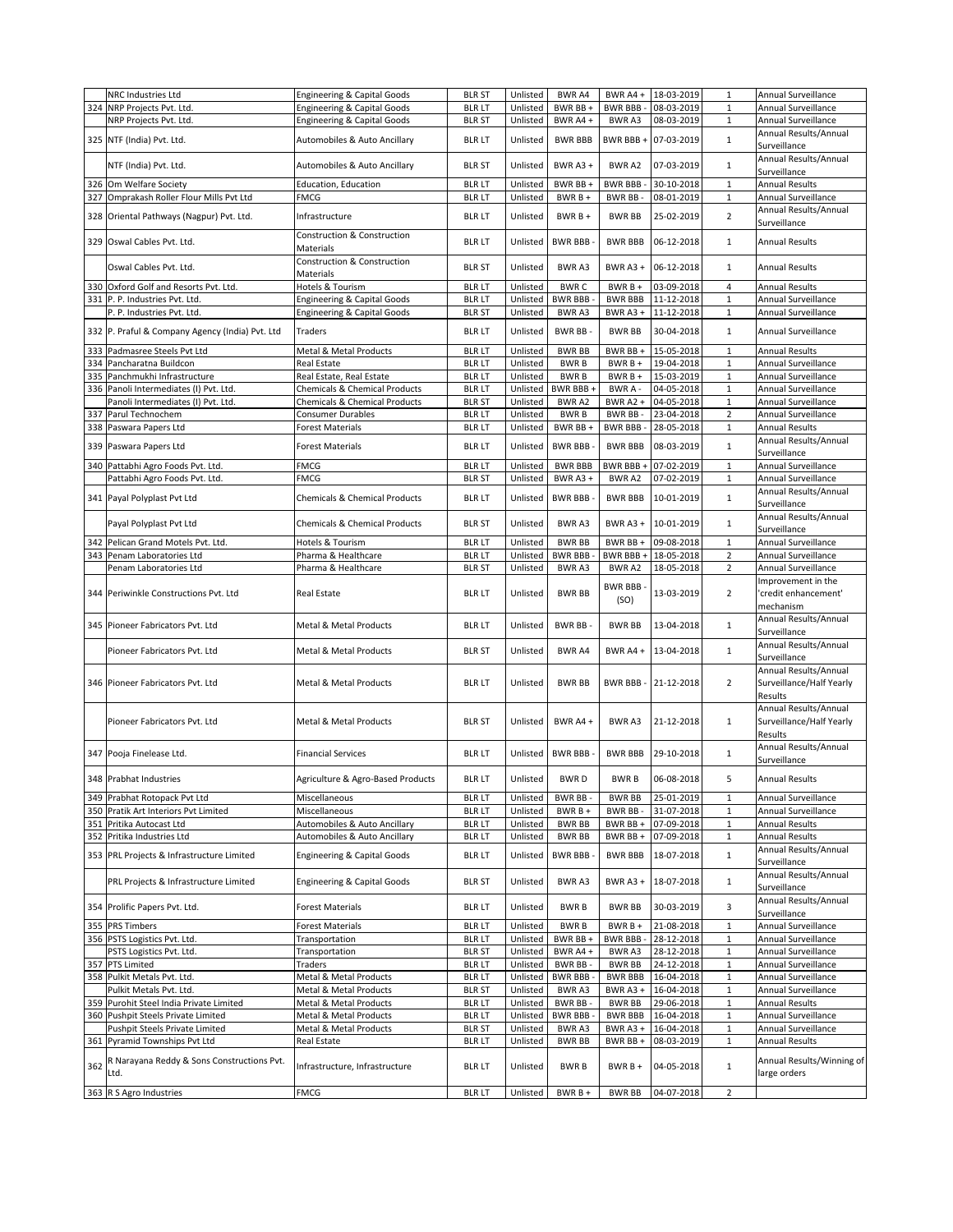|     | 364 R Vidya Sagar Rao                                                                     | Infrastructure                                        | <b>BLR LT</b>                  | Unlisted             | <b>BWRB</b>              | BWR BB-                          | 04-05-2018               | $\overline{2}$               | Annual Results/Winning of<br>large orders/Granting of<br>key licenses or regulatory<br>approvals |
|-----|-------------------------------------------------------------------------------------------|-------------------------------------------------------|--------------------------------|----------------------|--------------------------|----------------------------------|--------------------------|------------------------------|--------------------------------------------------------------------------------------------------|
|     | 365 Rachana Infrastructure Limited                                                        | Infrastructure                                        | <b>BLR LT</b>                  | Unlisted             | <b>BWR BB</b>            | BWR BBB -                        | 18-07-2018               | $\overline{2}$               | Annual Surveillance                                                                              |
|     | Rachana Infrastructure Limited                                                            | Infrastructure                                        | <b>BLR ST</b>                  | Unlisted             | BWR A4+                  | BWR A3                           | 18-07-2018               | $\mathbf{1}$                 | Annual Surveillance                                                                              |
|     | 366 Rachhpal Auto Alliances Pvt. Ltd                                                      | Automobiles & Auto Ancillary                          | <b>BLR LT</b>                  | Unlisted             | BWR B +                  | BWR BB-                          | 23-03-2019               | $\mathbf{1}$                 | Annual Surveillance                                                                              |
|     | 367 Radhalaxmi Spintex Pvt Ltd                                                            | Textile & Accessories                                 | <b>BLR LT</b>                  | Unlisted             | <b>BWR BB</b>            | BWR BB +                         | 30-07-2018               | $\,1\,$                      | <b>Annual Results</b>                                                                            |
|     | Radhalaxmi Spintex Pvt Ltd                                                                | Textile & Accessories                                 | <b>BLR ST</b>                  | Unlisted             | BWR A4                   | BWR A4 +                         | 30-07-2018               | $\mathbf 1$                  | <b>Annual Results</b>                                                                            |
|     | 368 Rai Metal Works Pvt. Ltd.                                                             | Miscellaneous                                         | <b>BLR LT</b>                  | Unlisted             | <b>BWRB</b>              | $BWRB +$                         | 05-12-2018               | $\mathbf{1}$                 | Annual Surveillance                                                                              |
|     | 369 Raj Rajeshwari Sugar Pvt Ltd                                                          | Agriculture & Agro-Based Products                     | <b>BLR LT</b>                  | Unlisted             | $BWRB+$                  | <b>BWR BB</b>                    | 15-03-2019               | $\mathbf 1$                  | <b>Annual Results</b><br><b>Annual Results</b>                                                   |
|     | 370 Rajasthan Iron Company<br>371 Rajasthan Ispat Udyog                                   | Traders<br>Metal & Metal Products                     | <b>BLR LT</b><br><b>BLR LT</b> | Unlisted<br>Unlisted | BWR BB-<br>BWR BB +      | <b>BWR BB</b><br><b>BWR BBB-</b> | 13-08-2018<br>04-01-2019 | $\mathbf{1}$<br>$\mathbf{1}$ | Annual Surveillance                                                                              |
|     |                                                                                           |                                                       |                                |                      |                          |                                  |                          |                              |                                                                                                  |
|     | 372 Rajgreen Hospitality Ltd.                                                             | Hotels & Tourism                                      | <b>BLR LT</b>                  | Unlisted             | <b>BWR BB</b>            | BWR BB +                         | 08-03-2019               | $\overline{2}$               | Commencement of<br>operations of any unit or<br>division of the listed entity                    |
|     | 373 Rajputana Stainless Ltd.                                                              | Metal & Metal Products                                | <b>BLR LT</b>                  | Unlisted             | BWR BB +                 | <b>BWR BBB-</b>                  | 22-02-2019               | $\mathbf 1$                  | Annual Surveillance                                                                              |
|     | Rajputana Stainless Ltd.                                                                  | Metal & Metal Products                                | <b>BLR ST</b>                  | Unlisted             | BWR A4+                  | BWR A3                           | 22-02-2019               | $\mathbf 1$                  | Annual Surveillance                                                                              |
|     | 374 Ramaa Shyama Papers Pvt. Ltd                                                          | <b>Forest Materials</b>                               | <b>BLR LT</b>                  | Unlisted             | <b>BWR BB</b>            | <b>BWR BBB-</b>                  | 12-11-2018               | $\overline{2}$               | Annual Results/Annual<br>Surveillance                                                            |
|     | Ramaa Shyama Papers Pvt. Ltd                                                              | <b>Forest Materials</b>                               | <b>BLR ST</b>                  | Unlisted             | BWR A4                   | BWR A3                           | 12-11-2018               | $\overline{2}$               | Annual Results/Annual<br>Surveillance                                                            |
|     | 375 Ramani Timber Mart                                                                    | Forest Materials                                      | <b>BLR LT</b>                  | Unlisted             | BWR B-                   | <b>BWRB</b>                      | 02-05-2018               | $\mathbf{1}$                 | Annual Results/Annual<br>Surveillance                                                            |
|     | 376 Rameswar Udyog Pvt Ltd                                                                | Textile & Accessories                                 | <b>BLR LT</b>                  | Unlisted             | <b>BWR BB</b>            | <b>BWR BBB</b>                   | 25-01-2019               | $\overline{2}$               | Annual Surveillance                                                                              |
|     | Rameswar Udyog Pvt Ltd                                                                    | Textile & Accessories                                 | <b>BLR ST</b>                  | Unlisted             | BWR A4                   | BWR A3                           | 25-01-2019               | $\overline{2}$               | Annual Surveillance                                                                              |
|     | 377 Rami Reddy Agro Industry                                                              | Agriculture & Agro-Based Products                     | <b>BLR LT</b>                  | Unlisted             | <b>BWR BB</b>            | BWR BB+                          | 30-08-2018               | $\mathbf{1}$                 | Annual Results                                                                                   |
|     | 378 Ramsri Constructions Private Limited                                                  | <b>Engineering &amp; Capital Goods</b>                | <b>BLR LT</b>                  | Unlisted             | <b>BWRB</b>              | $BWRB +$                         | 01-06-2018               | $\mathbf{1}$                 | Annual Results/Winning of<br>large orders                                                        |
|     | 379 Ranish Impex Pvt. Ltd.                                                                | Pharma & Healthcare                                   | <b>BLR LT</b>                  | Unlisted             | <b>BWRB</b>              | $BWRB +$                         | 12-02-2019               | $\mathbf{1}$                 | Annual Results                                                                                   |
|     | 380 Ratan Housing Development Ltd                                                         | Textile & Accessories                                 | <b>BLR LT</b>                  | Unlisted             | <b>BWR BBB</b>           | <b>BWR BBB</b>                   | 28-03-2019               | $\mathbf 1$                  | Annual Results/Annual<br>Surveillance                                                            |
| 381 | Ratnagiri Impex Pvt. Ltd.                                                                 | Traders                                               | <b>BLR LT</b>                  | Unlisted             | BWR BB-                  | <b>BWR BB</b>                    | 07-12-2018               | $\mathbf{1}$                 | <b>Annual Results</b>                                                                            |
|     | Ratnagiri Impex Pvt. Ltd.                                                                 | Traders                                               | <b>BLR ST</b>                  | Unlisted             | BWR A4                   | BWR A4 +                         | 07-12-2018               | $\mathbf{1}$                 | <b>Annual Results</b>                                                                            |
| 382 | RBA Power Private Limited                                                                 | Power                                                 | <b>BLR LT</b>                  | Unlisted             | <b>BWRB</b>              | BWR B +                          | 21-03-2019               | $\mathbf 1$                  | Annual Results                                                                                   |
| 383 | Rishi Raj Construction                                                                    | <b>Engineering &amp; Capital Goods</b>                | <b>BLR LT</b>                  | Unlisted             | $BWRB +$                 | <b>BWR BB</b>                    | 12-02-2019               | $\mathbf{1}$                 | Annual Results/Annual<br>Surveillance                                                            |
| 384 | RK Lumbers Pvt. Ltd                                                                       | Traders                                               | <b>BLR ST</b>                  | Unlisted             | BWR A4                   | BWR A4 +                         | 21-09-2018               | $\mathbf 1$                  | <b>Annual Results</b>                                                                            |
| 385 | <b>RKEC Projects Ltd</b>                                                                  | <b>Engineering &amp; Capital Goods</b>                | <b>BLR LT</b>                  | Listed               | <b>BWR BBB</b>           | <b>BWR BBB</b>                   | 03-09-2018               | $\mathbf 1$                  | Annual Surveillance                                                                              |
|     | RKEC Projects Ltd                                                                         | <b>Engineering &amp; Capital Goods</b>                | <b>BLR ST</b>                  | Listed               | BWR A3                   | BWR A3+                          | 03-09-2018               | $\mathbf 1$                  | Annual Surveillance                                                                              |
|     | 386 RM Dairy Products LLP                                                                 | Agriculture & Agro-Based Products                     | <b>BLR LT</b>                  | Unlisted             | BWR BB-                  | <b>BWR BB</b>                    | 24-08-2018               | $\mathbf{1}$                 | Annual Results/Annual<br>Surveillance                                                            |
| 387 | <b>RMN Infrastructures Limited</b>                                                        | Infrastructure                                        | <b>BLR LT</b>                  | Unlisted             | BWR BB +                 | <b>BWR BBB-</b>                  | 20-04-2018               | $\mathbf{1}$                 | Annual Results/Annual<br>Surveillance                                                            |
|     | RMN Infrastructures Limited                                                               | Infrastructure                                        | <b>BLR ST</b>                  | Unlisted             | BWR A4+                  | BWR A3                           | 20-04-2018               | $\mathbf{1}$                 | Annual Results/Annual<br>Surveillance                                                            |
|     | 388 Royal Enterprises                                                                     | Miscellaneous                                         | <b>BLR LT</b>                  | Unlisted             | <b>BWRB</b>              | BWR BB-                          | 18-01-2019               | $\overline{2}$               | Annual Surveillance                                                                              |
|     | 389 RPL Projects Ltd.                                                                     | Mining                                                | <b>BLR LT</b>                  | Unlisted             | <b>BWR BB</b>            | <b>BWR BB</b>                    | 08-02-2019               | $\mathbf 1$                  | Annual Surveillance                                                                              |
| 390 | RR Industrial Corporation (I) Ltd. (erstwhile RR<br>Industrial Corporation (I) Pvt. Ltd.) | Metal & Metal Products                                | <b>BLR LT</b>                  | Unlisted             | <b>BWR BB</b>            | BWR BB +                         | 15-06-2018               |                              | <b>Annual Results</b>                                                                            |
|     | 391 RSB Cottex Limited                                                                    | Textile & Accessories                                 | <b>BLR LT</b>                  | Unlisted             | <b>BWR BBB</b>           | <b>BWR BBB</b>                   | 11-12-2018               | $\mathbf{1}$                 | <b>Annual Results</b>                                                                            |
|     | 392 Rubicon Inspection Systems Private Limited                                            | Telecommunication                                     | <b>BLR LT</b>                  | Unlisted             | <b>BWRB</b>              | BWR BB-                          | 03-01-2019               | $\overline{2}$               | Half Yearly<br>Results/Winning of large<br>orders                                                |
|     | 393 Ruchi Agro Industries                                                                 | Agriculture & Agro-Based Products                     | <b>BLR LT</b>                  | Unlisted             | BWR B +                  | BWR BB-                          | 21-09-2018               | $\mathbf{1}$                 | Annual Results                                                                                   |
| 394 | Rungta Irrigation Ltd                                                                     | <b>Engineering &amp; Capital Goods</b>                | <b>BLR LT</b>                  | Unlisted             | <b>BWR BB</b>            | BWR BB +                         | 07-03-2019               | $\mathbf{1}$                 | Annual Surveillance                                                                              |
|     | 395 S V Constructions                                                                     | Engineering & Capital Goods                           | <b>BLR LT</b>                  | Unlisted             | <b>BWR BB</b>            | BWR BB +                         | 27-10-2018<br>30-04-2018 | $\mathbf 1$                  | Annual Results<br>Annual Surveillance                                                            |
|     | 396 Sachchade Food Pvt. Ltd.<br>397 Safety Plus Power Limited                             | <b>FMCG</b><br><b>Engineering &amp; Capital Goods</b> | <b>BLR LT</b><br><b>BLR LT</b> | Unlisted<br>Unlisted | BWR B +<br><b>BWR BB</b> | BWR BB-<br>BWR BB +              | 25-03-2019               | $1\,$<br>1                   | Annual Surveillance                                                                              |
|     | Safety Plus Power Limited                                                                 | <b>Engineering &amp; Capital Goods</b>                | <b>BLR ST</b>                  | Unlisted             | BWR A4                   | BWR A4 +                         | 25-03-2019               | $\mathbf 1$                  | Annual Surveillance                                                                              |
|     | 398 Sai Baba Polymer Technologies Pvt. Ltd.                                               | Miscellaneous                                         | <b>BLR LT</b>                  | Unlisted             | BWR BB+                  | <b>BWR BBB-</b>                  | 04-09-2018               | $\mathbf 1$                  | <b>Annual Results</b>                                                                            |
|     | Sai Baba Polymer Technologies Pvt. Ltd.                                                   | Miscellaneous                                         | <b>BLR ST</b>                  | Unlisted             | BWR A4 +                 | BWR A3                           | 04-09-2018               | $1\,$                        | <b>Annual Results</b>                                                                            |
|     | 399 Sai Durga Rice Industry                                                               | Agriculture & Agro-Based Products                     | <b>BLR LT</b>                  | Unlisted             | BWR B +                  | BWR BB-                          | 14-03-2019               | $\mathbf 1$                  | Annual Results                                                                                   |
|     | 400 Sambhaav Media Ltd.                                                                   | Media & Entertainment, Media &<br>Entertainment       | <b>BLR LT</b>                  | Unlisted             | BWR BB +                 | <b>BWR BBB-</b>                  | 28-09-2018               | $\mathbf{1}$                 | Annual Surveillance                                                                              |
|     | Sambhaav Media Ltd.                                                                       | Media & Entertainment, Media &<br>Entertainment       | <b>BLR ST</b>                  | Unlisted             | BWR A4+                  | BWR A3                           | 28-09-2018               | $\mathbf{1}$                 | Annual Surveillance                                                                              |
|     | 401 Sandeep Agri Science Pvt. Ltd.                                                        | Agriculture & Agro-Based Products                     | <b>BLR LT</b>                  | Unlisted             | BWR B-                   | <b>BWRB</b>                      | 11-02-2019               | $\mathbf{1}$                 | Annual Surveillance                                                                              |
| 402 | Sanmaan Agro Industries                                                                   | FMCG                                                  | <b>BLR LT</b>                  | Unlisted             | <b>BWRB</b>              | BWR B +                          | 31-12-2018               | $\,1\,$                      | Annual Results                                                                                   |
|     | Sanskriti Society for Education Research &                                                |                                                       |                                |                      |                          |                                  |                          |                              |                                                                                                  |
| 403 | Development                                                                               | Education                                             | <b>BLR LT</b>                  | Unlisted             | <b>BWR BBB</b>           | <b>BWR BBB</b>                   | 20-11-2018               | $\mathbf{1}$                 | Annual Results                                                                                   |
|     | 404 Santhi Fisheries                                                                      | Traders                                               | <b>BLR LT</b>                  | Unlisted             | BWR BB-                  | <b>BWR BB</b>                    | 14-12-2018               | $1\,$                        | Annual Surveillance                                                                              |
|     | 405 Sanvijay Rolling and Engineering Limited                                              | Metal & Metal Products                                | <b>BLR LT</b>                  | Unlisted             | BWR BBB +                | BWR A-                           | 14-06-2018               | 1                            | Annual Results                                                                                   |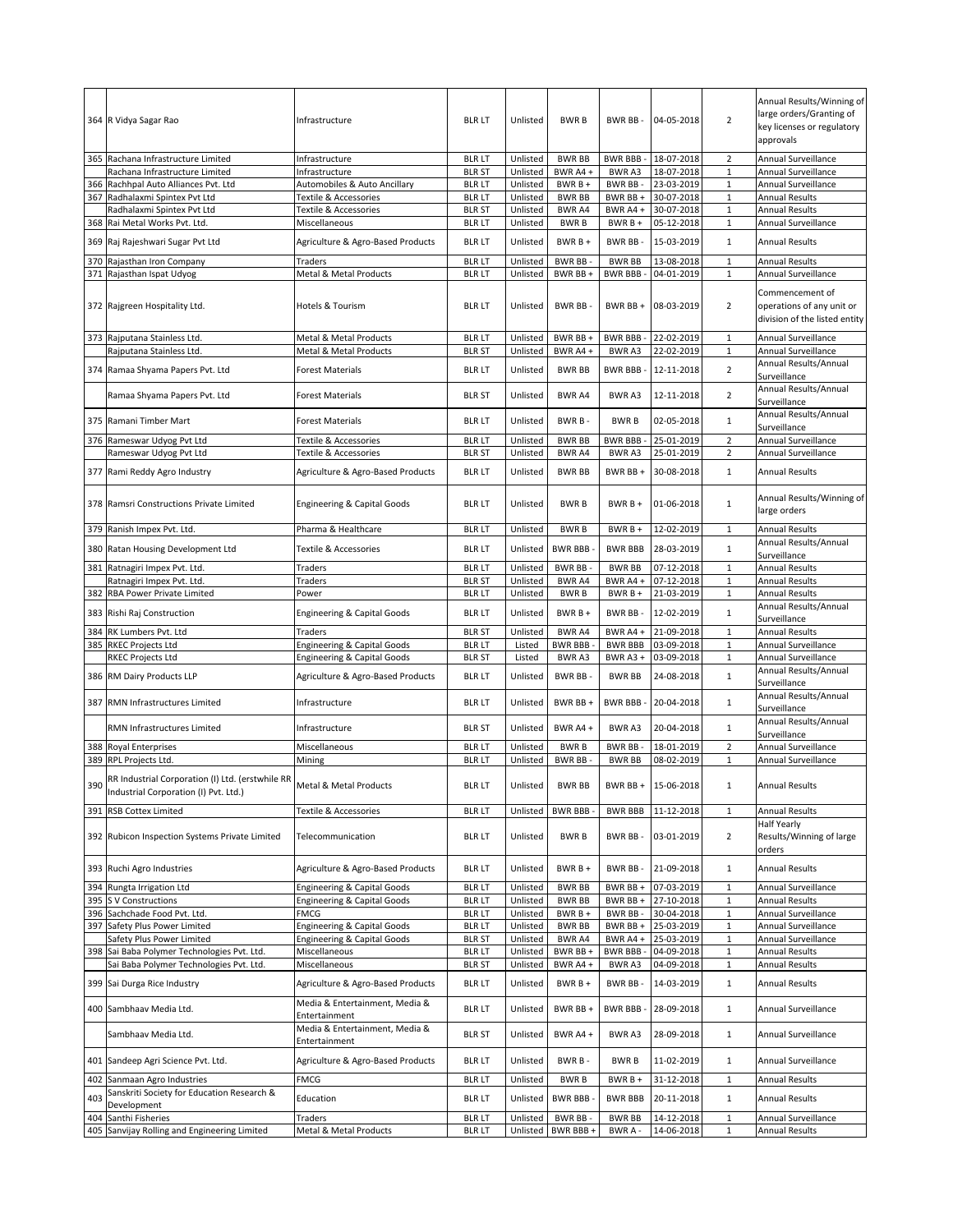|     | Sanvijay Rolling and Engineering Limited                                            | Metal & Metal Products                                       | <b>BLR ST</b>                  | Unlisted | BWR A3+                | <b>BWRA2</b>           | 14-06-2018               | 1              | <b>Annual Results</b>                                                   |
|-----|-------------------------------------------------------------------------------------|--------------------------------------------------------------|--------------------------------|----------|------------------------|------------------------|--------------------------|----------------|-------------------------------------------------------------------------|
| 406 | Sanwaria Consumer Limited (erstwhile<br>Sanwaria Agro Oils Limited)                 | Agriculture & Agro-Based Products                            | <b>BLR LT</b>                  | Listed   | <b>BWR BBB</b>         | BWR BBB+               | 16-01-2019               | $\mathbf{1}$   | <b>Annual Results</b>                                                   |
|     | Sanwaria Consumer Limited (erstwhile<br>Sanwaria Agro Oils Limited)                 | Agriculture & Agro-Based Products                            | <b>BLR ST</b>                  | Listed   | <b>BWRA3</b>           | BWR A2                 | 16-01-2019               | $\overline{2}$ | <b>Annual Results</b>                                                   |
| 407 | Sanyog Enterprises Ltd (erstwhile Sanyog<br>Enterprises Pvt Ltd)                    | Pharma & Healthcare                                          | <b>BLR LT</b>                  | Unlisted | <b>BWR BBB</b>         | BWR BBB+               | 21-09-2018               | $\mathbf{1}$   | Annual Results/Annual<br>Surveillance                                   |
|     | 408 Sardhana Spinning Mills Pvt. Ltd.                                               | Textile & Accessories                                        | <b>BLR LT</b>                  | Unlisted | <b>BWR BB</b>          | BWR BB +               | 08-01-2019               | $\mathbf 1$    | Annual Results/Annual<br>Surveillance                                   |
|     | Sardhana Spinning Mills Pvt. Ltd.                                                   | Textile & Accessories                                        | <b>BLR ST</b>                  | Unlisted | <b>BWR A4</b>          | BWR A4 +               | 08-01-2019               | $\mathbf{1}$   | Annual Results/Annual<br>Surveillance                                   |
|     | 409 Sarguja Rail Corridor Pvt. Ltd                                                  | Infrastructure                                               | <b>BLR LT</b>                  | Unlisted | <b>BWR BBB</b>         | BWR BBB +              | 28-09-2018               | $\overline{2}$ | Annual Surveillance                                                     |
| 410 | Sarojini Educational Society                                                        | Education, Education                                         | <b>BLR LT</b>                  | Unlisted | <b>BWR BB</b>          | BWR BB +               | 12-02-2019               | $\mathbf 1$    | <b>Annual Results</b>                                                   |
| 411 | Sarvahitha Educational Society                                                      | Education                                                    | <b>BLR LT</b>                  | Unlisted | BWR BB+                | BWR BBB -              | 13-03-2019               | $\mathbf 1$    | Annual Results                                                          |
|     | 412 Satpura Foods Pvt. Ltd.                                                         | <b>FMCG</b>                                                  | <b>BLR LT</b>                  | Unlisted | BWR B-                 | BWR B +                | 09-01-2019               | $\mathbf 2$    | Annual Surveillance                                                     |
| 413 | Sattva Engg Construction Pvt Ltd                                                    | Infrastructure                                               | <b>BLR LT</b>                  | Unlisted | <b>BWR BB</b>          | BWR BB +               | 18-05-2018               | $\mathbf{1}$   | Annual Surveillance                                                     |
|     | 414 Saurabh International                                                           | Forest Materials                                             | <b>BLR LT</b>                  | Unlisted | BWR B +                | BWR BB-                | 31-01-2019               | $\mathbf{1}$   | Annual Surveillance                                                     |
|     | 415 Sawaria Pipes Pvt. Ltd.                                                         | Construction & Construction<br>Materials                     | <b>BLR LT</b>                  | Unlisted | <b>BWR BBB</b>         | <b>BWR BBB</b>         | 15-05-2018               | $\mathbf{1}$   | Annual Results/Annual<br>Surveillance                                   |
|     | Sawaria Pipes Pvt. Ltd.                                                             | Construction & Construction<br>Materials                     | <b>BLR ST</b>                  | Unlisted | BWR A3                 | BWR A3 +               | 15-05-2018               | $\mathbf{1}$   | Annual Results/Annual<br>Surveillance                                   |
| 416 | Schevaran Laboratories Pvt Ltd                                                      | Miscellaneous, Traders                                       | <b>BLR LT</b>                  | Unlisted | $BWRB +$               | BWR BB-                | 06-03-2019               | $\,1\,$        | Annual Surveillance                                                     |
| 417 | SD Infra                                                                            | <b>Engineering &amp; Capital Goods</b>                       | <b>BLR LT</b>                  | Unlisted | BWR B +                | <b>BWR BB</b>          | 11-02-2019               | $\overline{2}$ | Annual Surveillance                                                     |
|     |                                                                                     |                                                              |                                |          |                        |                        |                          | $\mathbf{1}$   |                                                                         |
| 418 | SDP Services Ltd.                                                                   | Oil & Natural Gas                                            | <b>BLR LT</b>                  | Unlisted | BWR A +                | BWR AA -               | 27-07-2018               |                | <b>Annual Results</b>                                                   |
|     | 419 Seethal Constructions                                                           | <b>Engineering &amp; Capital Goods</b>                       | <b>BLR LT</b>                  | Unlisted | BWR B +                | BWR BB-                | 13-02-2019               | $\mathbf{1}$   | Annual Surveillance                                                     |
| 420 | Seron Granito Pvt Ltd                                                               | Construction & Construction<br>Materials                     | <b>BLR LT</b>                  | Unlisted | BWR BB-                | <b>BWR BB</b>          | 19-11-2018               | $\mathbf{1}$   | Annual Surveillance                                                     |
|     | 421 Seven Hills Papers Pvt. Ltd.                                                    | Forest Materials                                             | <b>BLR LT</b>                  | Unlisted | <b>BWRD</b>            | BWR B-                 | 11-10-2018               | 4              | Annual Surveillance                                                     |
|     | 422 SGR Minerals and Metals Pvt Ltd                                                 | Construction & Construction<br>Materials                     | <b>BLR LT</b>                  | Unlisted | BWR B-                 | BWR B +                | 20-12-2018               | $\overline{2}$ | <b>Annual Results</b>                                                   |
|     | 423 Shalimar Corp Limited                                                           | Real Estate                                                  | <b>BLR LT</b>                  | Unlisted | <b>BWR BBB</b>         | <b>BWR BBB</b>         | 06-12-2018               | $\mathbf 1$    | Annual Surveillance                                                     |
|     | Shalimar Corp Limited                                                               | Real Estate                                                  | <b>BLR ST</b>                  | Unlisted | BWR A3                 | BWR A3 +               | 06-12-2018               | $\mathbf{1}$   | Annual Surveillance                                                     |
|     | 424 Shalimar Malls Pvt Limited (SMPL)                                               | Real Estate                                                  | <b>BLR LT</b>                  | Unlisted | BWR BB +               | <b>BWR BBB-</b>        | 06-12-2018               | $\mathbf 1$    | Annual Surveillance                                                     |
|     | Shalimar Malls Pvt Limited (SMPL)                                                   | Real Estate                                                  | <b>BLR ST</b>                  | Unlisted | BWR A4+                | BWR A3                 | 06-12-2018               | $\mathbf 1$    | Annual Surveillance                                                     |
| 425 | Shanti Gopal Concast Ltd.                                                           | Metal & Metal Products                                       | <b>BLR LT</b>                  | Unlisted | BWR B +                | BWR BB +               | 28-12-2018               | $\mathsf 3$    | <b>Annual Results</b>                                                   |
|     | Shanti Gopal Concast Ltd.                                                           | Metal & Metal Products                                       | <b>BLR ST</b>                  | Unlisted | BWR A4                 | BWR A4+                | 28-12-2018               | $\mathbf{1}$   | <b>Annual Results</b>                                                   |
|     | 426 Shanti Shirting Private Limited                                                 | Textile & Accessories                                        | <b>BLR LT</b>                  | Unlisted | <b>BWR BBB</b><br>(SO) | <b>BWR BBB</b><br>(SO) | 02-05-2018               | $\mathbf{1}$   | Annual Surveillance                                                     |
|     | Shanti Shirting Private Limited                                                     | Textile & Accessories                                        | <b>BLR ST</b>                  | Unlisted | BWR A3<br>(SO)         | BWR A3+<br>(SO)        | 02-05-2018               | $\mathbf{1}$   | Annual Surveillance                                                     |
|     | 427 Shanu Traders Pvt. Ltd.                                                         | Traders                                                      | <b>BLR LT</b>                  | Unlisted | <b>BWRB</b>            | BWR B +                | 01-06-2018               | $\mathbf{1}$   | <b>Annual Results</b>                                                   |
|     | 428 Sharu Steels Pvt. Ltd.                                                          | Metal & Metal Products                                       | <b>BLR LT</b>                  | Unlisted | BWR B+                 | BWR BB-                | 08-06-2018               | $\mathbf{1}$   | Annual Results/Half Yearly<br>Results/Mid Term review<br>client request |
|     | 429 Sheel Chand Agroils Pvt. Ltd                                                    | Agriculture & Agro-Based Products                            | <b>BLR LT</b>                  | Unlisted | <b>BWR BBB</b>         | BWR BBB +              | 10-07-2018               | $\mathbf{1}$   |                                                                         |
|     | 430 Sheel Chand Agroils Pvt. Ltd                                                    | Agriculture & Agro-Based Products                            | <b>BLR ST</b>                  | Unlisted | BWR A3 +               | BWR A2                 | 30-03-2019               | $\mathbf{1}$   | <b>Annual Results</b>                                                   |
| 431 | Shiv Build India Pvt. Ltd.                                                          | Engineering & Capital Goods                                  | <b>BLR LT</b>                  | Unlisted | <b>BWR BBB</b>         | BWR BBB +              | 11-10-2018               | $1\,$          | Annual Surveillance                                                     |
|     | Shiv Build India Pvt. Ltd.                                                          | <b>Engineering &amp; Capital Goods</b>                       | <b>BLR ST</b>                  | Unlisted | BWR A3                 | BWR A2                 | 11-10-2018               | $\overline{2}$ | Annual Surveillance                                                     |
|     |                                                                                     |                                                              |                                |          |                        |                        |                          |                |                                                                         |
|     | 432 Shiva Trading Company                                                           | Agriculture & Agro-Based Products<br><b>Forest Materials</b> | <b>BLR LT</b><br><b>BLR LT</b> | Unlisted | $BWRB +$               | BWR BB-                | 13-08-2018<br>21-03-2019 | $\mathbf{1}$   | Annual Surveillance<br><b>Annual Results</b>                            |
|     | 433 Shiva Veener (India) Pvt. Ltd.                                                  |                                                              |                                | Unlisted | BWR B +                | BWR BB-                |                          | $\mathbf{1}$   |                                                                         |
|     | 434 Shivali Udyog India Ltd                                                         | Metal & Metal Products                                       | <b>BLR LT</b>                  | Unlisted | BWR BB-                | BWR BB +               | 12-09-2018               | $\overline{2}$ | Annual Results/Annual<br>Surveillance                                   |
|     | 435 Shivangi Agro India Pvt. Ltd                                                    | <b>FMCG</b>                                                  | <b>BLR LT</b>                  | Unlisted | <b>BWRB</b>            | BWR B +                | 29-01-2019               | $\mathbf 1$    | Annual Results/Annual<br>Surveillance                                   |
|     | 436 Shivpriya Cables Pvt Ltd                                                        | Construction & Construction<br>Materials                     | <b>BLR LT</b>                  | Unlisted | <b>BWR BBB</b>         | <b>BWR BBB</b>         | 30-03-2019               | $\mathbf{1}$   | Annual Results                                                          |
|     | Shivpriya Cables Pvt Ltd                                                            | Construction & Construction<br>Materials                     | <b>BLR ST</b>                  | Unlisted | BWR A3                 | BWR A3+                | 30-03-2019               | $\mathbf{1}$   | <b>Annual Results</b>                                                   |
|     | 437 Shoeline                                                                        | Chemicals & Chemical Products                                | <b>BLR LT</b>                  | Unlisted | BWR BB-                | <b>BWR BB</b>          | 31-07-2018               | $\mathbf{1}$   | Annual Results/Winning of<br>large orders                               |
|     | 438 Shree Basant Oils Ltd.                                                          | <b>FMCG</b>                                                  | <b>BLR LT</b>                  | Unlisted | <b>BWR BBB</b>         | BWR BBB +              | 29-05-2018               | $\mathbf{1}$   |                                                                         |
|     | Shree Basant Oils Ltd.                                                              | <b>FMCG</b>                                                  | <b>BLR ST</b>                  | Unlisted | BWR A3                 | BWR A2                 | 29-05-2018               | $\overline{2}$ |                                                                         |
| 439 | Shree Bhageshwari Papers Pvt Ltd(Formerly<br>known as Shree Bhageshwari Papers Ltd) | Forest Materials                                             | <b>BLR LT</b>                  | Unlisted | <b>BWR BBB</b>         | <b>BWR BBB</b>         | 23-07-2018               | 1              | <b>Annual Results</b>                                                   |
|     | Shree Bhageshwari Papers Pvt Ltd(Formerly<br>known as Shree Bhageshwari Papers Ltd) | Forest Materials                                             | <b>BLR ST</b>                  | Unlisted | BWR A3                 | <b>BWR A3 +</b>        | 23-07-2018               | 1              | <b>Annual Results</b>                                                   |
|     | 440 Shree Bhavya Fabrics Ltd                                                        | <b>Textile &amp; Accessories</b>                             | <b>BLR LT</b>                  | Unlisted | BWR BB -               | <b>BWR BB</b>          | 15-05-2018               | $\mathbf{1}$   | Annual Surveillance                                                     |
|     |                                                                                     |                                                              |                                |          |                        |                        |                          |                | Annual Results/Annual                                                   |
|     | 441 Shree Bholey Alloys Pvt. Ltd.                                                   | Metal & Metal Products                                       | <b>BLR LT</b>                  | Unlisted | BWR BB +               | <b>BWR BBB-</b>        | 06-12-2018               | $\mathbf{1}$   | Surveillance                                                            |
|     | Shree Bholey Alloys Pvt. Ltd.                                                       | Metal & Metal Products                                       | <b>BLR ST</b>                  | Unlisted | BWR A4+                | BWR A3                 | 06-12-2018               | $\mathbf{1}$   | Annual Results/Annual<br>Surveillance                                   |
|     | 442 Shree Chanchal Industries Private Limited                                       | Metal & Metal Products                                       | <b>BLR LT</b>                  | Unlisted | <b>BWR BB</b>          | BWR BB+                | 03-12-2018               | $\mathbf{1}$   | Annual Surveillance                                                     |
|     | 443 Shree Ganesh Feed Industries                                                    | Agriculture & Agro-Based Products                            | <b>BLR LT</b>                  | Unlisted | <b>BWR BB</b>          | BWR BB+                | 14-12-2018               | $\mathbf{1}$   | Annual Surveillance                                                     |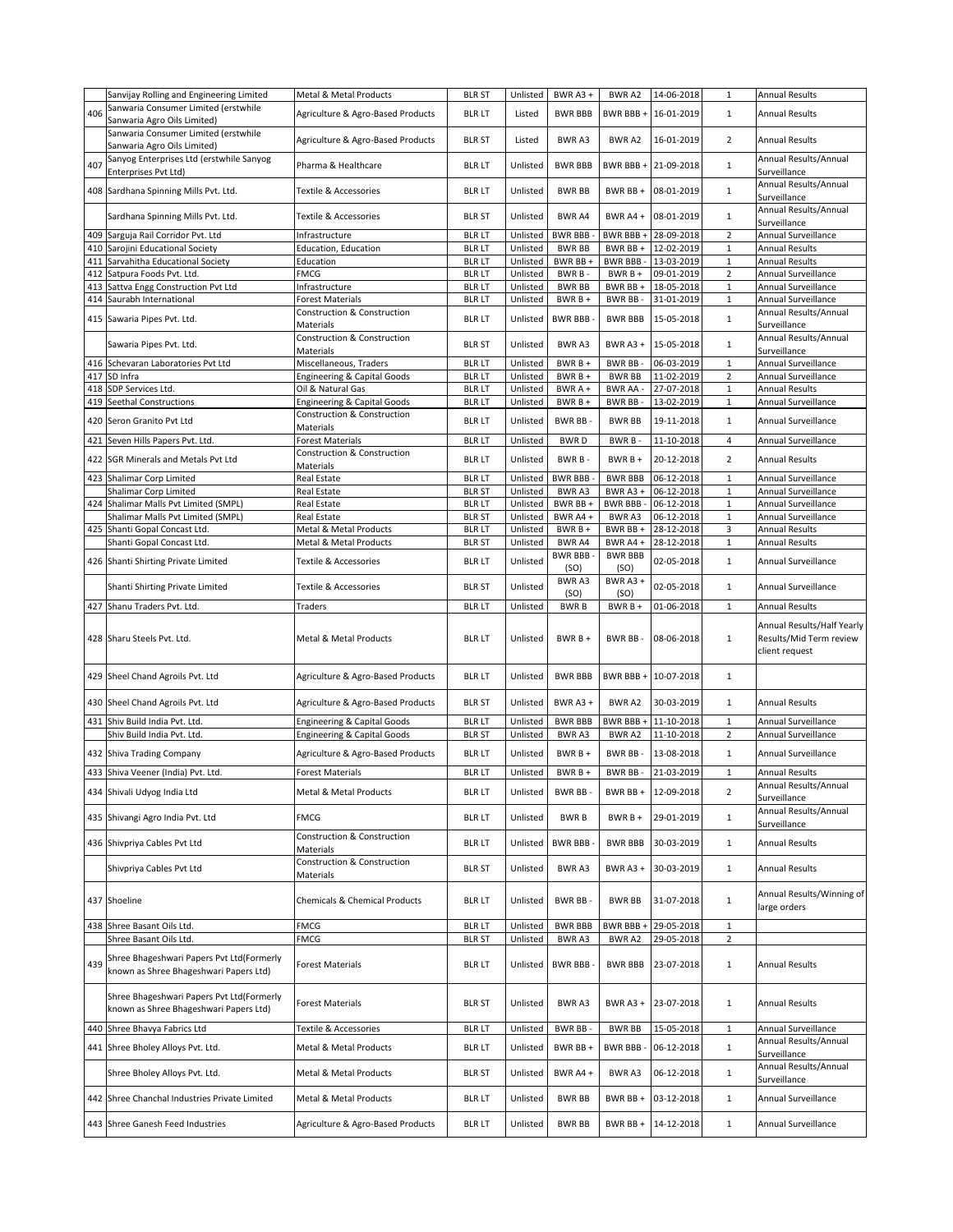|     | 444 Shree Gita Ginning and Oil Industries       |                                          | <b>BLR LT</b> | Unlisted | <b>BWR BB</b>   | BWR BB +        | 07-03-2019          | $\mathbf{1}$   |                                       |
|-----|-------------------------------------------------|------------------------------------------|---------------|----------|-----------------|-----------------|---------------------|----------------|---------------------------------------|
|     |                                                 | Textile & Accessories                    |               |          |                 |                 |                     |                | <b>Annual Results</b>                 |
|     | Shree Gita Ginning and Oil Industries           | Textile & Accessories                    | <b>BLR ST</b> | Unlisted | BWR A4          | BWR A4 +        | 07-03-2019          | $\mathbf 1$    | <b>Annual Results</b>                 |
| 445 | Shree Manglam Buildcon                          | Engineering & Capital Goods              | <b>BLR LT</b> | Unlisted | <b>BWR BB-</b>  | <b>BWR BB</b>   | 26-12-2018          | $\mathbf 1$    | <b>Annual Results</b>                 |
|     | 446 Shree Nakoda Ispat Limited                  | Metal & Metal Products                   | <b>BLR LT</b> | Unlisted | <b>BWR BB</b>   | <b>BWR BBB-</b> | 09-07-2018          | $\overline{2}$ | Annual Surveillance                   |
|     | Shree Nakoda Ispat Limited                      | Metal & Metal Products                   | <b>BLR ST</b> | Unlisted | BWR A4          | BWR A3          | 09-07-2018          | $\overline{2}$ | Annual Surveillance                   |
|     |                                                 |                                          |               |          |                 |                 |                     |                |                                       |
|     | 447 Shree Satsangi Saketdham " Ram Ashram"      | Education, Education, Education          | <b>BLR LT</b> | Unlisted | BWR B-          | <b>BWRB</b>     | 31-08-2018          | $\mathbf{1}$   | Annual Surveillance                   |
|     |                                                 |                                          |               |          |                 |                 |                     |                |                                       |
|     | 448 Shree Sidhbali Industries Ltd               | Metal & Metal Products                   | <b>BLR LT</b> | Unlisted | BWR BB +        | BWR BBB -       | 06-12-2018          | $\mathbf 1$    | <b>Annual Results</b>                 |
|     | Shree Sidhbali Industries Ltd                   | Metal & Metal Products                   | <b>BLR ST</b> | Unlisted | BWR A4+         | BWR A3          | 06-12-2018          | $\mathbf{1}$   | <b>Annual Results</b>                 |
|     |                                                 |                                          |               |          |                 |                 |                     |                | Annual Results/Annual                 |
|     | 449 Shree Sidhbali Paper Mills Ltd              | Forest Materials                         | <b>BLR LT</b> | Unlisted | BWR BB-         | <b>BWR BB</b>   | 27-06-2018          | $\mathbf{1}$   | Surveillance                          |
|     |                                                 |                                          |               |          |                 |                 |                     |                |                                       |
|     | Shree Sidhbali Paper Mills Ltd                  | Forest Materials                         | <b>BLR ST</b> | Unlisted | BWR A4          | BWR A4 +        | 27-06-2018          | $\mathbf{1}$   | Annual Results/Annual                 |
|     |                                                 |                                          |               |          |                 |                 |                     |                | Surveillance                          |
|     |                                                 |                                          | <b>BLR LT</b> | Unlisted | BWR BB-         | <b>BWR BB</b>   | 13-07-2018          | $\mathbf{1}$   | Annual Surveillance                   |
|     | 450 Shree Venkateshwara Processors              | Agriculture & Agro-Based Products        |               |          |                 |                 |                     |                |                                       |
|     | Shrenik Ltd. (erstwhile Shrenik Tradelinks Pvt. |                                          |               |          |                 |                 |                     |                |                                       |
| 451 | Ltd.)                                           | <b>Forest Materials</b>                  | <b>BLR LT</b> | Listed   | <b>BWR BBB-</b> | <b>BWR BBB</b>  | 07-09-2018          | $\mathbf{1}$   | Annual Surveillance                   |
|     |                                                 |                                          |               |          |                 |                 |                     |                |                                       |
| 452 | Shri Lal Bahadur Shastri Research and Training  | Education                                | <b>BLR LT</b> | Unlisted | BWR BB-         | <b>BWR BB</b>   | 21-08-2018          | $\mathbf{1}$   | Annual Surveillance                   |
|     | Institute                                       |                                          |               |          |                 |                 |                     |                |                                       |
|     | 453 Shri Ram Foods                              | <b>FMCG</b>                              | <b>BLR LT</b> | Unlisted | $BWRB+$         | <b>BWR BB</b>   | 13-12-2018          | $\mathbf{1}$   | Annual Surveillance                   |
|     |                                                 | Construction & Construction              |               |          |                 |                 |                     |                |                                       |
|     | 454 Shri Ram Polymers                           | Materials                                | <b>BLR LT</b> | Unlisted | BWR B +         | BWR BB-         | 02-07-2018          | $\mathbf{1}$   | <b>Annual Results</b>                 |
|     |                                                 |                                          |               |          |                 |                 |                     |                |                                       |
|     | 455 Shri Ramswaroop Memorial Charitable Trust   | Education                                | <b>BLR LT</b> | Unlisted | BWR BB+         | BWR BBB -       | 15-03-2019          | $\mathbf{1}$   | <b>Annual Results</b>                 |
|     |                                                 |                                          |               |          |                 |                 |                     |                |                                       |
|     | 456 Shri Satguru Metalloys Pvt Ltd              | Metal & Metal Products                   | <b>BLR LT</b> | Unlisted | BWR B+          | BWR BB-         | 25-03-2019          | $\mathbf{1}$   | Annual Surveillance                   |
|     |                                                 |                                          |               |          |                 |                 |                     |                | Annual Results/Annual                 |
|     | 457 Shriman Enterprises                         | Pharma & Healthcare                      | <b>BLR LT</b> | Unlisted | BWR BB-         | <b>BWR BB</b>   | 14-03-2019          | $\mathbf{1}$   | Surveillance                          |
|     |                                                 |                                          |               |          |                 |                 |                     |                | Annual Results/Annual                 |
|     | 458 Shripaper Product (Indore) Private Limited  | <b>Forest Materials</b>                  | <b>BLR LT</b> | Unlisted | BWR BB-         | <b>BWR BB</b>   | 28-09-2018          | $\mathbf{1}$   |                                       |
|     |                                                 |                                          |               |          |                 |                 |                     |                | Surveillance                          |
|     | 459 Shrirajlaxmi Denim Ltd.                     | Textile & Accessories                    | <b>BLR LT</b> | Unlisted | $BWRB +$        | BWR BB +        | 31-08-2018          | 3              | <b>Annual Results</b>                 |
|     | Shrirajlaxmi Denim Ltd.                         | Textile & Accessories                    | <b>BLR ST</b> | Unlisted | BWR A4          | BWR A4 +        | 31-08-2018          | $\mathbf 1$    | <b>Annual Results</b>                 |
|     | 460 Shriyan Polymers                            | <b>Chemicals &amp; Chemical Products</b> | <b>BLR LT</b> | Unlisted | <b>BWRB</b>     | $BWRB +$        | 27-06-2018          | $\mathbf{1}$   |                                       |
|     | 461 Shyam Indospin Ltd                          | Textile & Accessories                    | <b>BLR LT</b> | Unlisted | BWR B +         | BWR BB-         | 09-10-2018          | $\mathbf{1}$   | Annual Surveillance                   |
|     |                                                 |                                          |               |          |                 |                 |                     |                |                                       |
| 462 | Sidharth Papers Pvt. Ltd. (erstwhile Sidharth   | <b>Forest Materials</b>                  | <b>BLR LT</b> | Unlisted | <b>BWR BBB</b>  | BWR BBB+        | 18-05-2018          | $\mathbf{1}$   | Annual Surveillance                   |
|     | Papers Ltd.)                                    |                                          |               |          |                 |                 |                     |                |                                       |
|     | Sidharth Papers Pvt. Ltd. (erstwhile Sidharth   |                                          |               |          |                 |                 |                     |                |                                       |
|     | Papers Ltd.)                                    | <b>Forest Materials</b>                  | <b>BLR ST</b> | Unlisted | BWR A3          |                 | BWR A3 + 18-05-2018 | $\mathbf{1}$   | Annual Surveillance                   |
| 463 | Sigma Spice Industries Pvt. Ltd.                | FMCG, Traders                            | <b>BLR LT</b> | Unlisted | $BWRB +$        | BWR BB +        | 11-06-2018          | 3              | <b>Annual Results</b>                 |
|     |                                                 |                                          |               |          |                 |                 |                     |                |                                       |
|     | 464 Silver Spring Spinners India (P) Ltd        | Textile & Accessories                    | <b>BLR LT</b> | Unlisted | <b>BWRB</b>     | $BWRB +$        | 22-11-2018          | $\mathbf 1$    | <b>Annual Results</b>                 |
| 465 | Simpex Overseas Pvt. Ltd.                       | Traders                                  | <b>BLR LT</b> | Unlisted | BWR B +         | <b>BWR BB</b>   | 25-07-2018          | $\overline{2}$ | <b>Annual Results</b>                 |
|     | Simpex Overseas Pvt. Ltd.                       | Traders                                  | <b>BLR ST</b> | Unlisted | BWR A4          | BWR A4 +        | 25-07-2018          | $\mathbf{1}$   | <b>Annual Results</b>                 |
|     | 466 Simplex Castings Ltd.                       | Metal & Metal Products                   | <b>BLR LT</b> | Listed   | <b>BWR BB</b>   | <b>BWR BBB-</b> | 29-08-2018          | $\overline{2}$ | Annual Surveillance                   |
|     | Simplex Castings Ltd.                           | Metal & Metal Products                   | <b>BLR ST</b> | Listed   | BWR A4+         | BWR A3          | 29-08-2018          | $\mathbf 1$    | Annual Surveillance                   |
|     |                                                 |                                          |               |          |                 |                 |                     |                |                                       |
|     | 467 Simran Farms Ltd.                           | Agriculture & Agro-Based Products        | <b>BLR LT</b> | Listed   | <b>BWR BB</b>   | BWR BBB -       | 16-10-2018          | $\overline{2}$ | <b>Annual Results</b>                 |
|     |                                                 |                                          |               |          |                 |                 |                     |                |                                       |
|     | Simran Farms Ltd.                               |                                          | <b>BLR ST</b> | Listed   | BWR A4          | BWR A3          | 16-10-2018          | $\overline{2}$ | Annual Surveillance                   |
|     |                                                 | Agriculture & Agro-Based Products        |               |          |                 |                 |                     |                |                                       |
|     | 468 Simran Fisheries Pvt Ltd.                   | <b>FMCG</b>                              | <b>BLR LT</b> | Unlisted | <b>BWR BB-</b>  | <b>BWR BB</b>   | 27-09-2018          | $\mathbf{1}$   | Annual Surveillance                   |
|     |                                                 | Miscellaneous                            | <b>BLR LT</b> | Unlisted | BWR BB-         | <b>BWR BB</b>   | 09-07-2018          | $\mathbf{1}$   | <b>Annual Results</b>                 |
|     | 469 Singh Intelligence Security Pvt Ltd.        |                                          |               |          |                 |                 |                     |                |                                       |
|     |                                                 |                                          |               |          |                 |                 |                     |                |                                       |
|     |                                                 |                                          |               |          |                 |                 |                     |                | Improvement in the                    |
|     | 470 Siri Engineering Contractors                | <b>Engineering &amp; Capital Goods</b>   | <b>BLR LT</b> | Unlisted | BWR B +         | BWR BB -        | 11-04-2018          | $\mathbf{1}$   | 'credit enhancement'                  |
|     |                                                 |                                          |               |          |                 |                 |                     |                | mechanism                             |
|     |                                                 |                                          |               |          | <b>BWRD</b>     |                 |                     | 6              |                                       |
|     | 471 SJM Vidyapeetha                             | Education, Education                     | <b>BLR LT</b> | Unlisted |                 | BWR B +         | 07-11-2018          |                | <b>Annual Results</b>                 |
|     | SJM Vidyapeetha                                 | Education, Education                     | <b>BLR ST</b> | Unlisted | <b>BWRD</b>     | BWR A4          | 07-11-2018          | $\mathbf 1$    | <b>Annual Results</b>                 |
|     | 472 SMP Textiles Mills Private Limited          | Textile & Accessories                    | blr lt        | Unlisted | BWR BB          | BWR BB +        | 21-03-2019          | 1              | <b>Annual Results</b>                 |
|     |                                                 |                                          |               |          |                 |                 |                     |                |                                       |
|     | 473 SN Milk Products Pvt Ltd.                   | Agriculture & Agro-Based Products        | <b>BLR LT</b> | Unlisted | BWR BB +        | BWR BBB-        | 26-10-2018          | $\mathbf{1}$   | <b>Annual Results</b>                 |
|     |                                                 |                                          |               |          |                 |                 |                     |                |                                       |
|     | SN Milk Products Pvt Ltd.                       | Agriculture & Agro-Based Products        | <b>BLR ST</b> | Unlisted | BWR A4 +        | BWR A3          | 26-10-2018          | $\mathbf{1}$   | <b>Annual Results</b>                 |
|     |                                                 |                                          |               |          |                 |                 |                     |                |                                       |
|     | 474 Sneha Packers Pvt. Ltd.                     | Miscellaneous                            | <b>BLR LT</b> | Unlisted | BWR B +         | BWR BB-         | 11-06-2018          | $\mathbf 1$    | Annual Surveillance                   |
| 475 | Sobti Infratech Limited                         | <b>Engineering &amp; Capital Goods</b>   | <b>BLR LT</b> | Unlisted | <b>BWR BB</b>   | BWR BB +        | 16-10-2018          | $\mathbf 1$    | <b>Annual Results</b>                 |
|     | Sobti Infratech Limited                         | <b>Engineering &amp; Capital Goods</b>   | <b>BLR ST</b> | Unlisted | BWR A4          | BWR A4 +        | 16-10-2018          | $\mathbf 1$    | Annual Surveillance                   |
|     |                                                 |                                          |               |          |                 |                 |                     |                |                                       |
|     | 476 Som Distilleries & Breweries Ltd.           | Agriculture & Agro-Based Products        | <b>BLR LT</b> | Listed   | <b>BWR BBB</b>  | BWR BBB +       | 24-08-2018          | $\mathbf 1$    | Annual Surveillance                   |
|     |                                                 |                                          |               |          |                 |                 |                     |                |                                       |
|     | Som Distilleries & Breweries Ltd.               | Agriculture & Agro-Based Products        | <b>BLR ST</b> | Listed   | BWR A3          | BWR A2          | 24-08-2018          | $\overline{2}$ | Annual Surveillance                   |
|     |                                                 |                                          |               |          |                 |                 |                     |                |                                       |
|     |                                                 |                                          |               |          |                 |                 |                     |                |                                       |
|     | 477 Som Distilleries Pvt. Ltd.                  | Agriculture & Agro-Based Products        | <b>BLR LT</b> | Unlisted | BWR BB +        | <b>BWR BBB-</b> | 24-05-2018          | $\mathbf 1$    | Annual Surveillance                   |
|     |                                                 |                                          |               |          |                 |                 |                     |                |                                       |
|     | Som Distilleries Pvt. Ltd.                      | Agriculture & Agro-Based Products        | <b>BLR ST</b> | Unlisted | BWR A4 +        | BWR A3          | 24-05-2018          | $\mathbf{1}$   | Annual Surveillance                   |
|     |                                                 |                                          |               |          |                 |                 |                     |                |                                       |
|     | 478 Sona Beverages Pvt. Ltd.                    | <b>FMCG</b>                              | <b>BLR LT</b> | Unlisted | BWR B-          | BWR BB          | 13-08-2018          | 3              | Annual Surveillance                   |
|     |                                                 |                                          |               |          |                 |                 |                     |                | Annual Results/Half Yearly            |
|     | 479 Spac Starch Products (India) Ltd            | <b>FMCG</b>                              | <b>BLR LT</b> | Unlisted | BWR BB +        | BWR BBB -       | 15-11-2018          | $\mathbf{1}$   | Results                               |
| 480 | Spectra Constructions Pvt. Ltd.                 | Real Estate                              | <b>BLR LT</b> | Unlisted | BWR BB +        | <b>BWR BBB</b>  | 20-09-2018          | $\mathbf{1}$   | <b>Annual Results</b>                 |
|     |                                                 |                                          |               |          |                 |                 |                     |                |                                       |
|     | 481 SPG Infraprojects Pvt. Ltd.                 | <b>Engineering &amp; Capital Goods</b>   | <b>BLR LT</b> | Unlisted | <b>BWR BB</b>   | BWR BB +        | 14-05-2018          | $\mathbf 1$    |                                       |
|     | SPG Infraprojects Pvt. Ltd.                     | <b>Engineering &amp; Capital Goods</b>   | <b>BLR ST</b> | Unlisted | BWR A4          | BWR A4 +        | 14-05-2018          | 1              |                                       |
|     |                                                 |                                          |               |          |                 |                 |                     |                | Annual Results/Annual                 |
|     | 482 SPN Rugs                                    | Textile & Accessories                    | <b>BLR LT</b> | Unlisted | BWR BB-         | <b>BWR BB</b>   | 06-09-2018          | $\mathbf{1}$   | Surveillance                          |
|     |                                                 |                                          |               |          |                 |                 |                     |                | Annual Results/Annual                 |
|     | 483 SR Chaddha Industries Limited               | <b>Engineering &amp; Capital Goods</b>   | <b>BLR LT</b> | Unlisted | <b>BWR BBB</b>  | BWR BBB +       | 25-01-2019          | $\mathbf 1$    |                                       |
|     | 484 Sree Anjaneya Exports                       | Textile & Accessories                    | <b>BLR LT</b> | Unlisted | BWR B-          | <b>BWRB</b>     | 06-03-2019          | $\mathbf 1$    | Surveillance<br><b>Annual Results</b> |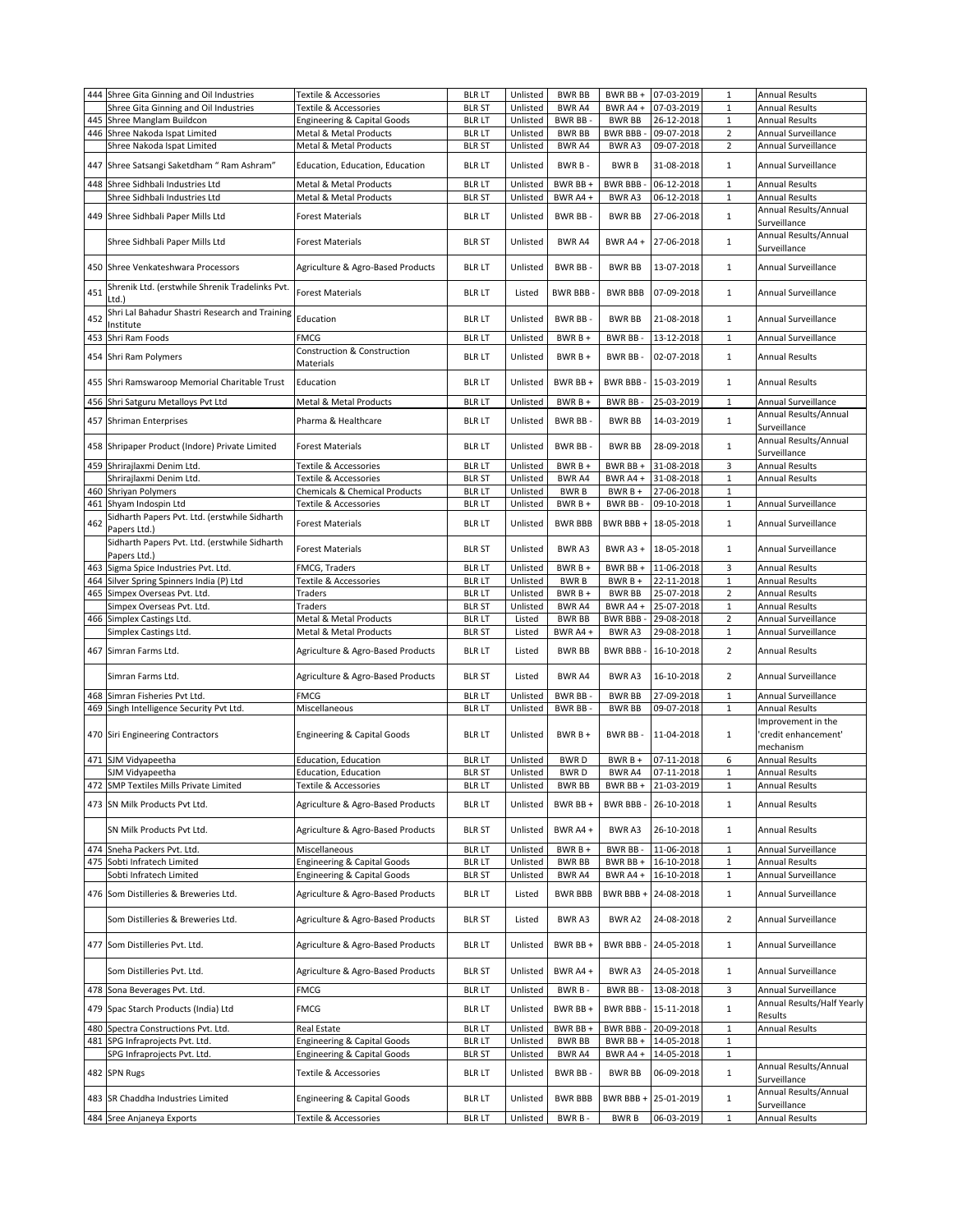| 485 | Sree Murali Mohana Boiled Raw Rice Mill Pvt.<br>Ltd.                         | <b>FMCG</b>                                                   | <b>BLR ST</b>                  | Unlisted             | <b>BWR A3 +</b>    | BWR A2                 | 30-08-2018               | $\mathbf{1}$                 | Annual Results/Annual<br>Surveillance                                                                                  |
|-----|------------------------------------------------------------------------------|---------------------------------------------------------------|--------------------------------|----------------------|--------------------|------------------------|--------------------------|------------------------------|------------------------------------------------------------------------------------------------------------------------|
|     | 486 Sree Saravana Engineering Bhavani Pvt Ltd                                | Engineering & Capital Goods                                   | <b>BLR LT</b>                  | Unlisted             | BWR BB +           | <b>BWR BBB-</b>        | 09-05-2018               | $\mathbf{1}$                 | Annual Surveillance                                                                                                    |
|     | Sree Saravana Engineering Bhavani Pvt Ltd                                    | <b>Engineering &amp; Capital Goods</b>                        | <b>BLR ST</b>                  | Unlisted             | BWR A4+            | BWR A3                 | 09-05-2018               | $\mathbf{1}$                 | Annual Surveillance                                                                                                    |
| 487 | Sri Ananda Lakshmi Narasimha Industries<br>India Pvt Ltd                     | Agriculture & Agro-Based Products                             | <b>BLR LT</b>                  | Unlisted             | BWR B-             | $BWRB +$               | 19-06-2018               | $\overline{2}$               | Annual Results                                                                                                         |
|     | 488 Sri Basavapoorna Poultry Farm                                            | Agriculture & Agro-Based Products                             | <b>BLR LT</b>                  | Unlisted             | <b>BWRB</b>        | $BWRB +$               | 11-04-2018               | $\mathbf{1}$                 | Annual Surveillance                                                                                                    |
|     | 489 Sri Ganesh Cashew Industries                                             | Agriculture & Agro-Based Products                             | <b>BLR LT</b>                  | Unlisted             | <b>BWR BB</b>      | BWR BB+                | 27-07-2018               | $\mathbf{1}$                 | Annual Surveillance                                                                                                    |
| 490 | Sri Jaibalaji Steel Rolling Mills Pvt Ltd.                                   | Metal & Metal Products                                        | <b>BLR LT</b>                  | Unlisted             | <b>BWRB</b>        | BWR B +                | 25-02-2019               | $\mathbf 1$                  | Annual Surveillance                                                                                                    |
|     | 491 Sri Murali Krishna Traders                                               | Agriculture & Agro-Based Products                             | <b>BLR LT</b>                  | Unlisted             | BWR B +            | BWR BB-                | 17-12-2018               | $\mathbf{1}$                 | <b>Annual Results</b>                                                                                                  |
|     | 492 Sri Ramalingeswara Paper Products Pvt. Ltd.                              | <b>Forest Materials</b>                                       | <b>BLR LT</b>                  | Unlisted             | BWR B +            | <b>BWR BB</b>          | 30-04-2018               | $\mathbf{1}$                 | <b>Annual Results</b>                                                                                                  |
|     | 493 Sri Santhanalakshmi Spinners Pvt Ltd                                     | Textile & Accessories                                         | <b>BLR LT</b>                  | Unlisted             | <b>BWR BB-</b>     | <b>BWR BB</b>          | 30-11-2018               | $\mathbf{1}$                 | <b>Annual Results</b>                                                                                                  |
|     | 494 Sri Sati Aranjyothi Raw & Boiled Rice Mill                               | Agriculture & Agro-Based Products                             | <b>BLR LT</b>                  | Unlisted             | $BWRB +$           | <b>BWR BB</b>          | 27-04-2018               | $\mathbf{1}$                 | Annual<br>Results/Improvement in<br>the 'credit enhancement'<br>mechanism                                              |
|     | 495 Sri Shanmuga Polymers Pvt Ltd                                            | Miscellaneous                                                 | <b>BLR LT</b>                  | Unlisted             | <b>BWR BB</b>      | BWR BB +               | 12-03-2019               | $\mathbf{1}$                 | <b>Annual Results</b>                                                                                                  |
|     | 496 Sri Shiridi Sairam Rice Mill                                             | Agriculture & Agro-Based Products                             | <b>BLR LT</b>                  | Unlisted             | $BWRB +$           | BWR BB-                | 30-03-2019               | $\mathbf{1}$                 | <b>Annual Results</b>                                                                                                  |
|     | 497 Sri Srinivasa Agri Products India Pvt. Ltd.                              | Agriculture & Agro-Based Products                             | <b>BLR LT</b>                  | Unlisted             | BWR B-             | <b>BWRB</b>            | 14-08-2018               | $\mathbf{1}$                 | <b>Annual Results</b>                                                                                                  |
|     | 498 Sri Srinivasa Spin Tex (India) Ltd                                       | Textile & Accessories                                         | <b>BLR LT</b>                  | Unlisted             | <b>BWR BB-</b>     | <b>BWR BB</b>          | 11-10-2018               | $\mathbf{1}$                 | Annual Surveillance                                                                                                    |
|     | 499 Sri Srinivash Timbers                                                    | <b>Forest Materials</b>                                       | <b>BLR LT</b>                  | Unlisted             | BWR B-             | <b>BWRB</b>            | 04-07-2018               | $\mathbf{1}$                 | <b>Annual Results</b>                                                                                                  |
|     | 500 Sri Venkata Rama Food Products                                           | <b>FMCG</b>                                                   | <b>BLR LT</b>                  | Unlisted             | <b>BWRB</b>        | $BWRB +$               | 10-09-2018               | $\mathbf 1$                  | Annual Surveillance                                                                                                    |
| 501 | Srikanth International Private Limited<br>(erstwhile Srikanth International) | Agriculture & Agro-Based Products                             | <b>BLR LT</b>                  | Unlisted             | <b>BWR BB</b>      | BWR BB+                | 25-02-2019               | $\mathbf{1}$                 | <b>Annual Results</b>                                                                                                  |
|     | Srikanth International Private Limited<br>(erstwhile Srikanth International) | Agriculture & Agro-Based Products                             | <b>BLR ST</b>                  | Unlisted             | BWR A4             | BWR A4 +               | 25-02-2019               | $\mathbf{1}$                 | <b>Annual Results</b>                                                                                                  |
|     | 502 Srikar Enterprises Pvt Ltd                                               | Construction & Construction<br>Materials                      | <b>BLR LT</b>                  | Unlisted             | <b>BWRB</b>        | $BWRB +$               | 09-05-2018               | $\mathbf{1}$                 | Annual<br>Results/Improvement in<br>the 'credit enhancement'<br>mechanism/Winning of<br>large orders                   |
|     | 503 Sriya Farms and Feeds Pvt Ltd                                            | Agriculture & Agro-Based Products                             | <b>BLR LT</b>                  | Unlisted             | <b>BWRB</b>        | <b>BWR BB</b>          | 16-07-2018               | 3                            | <b>Annual Results</b>                                                                                                  |
|     | 504 SRMB Srijan Private Limited                                              | Metal & Metal Products                                        | <b>BLR LT</b>                  | Unlisted             | <b>BWR BBB</b>     |                        | BWR BBB + 13-11-2018     | $\mathbf{1}$                 | Annual<br>Results/Commencement<br>of operations of any unit<br>or division of the listed<br>entity/Half Yearly Results |
|     | <b>SRMB Srijan Private Limited</b>                                           | Metal & Metal Products                                        | <b>BLR ST</b>                  | Unlisted             | BWR A3             | BWR A2                 | 13-11-2018               | $\overline{2}$               | Annual<br>Results/Commencement<br>of operations of any unit<br>or division of the listed<br>entity/Half Yearly Results |
|     | 505 SS Industries                                                            | <b>FMCG</b>                                                   | <b>BLR LT</b>                  | Unlisted             | BWR BB +           | <b>BWR BBB-</b>        | 23-03-2019               | $\mathbf{1}$                 | <b>Annual Results</b>                                                                                                  |
|     | 506 SSNR Projects Pvt. Ltd.                                                  | Infrastructure                                                | <b>BLR LT</b>                  | Unlisted             | <b>BWR BBB</b>     | <b>BWR BBB</b>         | 19-04-2018               | $\mathbf{1}$                 | Annual Results/Annual<br>Surveillance                                                                                  |
|     | SSNR Projects Pvt. Ltd.                                                      | Infrastructure                                                | <b>BLR ST</b>                  | Unlisted             | BWR A3             | BWR A3 +               | 19-04-2018               | $\mathbf{1}$                 | Annual Results/Annual<br>Surveillance                                                                                  |
|     | 507 SSV Ginners Pvt. Ltd.                                                    | Textile & Accessories                                         | <b>BLR LT</b>                  | Unlisted             | BWR BB-            | <b>BWR BB</b>          | 04-10-2018               | $\mathbf{1}$                 | <b>Annual Results</b>                                                                                                  |
|     | 508 Star Hi-Herbs Pvt. Ltd.                                                  | Pharma & Healthcare                                           | <b>BLR LT</b>                  | Unlisted             | <b>BWR BB</b>      | BWR BB +               | 27-06-2018               | $\,1\,$                      | <b>Annual Results</b>                                                                                                  |
|     | Star Hi-Herbs Pvt. Ltd.                                                      | Pharma & Healthcare                                           | <b>BLR ST</b>                  | Unlisted             | BWR A4             | BWR A4 +               | 27-06-2018               | $\,1\,$                      | <b>Annual Results</b>                                                                                                  |
|     | 509 Sulakshana Circuits Ltd<br>510 Suman Hatcheries Ltd.                     | <b>Consumer Durables</b><br>Agriculture & Agro-Based Products | <b>BLR LT</b><br><b>BLR LT</b> | Unlisted<br>Unlisted | BWR B-<br>$BWRB+$  | BWR B<br><b>BWR BB</b> | 26-06-2018<br>31-05-2018 | $\mathbf{1}$<br>$\mathbf{1}$ | <b>Annual Results</b><br>Annual Surveillance                                                                           |
|     | 511 Sun Castings                                                             | Metal & Metal Products                                        | <b>BLR LT</b>                  | Unlisted             | BWR B-             | BWR B +                | 20-03-2019               | $\overline{2}$               | Annual Surveillance                                                                                                    |
|     | 512 Sunanda Polymers                                                         | Mining                                                        | <b>BLR LT</b>                  | Unlisted             | BWR B +            | <b>BWR BB</b>          | 14-09-2018               | $\overline{2}$               | Annual Surveillance                                                                                                    |
|     | Sunanda Polymers                                                             | Mining                                                        | <b>BLR ST</b>                  | Unlisted             | BWR A4             | BWR A4 +               | 14-09-2018               | $\mathbf{1}$                 | Annual Surveillance                                                                                                    |
| 513 | Super Gold Suitings Pvt. Ltd                                                 | Textile & Accessories                                         | <b>BLR LT</b>                  | Unlisted             | <b>BWR BBB</b>     | <b>BWR BBB</b>         | 23-04-2018               | 1                            | Annual Surveillance                                                                                                    |
|     | Super Gold Suitings Pvt. Ltd<br>514 Supple Tek Industries Pvt. Ltd           | Textile & Accessories<br><b>FMCG</b>                          | <b>BLR ST</b><br><b>BLR LT</b> | Unlisted<br>Unlisted | BWR A3<br>BWR BBB+ | BWR A3+<br>BWR A -     | 23-04-2018<br>20-12-2018 | $\mathbf{1}$<br>$\mathbf{1}$ | Annual Surveillance<br>Annual Results/Annual<br>Surveillance/Half Yearly<br>Results                                    |
|     | Supple Tek Industries Pvt. Ltd                                               | <b>FMCG</b>                                                   | <b>BLR ST</b>                  | Unlisted             | BWR A2             | <b>BWR A2 +</b>        | 20-12-2018               | $\mathbf{1}$                 | Annual Results/Annual<br>Surveillance/Half Yearly<br>Results                                                           |
|     | 515 Supriya Spinning Mills Pvt Ltd                                           | Textile & Accessories                                         | <b>BLR LT</b>                  | Unlisted             | <b>BWR BB</b>      | BWR BB +               | 27-07-2018               | $1\,$                        | Annual Results                                                                                                         |
|     | Supriya Spinning Mills Pvt Ltd                                               | Textile & Accessories                                         | <b>BLR ST</b>                  | Unlisted             | BWR A4             | BWR A4 +               | 27-07-2018               | $\mathbf{1}$                 | <b>Annual Results</b>                                                                                                  |
|     | 516 Suraj Builders                                                           | Engineering & Capital Goods                                   | <b>BLR LT</b>                  | Unlisted             | <b>BWR BB</b>      | BWR BB +               | 07-09-2018               | $\mathbf{1}$                 | <b>Annual Results</b>                                                                                                  |
|     | Suraj Builders                                                               | <b>Engineering &amp; Capital Goods</b>                        | <b>BLR ST</b>                  | Unlisted             | BWR A4             | BWR A4 +               | 07-09-2018               | 1                            | <b>Annual Results</b>                                                                                                  |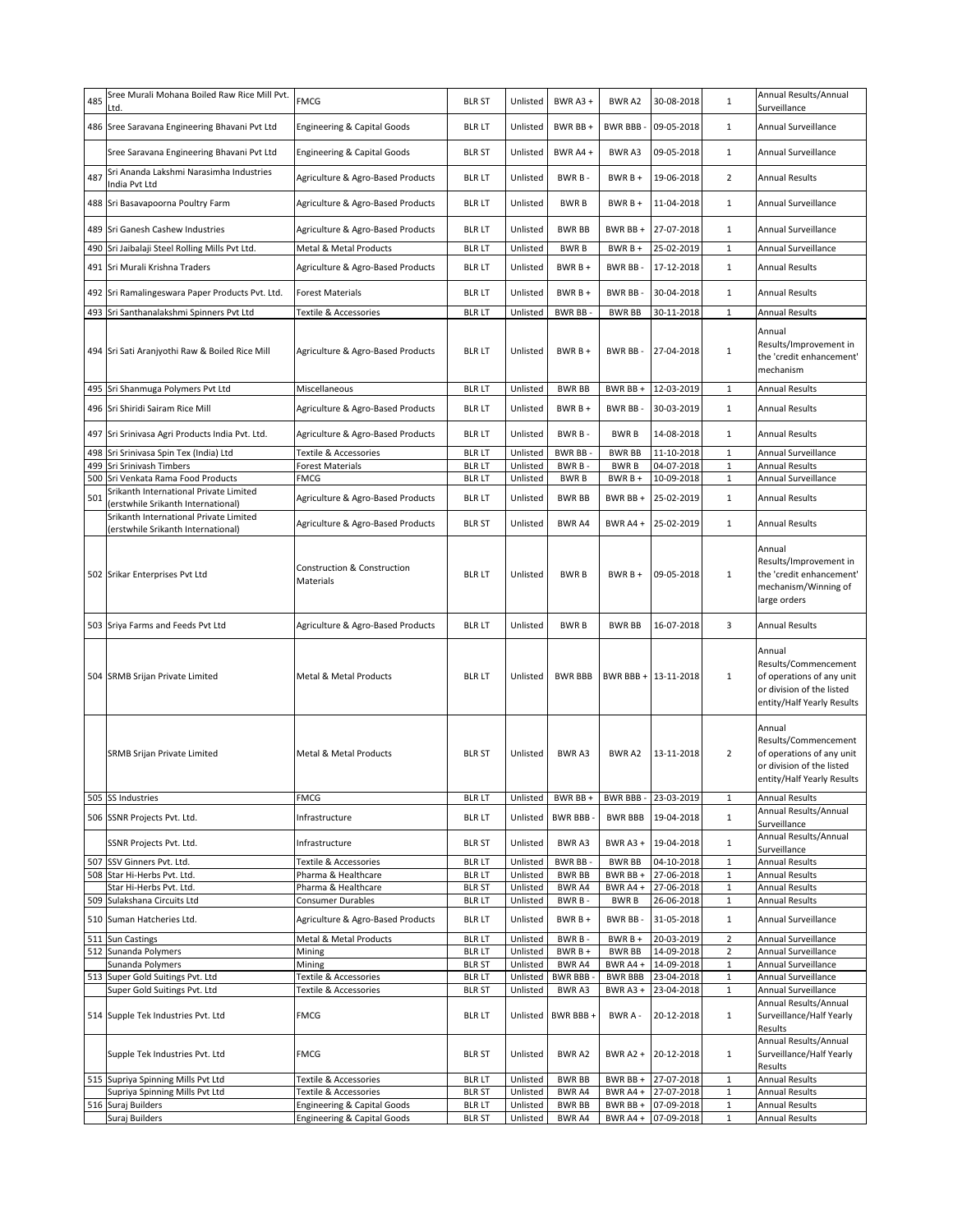|     | 517 Suryasri Rice Mill                                                         | Agriculture & Agro-Based Products        | <b>BLR LT</b>        | Unlisted | <b>BWR BB</b>   | BWR BB+         | 22-01-2019 | $\mathbf{1}$            | <b>Annual Results</b>         |
|-----|--------------------------------------------------------------------------------|------------------------------------------|----------------------|----------|-----------------|-----------------|------------|-------------------------|-------------------------------|
|     |                                                                                |                                          |                      |          |                 |                 |            |                         |                               |
| 518 | Sushma & Co (Electricals)                                                      | <b>Consumer Durables</b>                 | <b>BLR LT</b>        | Unlisted | $BWRB +$        | <b>BWR BB</b>   | 29-06-2018 | $\mathbf{1}$            | <b>Annual Results</b>         |
| 519 | Swagat Infrastructure Pvt. Ltd                                                 | <b>Real Estate</b>                       | <b>BLR LT</b>        | Unlisted | <b>BWR BB</b>   | BWR BB+         | 12-03-2019 | $\mathbf{1}$            | <b>Annual Results</b>         |
| 520 | Swastika Electricals & Fertilizers                                             | <b>Engineering &amp; Capital Goods</b>   | <b>BLR LT</b>        | Unlisted | <b>BWR BB-</b>  | <b>BWR BB</b>   | 26-12-2018 | $\mathbf 1$             | Annual Surveillance           |
| 521 | Swati Menthol & Allied Chemicals Ltd                                           | Chemicals & Chemical Products            | <b>BLR LT</b>        | Unlisted | <b>BWR BBB</b>  | BWR BBB +       | 26-03-2019 | $\mathbf 1$             | <b>Quarterly Results</b>      |
|     | Swati Menthol & Allied Chemicals Ltd                                           | <b>Chemicals &amp; Chemical Products</b> | <b>BLR ST</b>        | Unlisted | BWR A3+         | BWR A2          | 26-03-2019 | $\mathbf 1$             | <b>Quarterly Results</b>      |
|     |                                                                                |                                          |                      |          |                 |                 |            |                         |                               |
| 522 | Synergy Green Industries Private Limited                                       | Metal & Metal Products                   | <b>BLR LT</b>        | Unlisted | <b>BWR BB</b>   | <b>BWR BBB-</b> | 31-10-2018 | $\overline{2}$          | Annual Surveillance           |
|     | Synergy Green Industries Private Limited                                       | Metal & Metal Products                   | <b>BLR ST</b>        | Unlisted | BWR A4+         | BWR A3          | 31-10-2018 | $\mathbf 1$             | Annual Surveillance           |
|     | 523 T R Sawhney Motors Pvt. Ltd.                                               | Automobiles & Auto Ancillary             | <b>BLR LT</b>        | Unlisted | <b>BWR BBB</b>  | BWR BBB +       | 13-08-2018 | $\mathbf{1}$            | Annual Results/Annual         |
|     |                                                                                |                                          |                      |          |                 |                 |            |                         | Surveillance                  |
|     |                                                                                |                                          |                      |          |                 |                 |            |                         | Annual Results/Annual         |
|     | 524 T.R. Agro Industries                                                       | <b>FMCG</b>                              | <b>BLR LT</b>        | Unlisted | <b>BWRB</b>     | <b>BWR BB</b>   | 03-08-2018 | $\overline{2}$          | Surveillance                  |
| 525 | Techno India                                                                   | Education                                | <b>BLR LT</b>        | Unlisted | <b>BWR BB</b>   | BWR BB +        | 08-08-2018 | $\mathbf 1$             | <b>Annual Surveillance</b>    |
|     |                                                                                |                                          |                      |          |                 |                 |            | $\mathbf{1}$            |                               |
| 526 | Technocraft Construction Pvt. Ltd.                                             | Infrastructure                           | <b>BLR LT</b>        | Unlisted | BWR BB +        | <b>BWR BBB-</b> | 22-02-2019 |                         | Annual Surveillance           |
|     | Technocraft Construction Pyt. Ltd.                                             | Infrastructure                           | <b>BLR ST</b>        | Unlisted | BWR A4+         | BWR A3          | 22-02-2019 | $\mathbf 1$             | Annual Surveillance           |
| 527 | Tehri Iron and Steel                                                           | Metal & Metal Products                   | <b>BLR LT</b>        | Unlisted | <b>BWR BBB-</b> | <b>BWR BBB</b>  | 20-03-2019 | $\mathbf{1}$            | <b>Annual Results</b>         |
|     | The Bombay Dyeing and Manufacturing                                            |                                          | <b>BLR LT</b>        |          | BWR BBB +       | <b>BWRA</b>     | 27-03-2019 | $\overline{2}$          | Annual Surveillance           |
| 528 | Company Ltd.                                                                   | Real Estate, Textile & Accessories       |                      | Listed   |                 |                 |            |                         |                               |
|     | The Bombay Dyeing and Manufacturing                                            |                                          |                      |          |                 |                 |            |                         |                               |
|     | Company Ltd.                                                                   | Real Estate, Textile & Accessories       | <b>BLR ST</b>        | Listed   | BWR A3 +        | <b>BWR A2 +</b> | 27-03-2019 | $\overline{2}$          | Annual Surveillance           |
|     | The Bombay Dyeing and Manufacturing                                            |                                          |                      |          | <b>BWR FBBB</b> |                 |            |                         |                               |
| 529 |                                                                                | Real Estate, Textile & Accessories       | <b>Fixed Deposit</b> | Listed   | $+$             | <b>BWR FA</b>   | 27-03-2019 | $\overline{2}$          | Annual Surveillance           |
|     | Company Ltd.                                                                   |                                          |                      |          |                 |                 |            |                         |                               |
|     | 530 The Ruby Mill Ltd.                                                         | Textile & Accessories                    | <b>BLR LT</b>        | Listed   | <b>BWR BB</b>   | BWR BB +        | 05-04-2018 | $\overline{2}$          | Annual Surveillance           |
|     | The Ruby Mill Ltd.                                                             | <b>Textile &amp; Accessories</b>         | <b>BLR ST</b>        | Listed   | BWR A4          | BWR A4 +        | 05-04-2018 | $\mathbf 1$             | Annual Surveillance           |
|     | 531 The Safire Industries                                                      | Media & Entertainment                    | <b>BLR LT</b>        | Unlisted | <b>BWRD</b>     | <b>BWRC</b>     | 08-11-2018 | $\overline{\mathbf{c}}$ | Annual Surveillance           |
|     | The Safire Industries                                                          | Media & Entertainment                    | <b>BLR ST</b>        | Unlisted | <b>BWRD</b>     | BWR A4          | 08-11-2018 | $\mathbf 1$             | Annual Surveillance           |
| 532 | Thirumala Rice Industries                                                      | <b>FMCG</b>                              | <b>BLR LT</b>        | Unlisted | <b>BWR BB</b>   | <b>BWR BB</b>   | 28-06-2018 | $\mathbf 1$             | <b>Annual Results</b>         |
|     | 533 TR Energy and Agro Pvt. Ltd.                                               | Power                                    | <b>BLR LT</b>        | Unlisted | <b>BWR BB</b>   | BWR BB+         | 29-05-2018 | $\mathbf 1$             | Annual Surveillance           |
|     |                                                                                |                                          |                      |          |                 |                 |            |                         |                               |
|     | 534 TR Sawhney Automobiles Pvt. Ltd                                            | Automobiles & Auto Ancillary             | <b>BLR LT</b>        | Unlisted | <b>BWR BB</b>   | <b>BWR BBB</b>  | 28-08-2018 | 3                       | Annual Results/Annual         |
|     |                                                                                |                                          |                      |          |                 |                 |            |                         | Surveillance                  |
|     | 535 Trbex Impex Pvt. Ltd.                                                      | Traders                                  | <b>BLR LT</b>        | Unlisted | BWR BB +        | <b>BWR BBB-</b> | 07-08-2018 | $\mathbf 1$             | <b>Annual Results</b>         |
|     | Trbex Impex Pvt. Ltd.                                                          | <b>Traders</b>                           | <b>BLR ST</b>        | Unlisted | BWR A4 +        | BWR A3          | 07-08-2018 | $\mathbf 1$             | <b>Annual Results</b>         |
| 536 | Tridev Cement & Steel Private Limited                                          | Metal & Metal Products                   | <b>BLR LT</b>        | Unlisted | <b>BWRB</b>     | $BWRB +$        | 28-01-2019 | $\mathbf 1$             | <b>Annual Results</b>         |
|     | 537 Trigent Software Limited                                                   | IT & ITES                                | <b>BLR ST</b>        | Unlisted | <b>BWR A4</b>   | BWR A4+         | 07-05-2018 | $\mathbf 1$             | <b>Annual Results</b>         |
|     | 538 Tripath Logistics Pvt Ltd                                                  | Transportation                           | <b>BLR LT</b>        | Unlisted | <b>BWR BB</b>   | BWR BB +        | 22-01-2019 | $\mathbf 1$             | <b>Annual Results</b>         |
|     |                                                                                |                                          |                      |          |                 |                 |            |                         |                               |
|     |                                                                                |                                          |                      |          |                 |                 |            |                         | Non-fulfillment of funding    |
|     |                                                                                |                                          |                      |          |                 |                 |            |                         | commitments prior to due      |
|     | 539 Tripurari Garments Pvt. Ltd.                                               | Textile & Accessories                    | <b>BLR LT</b>        | Unlisted | BWR BB-         | <b>BWR BB</b>   | 15-06-2018 | $\mathbf{1}$            | dates, as required under      |
|     |                                                                                |                                          |                      |          |                 |                 |            |                         | borrowing terms               |
|     |                                                                                |                                          |                      |          |                 |                 |            |                         |                               |
|     |                                                                                |                                          |                      |          |                 |                 |            | $\mathbf{1}$            |                               |
|     | Tripurari Garments Pvt. Ltd.                                                   | Textile & Accessories                    | <b>BLR ST</b>        | Unlisted | <b>BWR A4</b>   | BWR A4 +        | 15-06-2018 |                         | <b>Issuer Non-Cooperation</b> |
|     |                                                                                |                                          |                      |          |                 |                 |            |                         | Annual                        |
|     |                                                                                |                                          |                      |          |                 | BWR BBB-        |            |                         |                               |
|     |                                                                                |                                          |                      |          |                 |                 |            |                         |                               |
| 540 | Unitech Power Transmission Ltd                                                 | <b>Engineering &amp; Capital Goods</b>   | <b>BLR LT</b>        | Unlisted | BWR BB +        |                 | 06-09-2018 | $\mathbf{1}$            | Surveillance/Annual           |
|     |                                                                                |                                          |                      |          |                 |                 |            |                         | Results                       |
|     |                                                                                |                                          |                      |          |                 |                 |            |                         | Annual Results/Annual         |
|     | Unitech Power Transmission Ltd                                                 | <b>Engineering &amp; Capital Goods</b>   | <b>BLR ST</b>        | Unlisted | BWR A4+         | BWR A3          | 06-09-2018 | $\mathbf{1}$            | Surveillance                  |
|     | Universal Hotels Pvt Ltd (Erstwhile Universal                                  |                                          |                      |          |                 |                 |            |                         |                               |
| 541 | Import Export India Pvt Ltd)                                                   | Traders                                  | <b>BLR LT</b>        | Unlisted | BWR BB +        | BWR BBB -       | 22-01-2019 | $\mathbf{1}$            | <b>Annual Results</b>         |
|     |                                                                                |                                          |                      |          |                 |                 |            |                         |                               |
|     | Universal Hotels Pvt Ltd (Erstwhile Universal                                  | Traders                                  | <b>BLR ST</b>        | Unlisted | BWR A4 +        | BWR A3          | 22-01-2019 | $\mathbf{1}$            | <b>Annual Results</b>         |
|     | Import Export India Pvt Ltd)                                                   |                                          |                      |          |                 |                 |            |                         |                               |
| 542 | Universal Industries                                                           | Chemicals & Chemical Products            | <b>BLR LT</b>        | Unlisted | <b>BWR BB-</b>  | <b>BWR BB</b>   | 29-01-2019 | $\mathbf 1$             | Annual Surveillance           |
| 543 | Usha Constructions                                                             | Real Estate, Real Estate                 | <b>BLR LT</b>        | Unlisted | <b>BWRB</b>     | BWR BB-         | 12-03-2019 | $\overline{2}$          | Annual Surveillance           |
|     |                                                                                | Consumer Durables, Consumer              |                      |          |                 |                 |            |                         | Annual Results/Annual         |
|     | 544 Usha Shriram Enterprises Private Limited                                   | Durables, Consumer Durables              | <b>BLR LT</b>        | Unlisted | <b>BWR BB</b>   | BWR BB +        | 26-10-2018 | $\mathbf{1}$            | Surveillance                  |
|     |                                                                                |                                          |                      |          |                 |                 |            |                         | Annual Results/Raising of     |
|     | 545 Ushodaya Educational Society                                               | Education                                | <b>BLR LT</b>        | Unlisted | BWR B +         | <b>BWR BB</b>   | 19-04-2018 | $\mathbf{1}$            | capital                       |
|     |                                                                                |                                          |                      |          |                 |                 |            |                         | Annual Results/Annual         |
|     |                                                                                | Metal & Metal Products                   |                      |          |                 |                 |            |                         |                               |
|     | 546 Uttarayan Steel Pvt Ltd                                                    |                                          | <b>BLR LT</b>        | Unlisted | <b>BWRB</b>     | BWR B +         | 20-12-2018 | $\mathbf{1}$            | Surveillance/Half Yearly      |
|     |                                                                                |                                          |                      |          |                 |                 |            |                         | Results                       |
|     |                                                                                |                                          |                      |          |                 |                 |            |                         | Annual                        |
|     |                                                                                |                                          |                      |          |                 |                 |            |                         | Results/Improvement in        |
|     | 547 V S Engineering Pvt Ltd                                                    | <b>Engineering &amp; Capital Goods</b>   | <b>BLR LT</b>        | Unlisted | <b>BWR BB</b>   | BWR BB +        | 13-06-2018 | $\mathbf 1$             |                               |
|     |                                                                                |                                          |                      |          |                 |                 |            |                         | the 'credit enhancement'      |
|     |                                                                                |                                          |                      |          |                 |                 |            |                         | mechanism                     |
|     |                                                                                |                                          |                      |          |                 |                 |            |                         |                               |
|     |                                                                                |                                          |                      |          |                 |                 |            |                         | Annual                        |
|     | V S Engineering Pvt Ltd                                                        | <b>Engineering &amp; Capital Goods</b>   | <b>BLR ST</b>        | Unlisted | BWR A4          | BWR A4 +        | 13-06-2018 | $\mathbf 1$             | Results/Improvement in        |
|     |                                                                                |                                          |                      |          |                 |                 |            |                         | the 'credit enhancement'      |
|     |                                                                                |                                          |                      |          |                 |                 |            |                         | mechanism                     |
|     |                                                                                |                                          |                      |          |                 |                 |            |                         |                               |
|     | 548 Vaddanahal Shivalingappa Sons                                              | Traders                                  | <b>BLR LT</b>        | Unlisted | BWR B +         | <b>BWR BB</b>   | 29-08-2018 | $\mathbf 1$             | Annual Surveillance           |
|     | 549 Vahini Irrigation Pvt Ltd                                                  | Engineering & Capital Goods              | <b>BLR LT</b>        | Unlisted | BWR B +         | <b>BWR BB</b>   | 18-03-2019 | $\overline{2}$          | Annual Surveillance           |
|     | 550 Vaswani Industries Ltd.                                                    | Metal & Metal Products                   | <b>BLR LT</b>        | Listed   | BWR BB +        | <b>BWR BBB-</b> | 15-02-2019 | 1                       | Quarterly Results             |
|     | Vaswani Industries Ltd.                                                        | Metal & Metal Products                   | <b>BLR ST</b>        | Listed   | BWR A4 +        | BWR A3          | 15-02-2019 | $1\,$                   | Quarterly Results             |
|     |                                                                                |                                          |                      |          |                 |                 |            |                         | Annual Results/Annual         |
|     | 551 Vedika Credit Capital Ltd                                                  | <b>Financial Services</b>                | <b>BLR LT</b>        | Unlisted | <b>BWR BBB</b>  | BWR BBB +       | 30-08-2018 | $\mathbf 1$             | Surveillance                  |
|     | 552 Vee Technologies Pvt. Ltd.                                                 | IT & ITES                                | <b>BLR LT</b>        | Unlisted | BWR BB +        | <b>BWR BBB</b>  | 11-09-2018 | $\overline{\mathbf{c}}$ | Annual Surveillance           |
|     | Vee Technologies Pvt. Ltd.                                                     | IT & ITES                                | <b>BLR ST</b>        | Unlisted | BWR A4 +        | BWR A3          | 11-09-2018 | $\mathbf 1$             | Annual Surveillance           |
| 553 | Venkata Sai Ispat Industries Pvt Ltd                                           | Metal & Metal Products                   | <b>BLR LT</b>        |          |                 |                 |            | $\overline{\mathbf{c}}$ | Annual Surveillance           |
|     |                                                                                |                                          |                      | Unlisted | BWR B-          | BWR B +         | 11-01-2019 |                         |                               |
| 554 | Venkatesvara Agro Paper Products Pvt. Ltd<br>(erstwhileSameera Papers Limited) | Forest Materials                         | <b>BLR LT</b>        | Unlisted | BWR BB-         | <b>BWR BB</b>   | 22-08-2018 | $\mathbf{1}$            | <b>Annual Results</b>         |